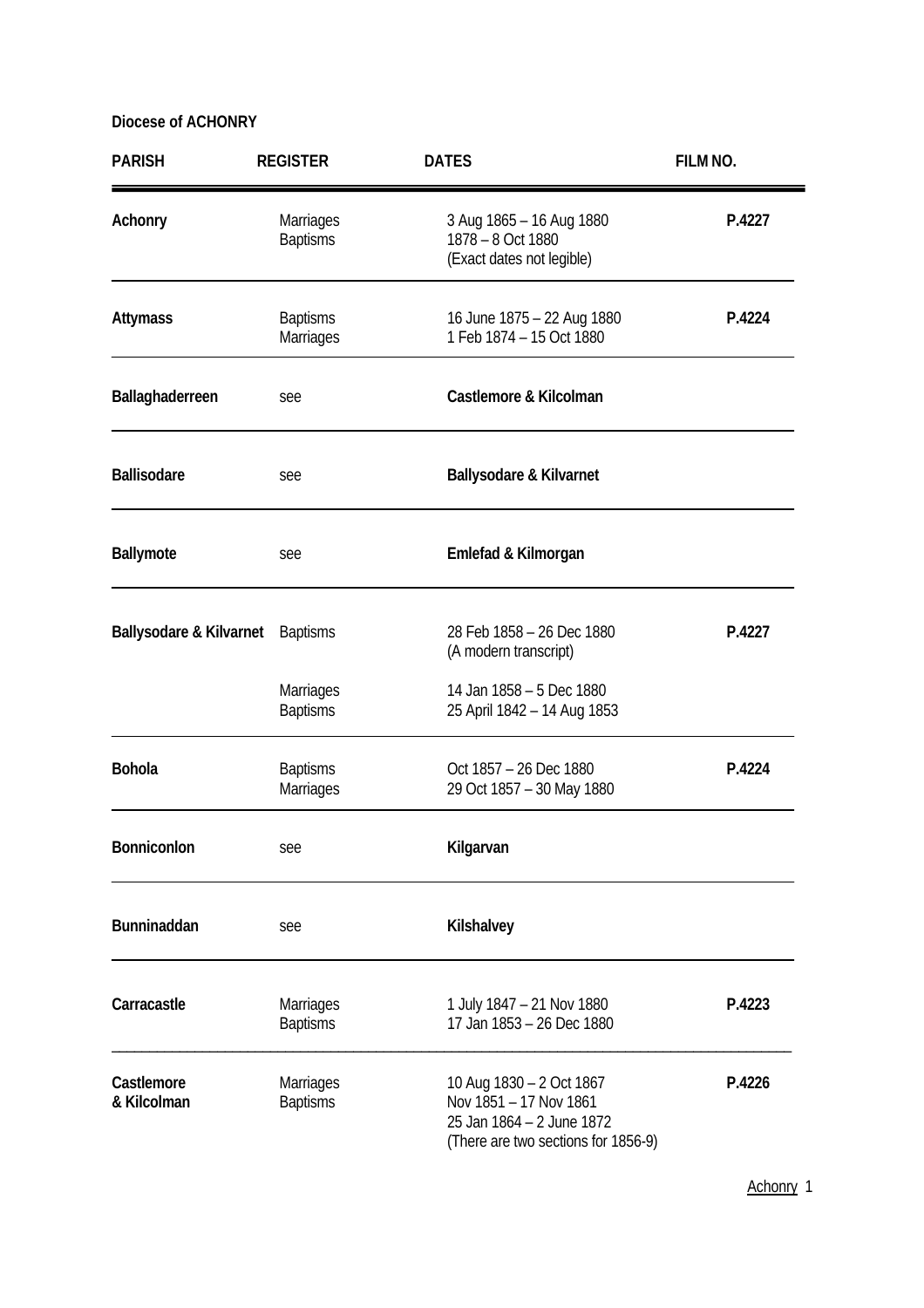| <b>PARISH</b>                                  | <b>REGISTER</b>              | <b>DATES</b>                                                                                                    | FILM NO. |
|------------------------------------------------|------------------------------|-----------------------------------------------------------------------------------------------------------------|----------|
| Castlemore & Kilcolman Baptisms<br>(continued) |                              | 5 Jan 1860 - 6 Feb 1876<br>1861 and 1864-1872<br>(A modern transcript, the entries<br>arranged alphabetically.) | P.4226   |
|                                                | Marriages<br><b>Baptisms</b> | 4 Feb 1868 - 10 Nov 1880<br>13 Feb 1876 - 31 Dec 1880                                                           |          |
| Charlestown                                    | see                          | Kilbeagh                                                                                                        |          |
| Cloonacool                                     | <b>Baptisms</b><br>Marriages | 27 Oct 1859 - 24 Dec 1880<br>9 Oct 1859 - 9 Nov 1880                                                            | P.4227   |
| Cloonaghill                                    | see                          | Kilshalvey                                                                                                      |          |
| Coolaney                                       | see                          | Killoran                                                                                                        |          |
| Collooney                                      | see                          | Kilvarnet                                                                                                       |          |
| Curry                                          | <b>Baptisms</b>              | 6 Oct 1867 - 25 Dec 1880<br>3 Nov 1867 - 15 Dec 1880                                                            | P.4227   |
| <b>Drumrat</b>                                 | <b>Baptisms</b>              | 12 Nov 1843 - 24 June 1847<br>25 Sept 1852 - 6 March 1855<br>10 Jan 1874 - 3 July 1880                          | P.4228   |
|                                                | Marriages                    | 12 Jan 1842 - 5 May 1851<br>End of 1872 - 15 May 1881                                                           |          |
|                                                |                              | The 1872-80 baptism and marriage<br>entries are a modern transcript.                                            |          |
| Emlefad & Killmorgan                           | <b>Marriages</b>             | 12 Aug 1824 - 7 Jan 1866<br>(A modern transcript)                                                               | P.4228   |
|                                                | <b>Baptisms</b>              | 4 July 1856 - 7 Oct 1877                                                                                        |          |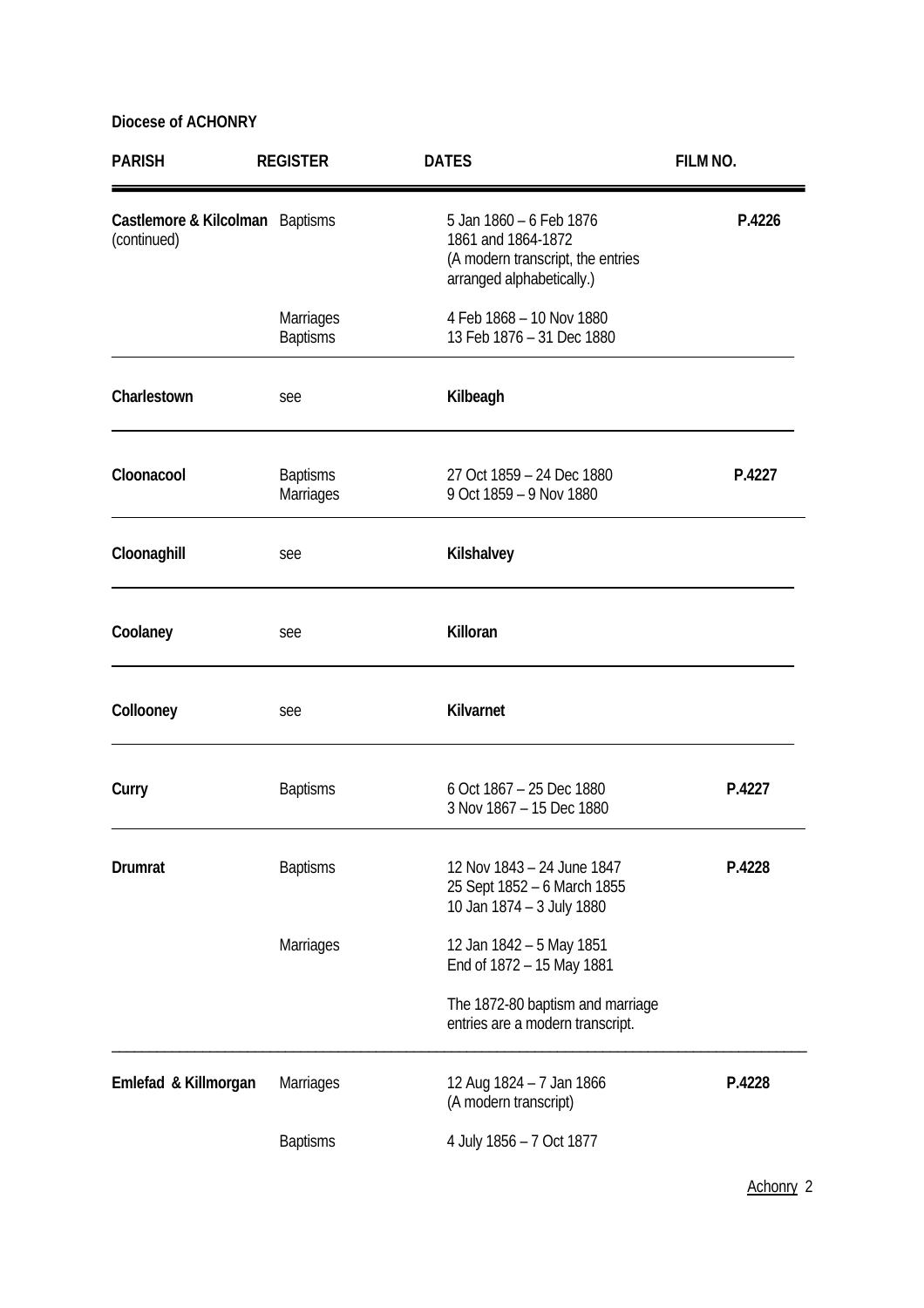| <b>PARISH</b>                       | <b>REGISTER</b>                     | <b>DATES</b>                                               | FILM NO. |
|-------------------------------------|-------------------------------------|------------------------------------------------------------|----------|
| Emlefad & Killmorgan<br>(continued) | Marriages<br><b>Baptisms</b>        | 11 Feb 1866 - 22 Feb 1875<br>27 Nov 1874 - 26 Dec 1880     |          |
| Foxford                             | see                                 | Toomore                                                    |          |
| Gurteen                             | see                                 | Killfree & Killaraght                                      |          |
| Keash                               | see                                 | <b>Drumrat</b>                                             |          |
| Kilbeagh                            | <b>Marriages</b><br><b>Baptisms</b> | 22 Jan 1855 - 12 Sept 1880<br>1 Jan 1855 - 26 Dec 1880     | P.4224   |
| Kilbeagh (Charlestown)              | Marriages                           | 18 May 1845 - 13 March 1866                                |          |
| Kilcolman                           | see                                 | Castlemore & Kilcolman                                     |          |
| Kilconduff & Meelick                | <b>Baptisms</b>                     | 1 Sept 1850 - 7 May 1859<br>2 July 1859 - 29 Sept 1875     | P.4225   |
|                                     | Marriages                           | 3 July 1845 - 31 March 1878<br>24 April 1878 - 23 Nov 1915 |          |
|                                     | <b>Baptisms</b>                     | 2 Oct 1875 - 31 Dec 1900                                   |          |
| See also                            |                                     | <b>Meelick &amp; Kilconduff</b>                            |          |
| Kilfree & (Killaraght)              | Marriages                           | 19 Feb 1844 - 11 Dec 1868<br>22 May 1868 - 20 Nov 1880     | P.4227   |
|                                     | <b>Baptisms</b>                     | 4 May 1873 - 27 Nov 1880                                   |          |
| Kilgarvan                           | <b>Baptisms</b>                     | 15 March 1870 - 31 Dec 1880                                | P.4227   |
|                                     | Marriages                           | 16 Nov 1844 - 4 May 1880                                   |          |
| Killaraght                          | see                                 | Kilfree & Killaraght                                       |          |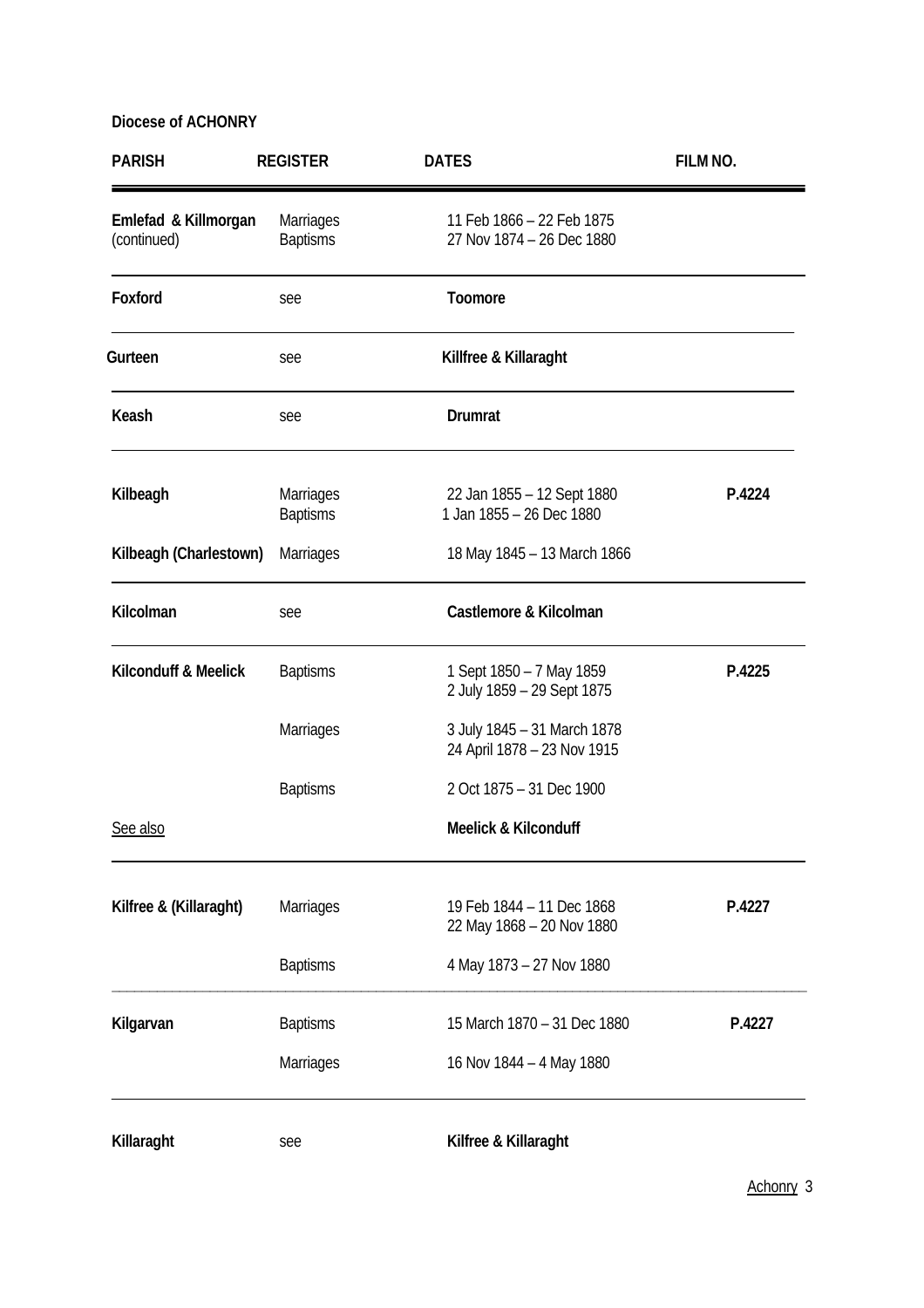| <b>PARISH</b>                                 | <b>REGISTER</b>                        | <b>DATES</b>                                                                                                                                                        | FILM NO. |
|-----------------------------------------------|----------------------------------------|---------------------------------------------------------------------------------------------------------------------------------------------------------------------|----------|
| Killasser                                     | <b>Baptisms</b><br>Marriages<br>Deaths | 1 Nov 1847 - 31 Dec 1880<br>13 Dec 1847 - 5 June 1880<br>1 Nov 1847 - 19 June 1880                                                                                  | P.4223   |
| Killedan                                      | <b>Baptisms</b><br><b>Marriages</b>    | 2 Feb 1861 - 29 Dec 1880<br>6 Nov 1861 - 8 Aug 1880                                                                                                                 | P.4224   |
| Killedan (Kiltimagh)                          | Marriages                              | 22 May 1834 - 3 April 1862                                                                                                                                          |          |
| Killmorgan                                    | see                                    | Emlefad & Killmorgan                                                                                                                                                |          |
| Killoran                                      | Marriages<br><b>Baptisms</b>           | 22 April 1846 - 11 Nov 1880<br>19 April 1878 - 24 Dec 1880                                                                                                          | P.4228   |
| Kilmactigue                                   | <b>Baptisms</b>                        | 8 April 1845 - 27 Dec 1856<br>(A modern transcript.)<br>5 Jan 1857 - 18 June 1864<br>(A modern transcript.)<br>1 July 1854 - 24 July 1880<br>(A modern transcript.) | P.4226   |
|                                               | <b>Marriages</b>                       | 23 Jan 1848 - 4 Sept 1880                                                                                                                                           |          |
| Kilmovee                                      | Marriages<br><b>Baptisms</b>           | 3 Nov 1824 - 28 Aug 1848<br>Oct. 20, 1840 - Feb. 4, 1877                                                                                                            | P.4224   |
|                                               | <b>Baptisms</b>                        | 21 Feb 1854 - 21 Dec 1880<br>(Entries are not the same as those in previous register.)                                                                              |          |
|                                               | Marriages                              | 12 Oct 1854 - May 1880                                                                                                                                              |          |
| Kilshalvey, Kilturra<br>& Cloonoghill         | <b>Baptisms</b>                        | 3 Jan 1842 - 22 Dec 1877<br>(Incomplete in places before 1852.)                                                                                                     | P.4228   |
|                                               | <b>Baptisms</b>                        | 31 March - 12 Aug 1877                                                                                                                                              |          |
| Tumore; Kilshalvey,<br>Kilturra & Cloonoghill | Marriages                              | 30 April 1833 - 18 April 1876<br>(This register seems to be for Tumore from 1833-1840<br>and for Kilshalvey, etc. from 1840 on.)                                    |          |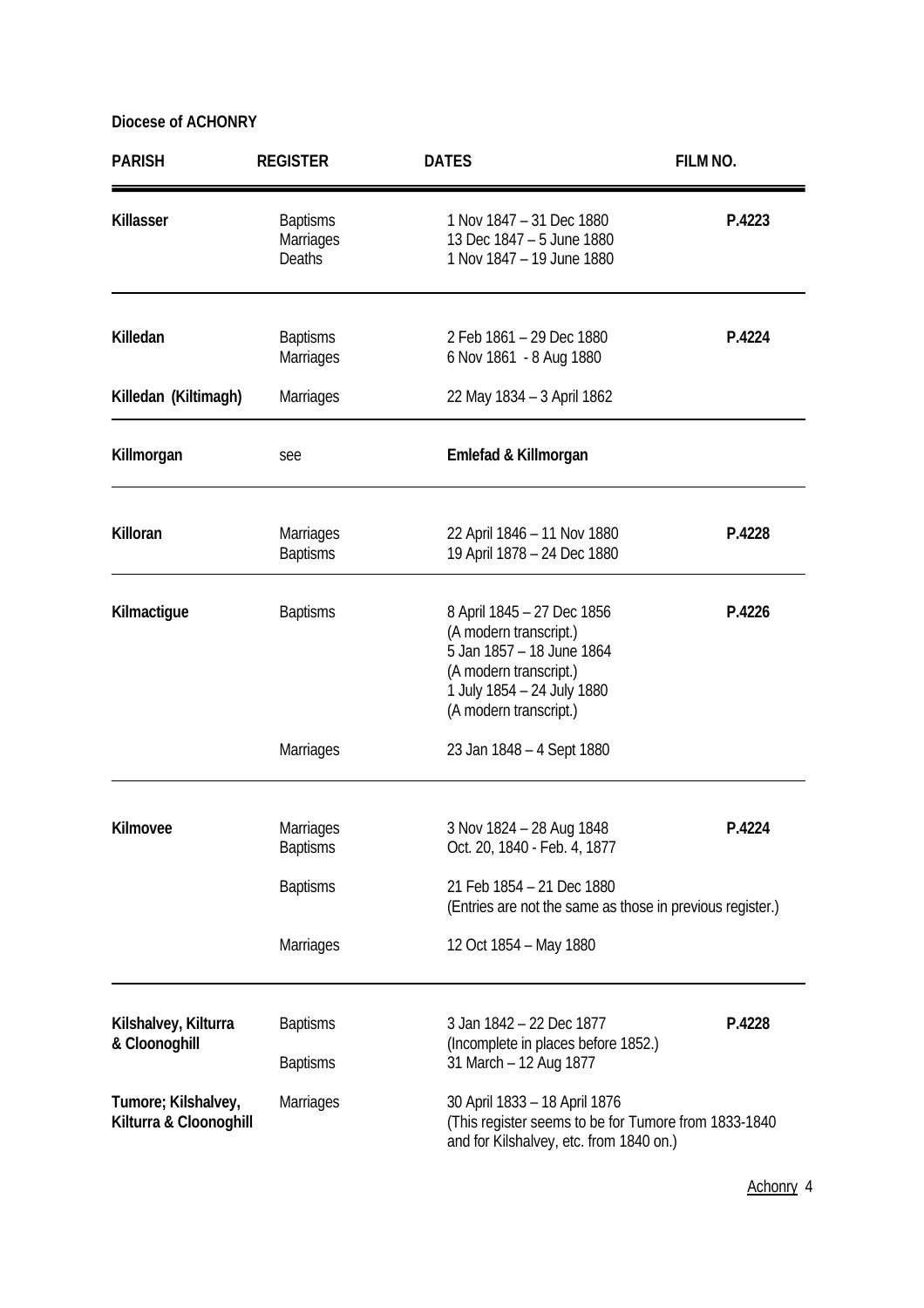| <b>PARISH</b>             | <b>REGISTER</b> | <b>DATES</b>                                                                             | FILM NO. |
|---------------------------|-----------------|------------------------------------------------------------------------------------------|----------|
| Kiltimagh                 | see             | Killedan                                                                                 |          |
| Kilturra                  | see             | Kilshalvey                                                                               |          |
| Kilvarnet                 | see             | <b>Ballysodare &amp; Kilvarnet</b>                                                       |          |
| Meelick and<br>Kilconduff | Marriages       | 7 June 1808 - 3 July 1846                                                                | P.4225   |
|                           | <b>Baptisms</b> | 19 March 1822 - 27 June 1826<br>12 May 1841 - 29 Nov 1846<br>1 Dec 1843 - 23 Aug 1850    |          |
| See also                  |                 | <b>Kilconduff and Meelick</b>                                                            |          |
| <b>Straide</b>            | see             | Templemore                                                                               |          |
| Swinford                  | see             | <b>Kilconduff and Meelick</b>                                                            |          |
| Templemore (Straide)      | Marriages       | 20 May 1872 - 11 March 1880                                                              | P.4224   |
| Toomore (Foxford)         | Marriages       | 30 April 1833 - ?17 March 1840<br>(A modern transcript. For original<br>see Kilshalvey.) | P.4223   |
|                           | Marriages       | 20 Jan 1870 - 22 Dec 1880                                                                |          |
|                           | <b>Baptisms</b> | 30 Dec 1871 - 6 Jan 1880                                                                 |          |
| Tumore                    | see             | Toomore                                                                                  |          |
| See also                  |                 | Kilshalvey, Kilturra and Cloonoghill                                                     |          |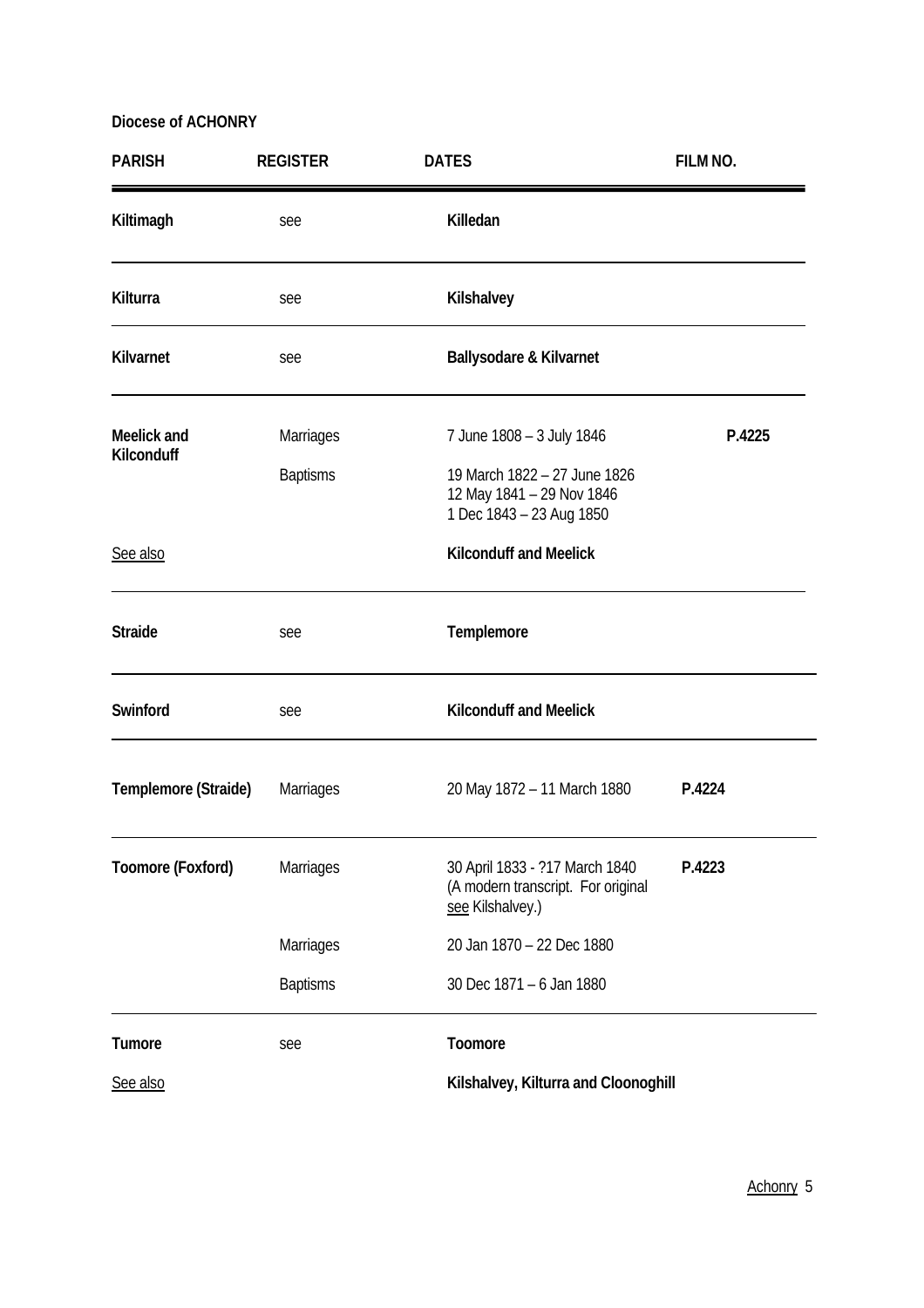| Parish                | Register                                      | Date                                                                                                                           | Film No. |
|-----------------------|-----------------------------------------------|--------------------------------------------------------------------------------------------------------------------------------|----------|
| Abbeylara             | <b>Baptisms</b><br>Marriages<br><b>Deaths</b> | Jul. 9, 1854 - Dec. 28, 1880<br>Jul. 12, 1854 - Dec. 2, 1879<br>Aug. 9, 1854 - Dec. 29, 1880                                   | P.4236   |
| Abbeyshrule           | see                                           | Carrickedmond                                                                                                                  |          |
| Aghavas               | see                                           | Aughavas                                                                                                                       |          |
| Annaduff              | <b>Baptisms</b><br>Marriages<br><b>Deaths</b> | Feb. 25, 1849 - Dec. 31, 1880<br>Feb. 12, 1849 - Feb. 10, 1880<br>Feb. 5, 1849 - Dec. 21, 1880                                 | P.4236   |
| Ardagh & Moydow       | <b>Baptisms</b><br>Marriages<br>Deaths        | Feb. 12, 1793 - Jan. 6, 1816<br>Oct. 6, 1822 - Oct. 28, 1842<br>Feb. 12, 1793 - Oct. 29, 1842<br>Nov. 26, 1822 - Oct. 24, 1842 | P.4235   |
|                       | <b>Baptisms</b><br><b>Marriages</b><br>Deaths | Nov. 1, 1842 - Nov. 11, 1880<br>Nov. 10, 1842 - Nov. 10, 1880<br>Nov. 1, 1842 - Mar. 13, 1876                                  |          |
| Arigna                | see                                           | Kilronan                                                                                                                       |          |
| Athlone               | see                                           | St. Mary's, Athlone                                                                                                            |          |
| Aughavas<br>(Aghavas) | <b>Baptisms</b><br>Marriages<br>Deaths        | May 9, 1845 - Feb. 4, 1876<br>Aug. 28, 1845 - Jul. 4, 1879<br>May 11, 1845 - Jul. 2, 1880                                      | P.4240   |
|                       | <b>Baptisms</b><br>Marriages<br><b>Deaths</b> | Jan. 1, 1876 - Dec. 23, 1880<br>Jan. 10, 1876 - Nov. 14, 1880<br>Jan. 5, 1876 - Nov. 18, 1880                                  |          |
| Balinahown            | <b>Baptisms</b>                               | Aug. 12, 1821 - Dec. 21, 1824<br>Feb. 12, 1826 - Feb. 25, 1839<br>Feb. 6, 1841 - Sept. 21, 1845                                | P.4235   |
|                       | Marriages                                     | Jan. 7, 1830 - Aug. 29, 1845                                                                                                   |          |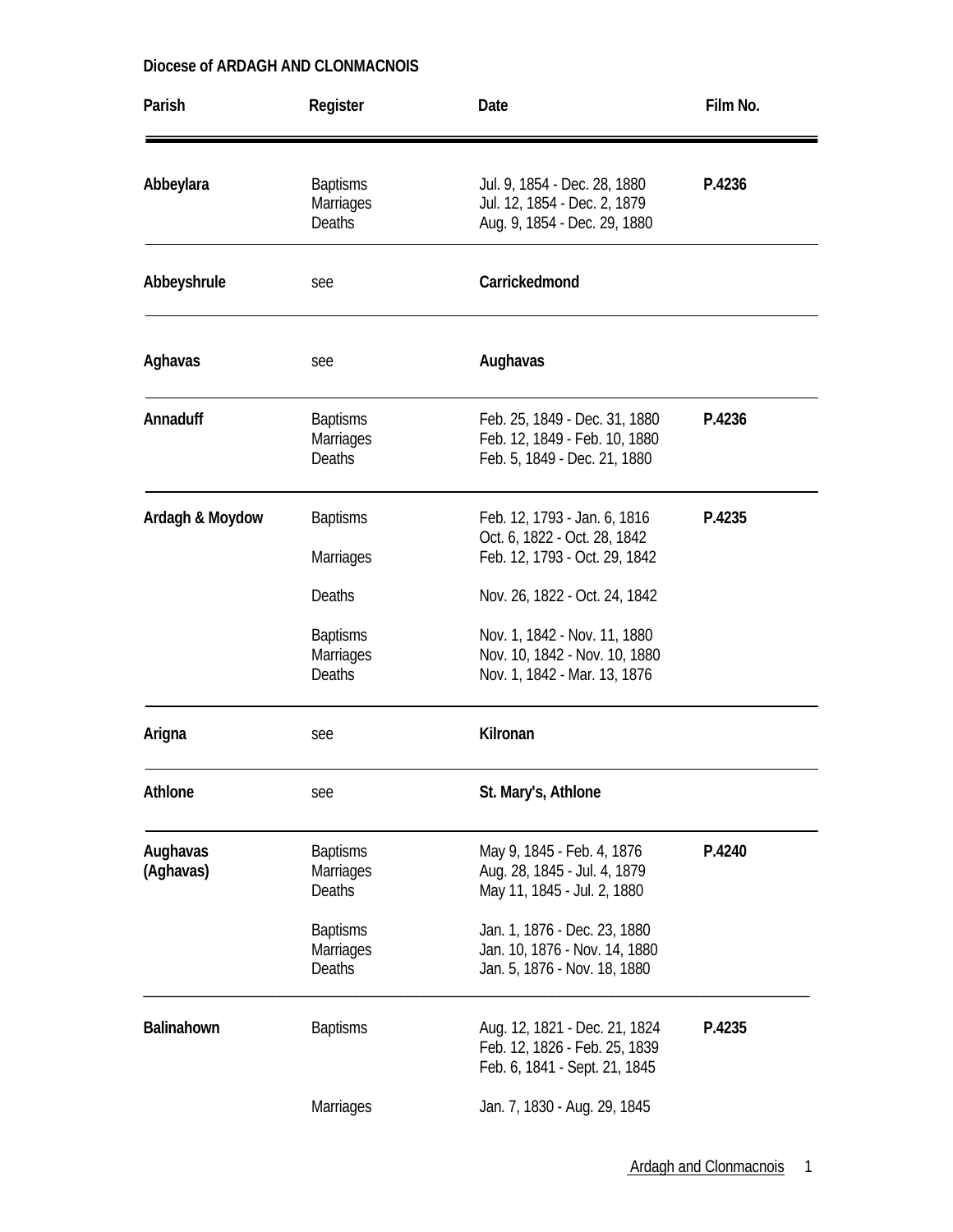| Parish                             | Register                                      | Date                                                                                          | Film No. |
|------------------------------------|-----------------------------------------------|-----------------------------------------------------------------------------------------------|----------|
| Balinahown (continued)<br>See also | Deaths                                        | Nov. 21, 1829 - Sept. 9, 1845<br>Balnahown                                                    | P.4235   |
| Ballyfarnon                        | see                                           | Kilronan                                                                                      |          |
| Ballymacormack                     | see                                           | Templemichael                                                                                 |          |
| Ballymachugh                       | see                                           | Drumlumman S.                                                                                 |          |
| Ballymahon                         | see                                           | <b>Shrule</b>                                                                                 |          |
| Balnahown<br>& Lemanaghan          | <b>Baptisms</b><br>Marriages<br><b>Deaths</b> | July 3, 1854 - Dec. 24, 1880<br>Oct. 15, 1854 - Nov. 2, 1880<br>Sept. 2, 1854 - Dec. 26, 1880 | P.4235   |
| See also                           |                                               | Balinahown                                                                                    |          |
| Banagher                           | see                                           | Gallen and Regnagh                                                                            |          |
| <b>Boora</b>                       | see                                           | <b>Tisaron and Galen</b>                                                                      |          |
| Bornacoola                         | Marriages                                     | June 13, 1836 - Sept. 28, 1880<br>May 9, 1850 - Nov. 1, 1880                                  | P.4234   |
|                                    | <b>Baptisms</b>                               | Jan. 4, 1871 - Dec. 31, 1880                                                                  |          |
| Carrickedmond                      | <b>Baptisms</b>                               | Apr. 8, 1835 - Mar. 30, 1844<br>May 30, 1848 - Dec. 3, 1880                                   | P.4239   |
|                                    | Marriages                                     | Jan. 18, 1848 - Aug. 19, 184<br>May 31, 1848 - June 14, 1880                                  |          |
|                                    | Deaths                                        | Jan. 28, 1835 - Nov. 17, 1842<br>May 26, 1848 - Jan. 2, 1869                                  |          |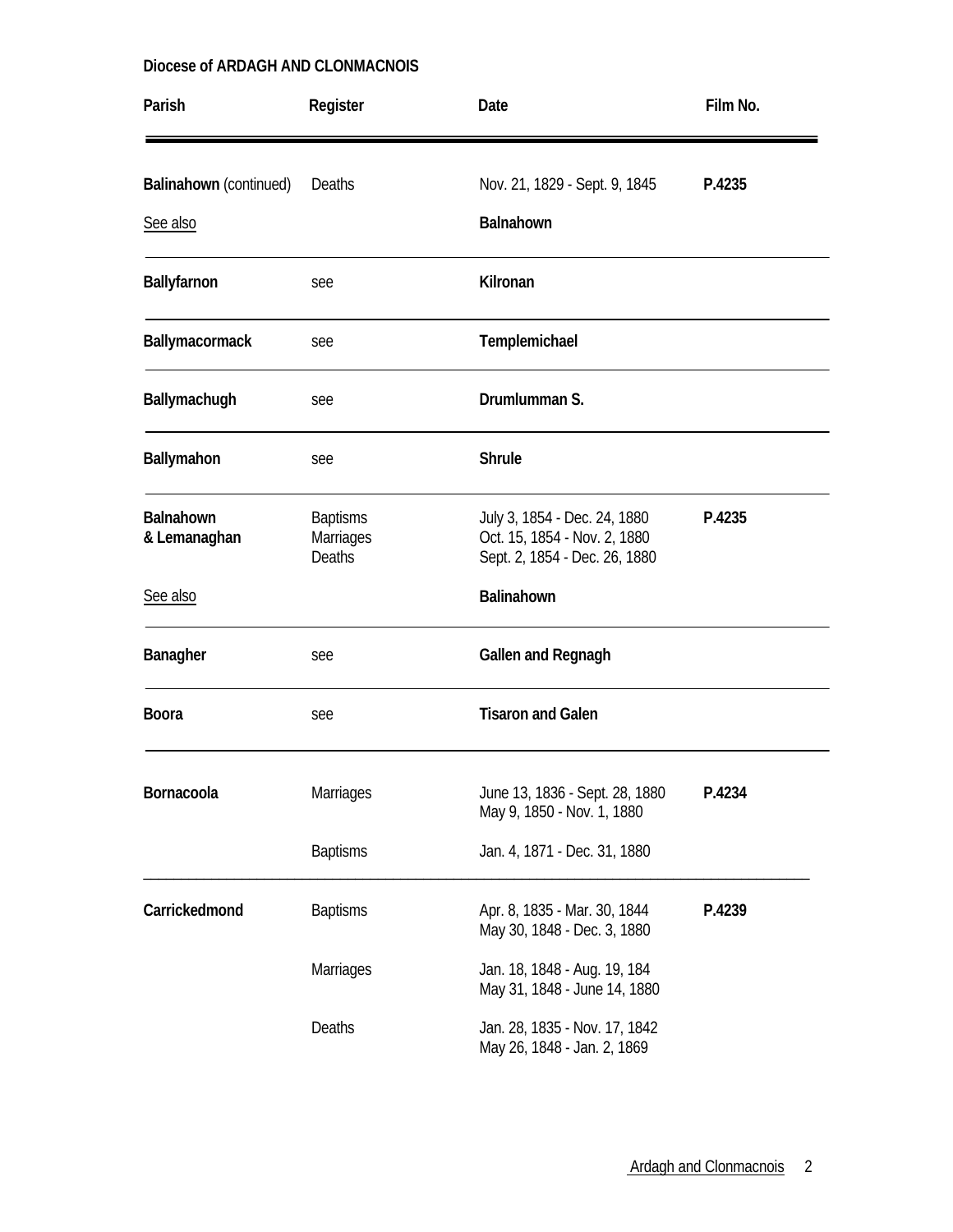| Parish             | Register                                             | Date                                                                                         | Film No. |
|--------------------|------------------------------------------------------|----------------------------------------------------------------------------------------------|----------|
| Carrick-Finea      | see                                                  | Drumlumman                                                                                   |          |
| Carrick-on-Shannon | see                                                  | Kiltoghert                                                                                   |          |
| Cashel             | see                                                  | Newtowncashel                                                                                |          |
| Cloghan            | see                                                  | Gallen and Reynagh                                                                           |          |
| Clonbroney         | Baptisms,                                            | Jan. 25, 1849 - Mar. 2, 1862                                                                 | P.4233   |
|                    | Marriages & Deaths                                   | Jan. 8, 1854 - Feb. 27, 1862                                                                 |          |
|                    | <b>Baptisms</b><br><b>Marriages</b><br><b>Deaths</b> | Mar. 13, 1862 - Nov. 9, 1880<br>Feb. 16, 1863 - July, 1880<br>Mar. 5, 1862 - Jan. 10, 1878   |          |
| Clongish           | <b>Baptisms</b>                                      | Oct. 25, 1829 - Mar. 12, 1857                                                                | P.4233   |
| (Newtownforbes)    | Marriages                                            | Aug. 3, 1829 - Sept. 23, 1879                                                                |          |
|                    | <b>Deaths</b>                                        | Aug. 22, 1829 - Dec. 15, 1880                                                                |          |
|                    | <b>Baptisms</b>                                      | Mar. 15, 1857 - Dec. 26, 1880                                                                |          |
| Clonmacnois        | <b>Baptisms</b>                                      | Apr. 19, 1826 - Feb. 28, 1841                                                                | P.4243   |
|                    | <b>Marriages</b>                                     | Jan. 16, 1876 - Nov. 15, 1880<br>Apr 24 1826 - Dec 14 1840<br>Feb 17 1876 - Sept 12 1880     |          |
|                    | <b>Baptisms</b>                                      | Jan. 6, 1841 - Jul. 31, 1842                                                                 |          |
|                    | Marriages                                            | Feb. 1, 1848 - Dec. 21, 1880<br>Feb. 2, 1841 - Feb. 8, 1842<br>Feb. 21, 1848 - Nov. 25, 1880 |          |
|                    | Deaths                                               | Jan. 2, 1841 - Feb. 18, 1842<br>Feb. 3, 1848 - Sept. 29, 1880                                |          |
| Cloone-Conmaicne   | <b>Baptisms</b>                                      | Feb. 1, 1820 - Mar. 12, 1820<br>Jan. 1, 1834 - May 27, 1834<br>Nov. 13, 1834 - Jan. 30, 1841 | P.4241   |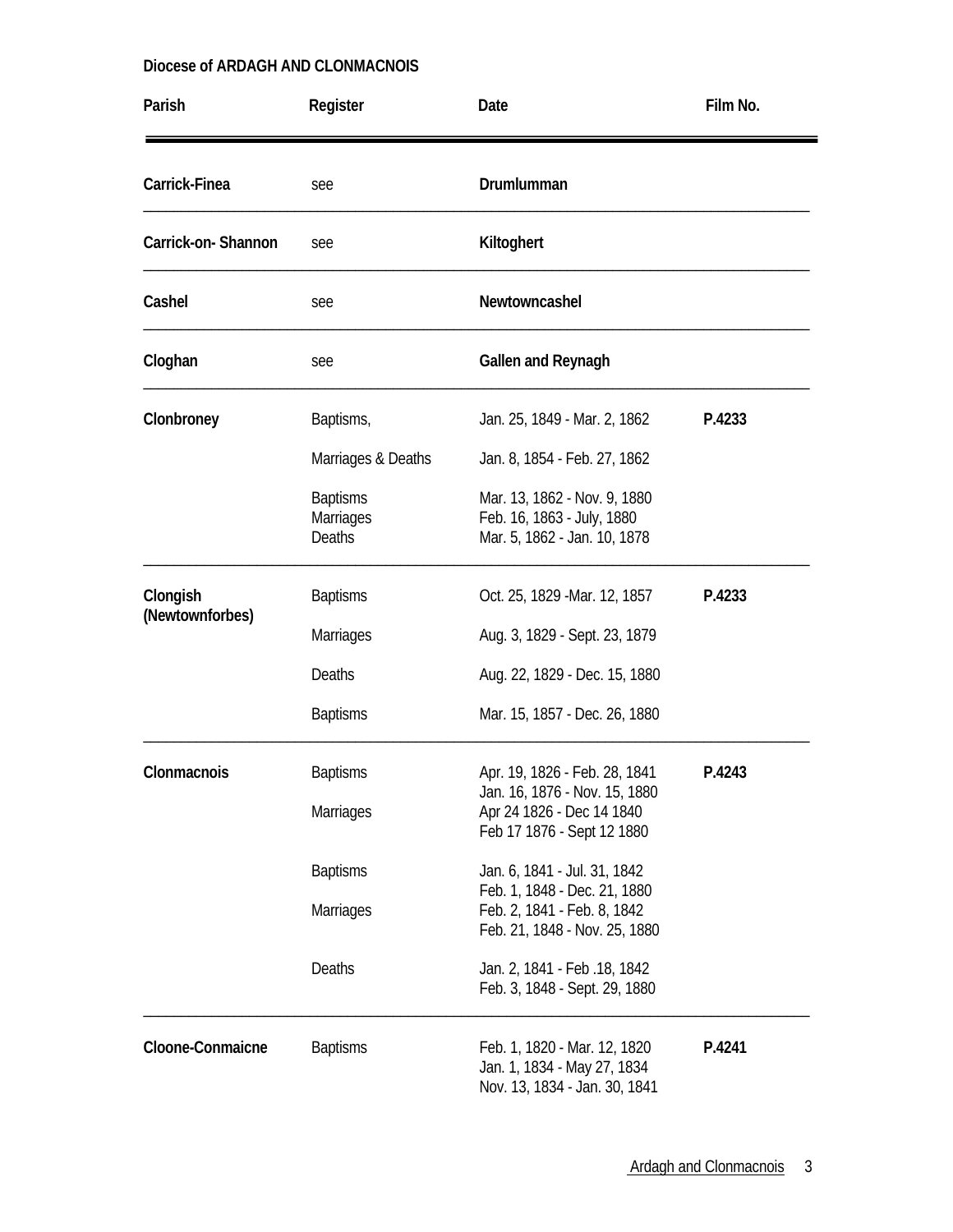| Parish                          | Register                                      | Date                                                                                                | Film No. |
|---------------------------------|-----------------------------------------------|-----------------------------------------------------------------------------------------------------|----------|
| Cloone-Conmaicne<br>(continued) | <b>Baptisms</b>                               | Jan. 2, 1843 - Oct. 4, 1849<br>Jan. 6, 1850 - Nov. 20, 1880                                         | P.4241   |
|                                 | <b>Marriages</b>                              | Jan. 6, 1823 - Jan. 6, 1839<br>Jan. 12, 1843 - Feb. 14, 1849                                        |          |
|                                 | <b>Deaths</b>                                 | Jan. 6, 1823 - Sept. 17, 1845<br>Jan. 13, 1850 - Feb. 25, 1878                                      |          |
| Cluan-a-Donald<br>& Kilashee    | <b>Baptisms</b><br><b>Marriages</b>           | Jun. 4, 1865 - Nov. 24, 1880<br>May 18, 1864 - Oct. 9, 1880                                         | P.4235   |
| Columcille                      | <b>Baptisms</b><br>Marriages<br><b>Deaths</b> | July 1845 - Feb. 11, 1873<br>Aug. 3, 1845 - May 22, 1871<br>Jul. 22, 1845 - Dec. 21, 1858           | P.4238   |
| Columcille E.                   | see                                           | Scrabby                                                                                             |          |
| <b>Dromard</b>                  | <b>Baptisms</b>                               | Jan. 14, 1838 - Jul. 15, 1845<br>Jan. 10, 1852 - Jun. 18, 1855                                      | P.4241   |
|                                 | Marriages                                     | Feb. 13, 1835 - Apr. 15, 1855                                                                       |          |
|                                 | <b>Baptisms</b>                               | May 22, 1853 - Dec. 26, 1880                                                                        |          |
|                                 | <b>Marriages</b>                              | Oct. 5, 1853 - Nov. 2, 1868                                                                         |          |
|                                 | Deaths                                        | Nov. 26, 1874 - Nov. 22, 1880<br>Dec. 11, 1853 - Oct. 15, 1868<br>July 26, 1874 - Dec. 20, 1880     |          |
|                                 | <b>Baptisms</b>                               | Jan. 3, 1872 - Dec. 26, 1880<br>(The entries are not the same as<br>those in the previous register) |          |
| <b>Drumlish</b>                 | <b>Baptisms</b>                               | Jan. 1, 1834 - Mar. 13, 1868<br>Mar. 4, 1874 - Dec. 30, 1880                                        | P.4234   |
|                                 | Marriages                                     | Jan. 12, 1834 - Feb. 15, 1868<br>Jan. 1, 1870 - Jun. 16, 1872<br>Jan. 15, 1877 - Nov. 8, 1880       |          |
|                                 | Deaths                                        | Jan. 2, 1834 - Mar. 13, 1868<br>Feb. 16, 1870 - Jul. 10, 1872<br>Aug. 13, 1876 - Dec. 13, 1880      |          |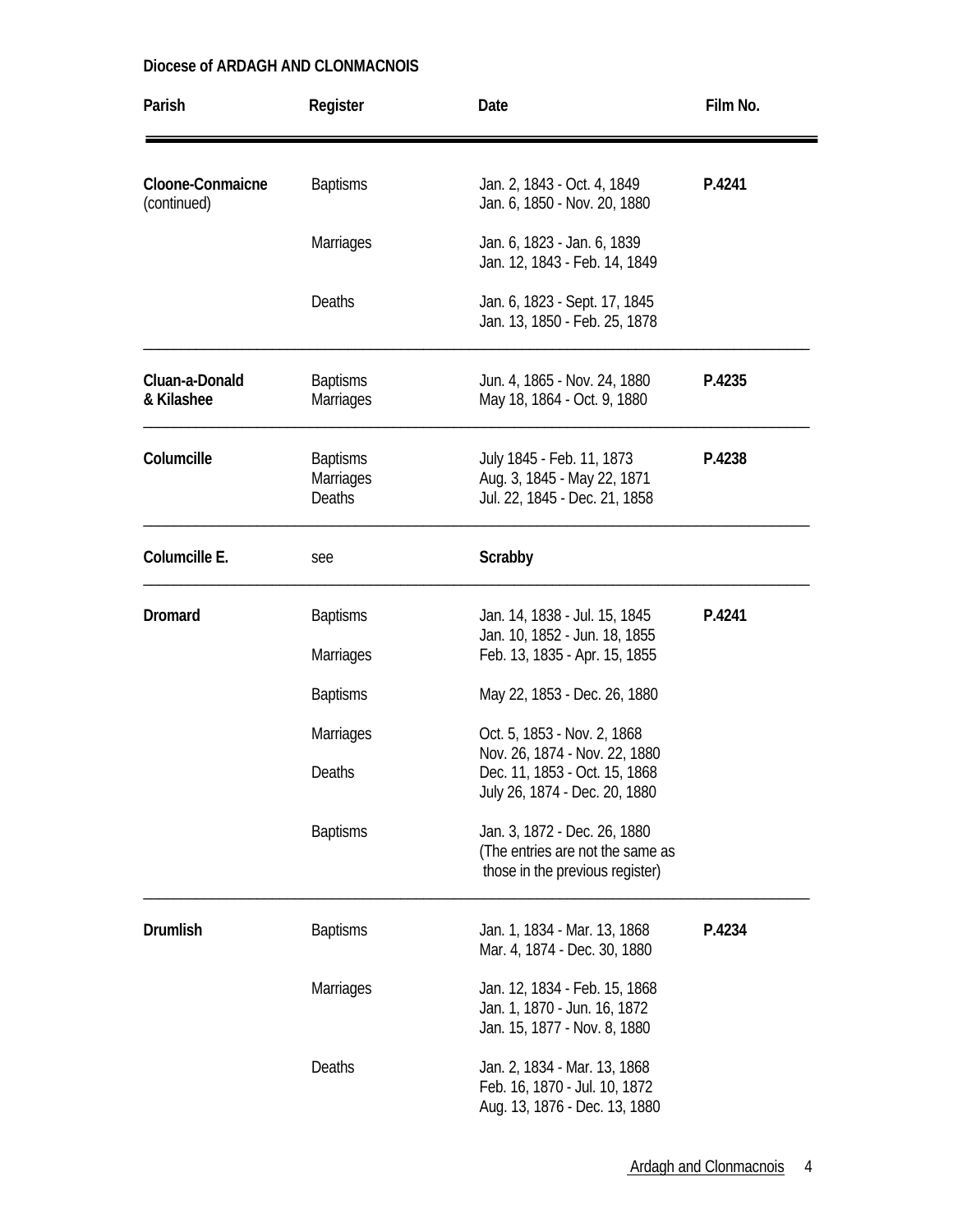| Parish                          | Register                               | Date                                                                                           | Film No. |
|---------------------------------|----------------------------------------|------------------------------------------------------------------------------------------------|----------|
|                                 |                                        |                                                                                                |          |
| Drumlumman N.                   | see                                    | Mullahoran                                                                                     |          |
| Drumlumman S.<br>& Ballymachugh | <b>Baptisms</b>                        | Nov. 19, 1837 - Aug. 3, 1873<br>May 6, 1875 - Dec. 5, 1880                                     | P.4236   |
|                                 | <b>Marriages</b>                       | Dec. 2, 1837 - Jun. 18, 1873<br>Feb. 27, 1876 - Nov. 30, 1880                                  |          |
|                                 | Deaths                                 | Dec. 21, 1837 - Sept. 17, 1869<br>Feb. 16, 1876 - Dec. 18, 1880                                |          |
| Drumshambo                      | see                                    | Murhan                                                                                         |          |
| Edgeworthstown                  | see                                    | <b>Mostrim</b>                                                                                 |          |
| Fenagh                          | <b>Baptisms</b>                        | Jun. 5, 1825 - Oct. 13, 1829<br>Nov. 24, 1834 - Apr. 12, 1843<br>Jun. 5, 1843 - Nov. 4, 1852   | P.4239   |
|                                 | <b>Marriages</b>                       | Oct 4, 1826 - Feb. 18, 1832<br>Jan. 15, 1835 - Mar. 22, 1842                                   |          |
|                                 | Deaths                                 | Jun. 1825 - Feb. 21, 1832<br>Nov. 24, 1834 - Dec. 21, 1841                                     |          |
|                                 | <b>Baptisms</b>                        | Nov. 22, 1852 - Dec. 9, 1880<br>(Index of baptisms)                                            |          |
|                                 | <b>Marriages</b>                       | Jan. 17, 1844 - Feb. 9, 1880                                                                   |          |
| Ferbane, High Street            | see                                    | <b>Tisaron and Galen</b>                                                                       |          |
| Fheuragh (or Wheera)            | see                                    | <b>Tisaron and Galon</b>                                                                       |          |
| Gallen                          | <b>Baptisms</b><br>Marriages<br>Deaths | Oct. 2, 1816 - Mar. 29, 1822<br>Oct. 13, 1816 - Apr. 20, 1822<br>Nov. 13, 1819 - Apr. 30, 1820 | P.4242   |
|                                 | Bapt., Marr.& Deaths                   | Aug. 25, 1822 - Jun. 15, 1825                                                                  |          |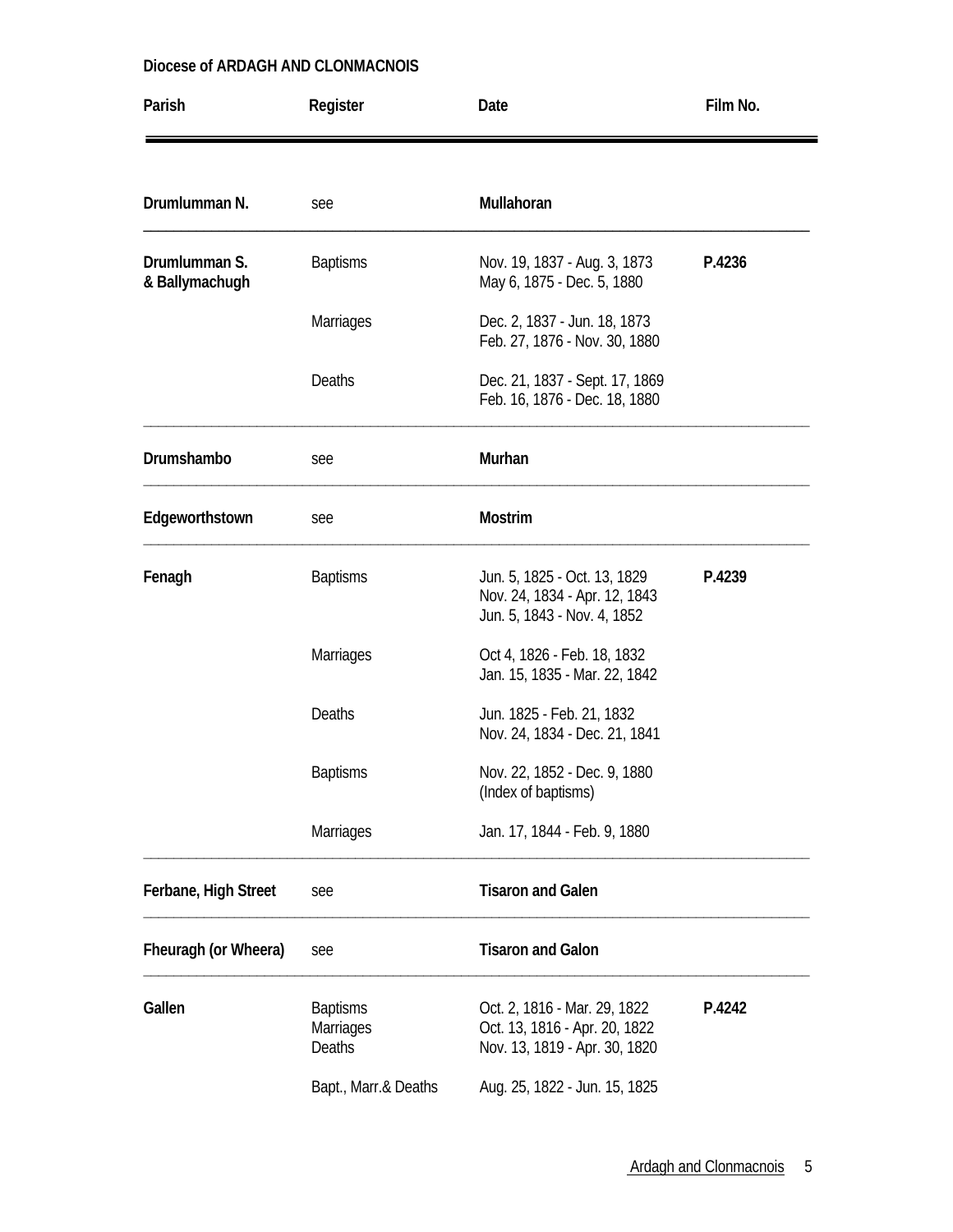| Parish                          | Register                                      | Date                                                                                                                                               | Film No. |
|---------------------------------|-----------------------------------------------|----------------------------------------------------------------------------------------------------------------------------------------------------|----------|
| Gallen & Reynagh<br>(continued) | <b>Baptisms</b>                               | Nov. 16, 1811 - Sept. 4, 1812<br>Sept. 28, 1816 - Jul. 6, 1817<br>Jul. 13, 1818 - Sept. 12, 1827<br>Mar. 6, 1829 - Oct. 2, 1837                    | P.4242   |
|                                 | <b>Marriages</b>                              | Oct. 16, 1797 - Jul. 23, 1837                                                                                                                      |          |
|                                 | Deaths                                        | Nov. 15, 1803 - Nov. 28, 1804<br>Jan. 2, 1827 - Sept. 7, 1827<br>Apr. 24, 1829 - Sept. 27, 1831<br>(A few deaths recorded for 1807, 1809 and 1811) |          |
|                                 | <b>Baptisms</b>                               | Feb. 18, 1838 - Dec. 31, 1880                                                                                                                      |          |
|                                 | <b>Marriages</b>                              | Sep. 29, 1838 - Oct. 14, 1880                                                                                                                      |          |
| Gortlethra<br>(Gortletteragh)   | <b>Baptisms</b>                               | Apr. 4, 1830 - Aug. 1, 1840                                                                                                                        | P.4238   |
|                                 | <b>Marriages</b>                              | Jan. 6, 1826 - Sept. 12, 1827<br>Feb. 16, 1830 - Apr. 30, 1835                                                                                     |          |
|                                 | Deaths                                        | Jan. 10, 1826 - Sept. 15, 1826<br>Mar. 29, 1830 - Feb. 17, 1831<br>Mar. 9, 1839 - Jul. 29, 1839                                                    |          |
|                                 | <b>Baptisms</b><br><b>Marriages</b><br>Deaths | Jul. 16, 1848 - Mar. 6, 1874<br>May 22, 1848 - Feb. 17, 1874<br>Aug. 1, 1851 - Jul. 29, 1869<br>(Dates of marriages are in complete disorder)      |          |
|                                 | <b>Baptisms</b>                               | Mar. 30, 1874 - Dec. 31, 1880                                                                                                                      |          |
| Gowel                           | see                                           | Killtoghart                                                                                                                                        |          |
| Granard                         | <b>Baptisms</b>                               | Jan. 1, 1779 - Apr. 2, 1811<br>(A few entries 1812 - 18)                                                                                           | P4237    |
|                                 | <b>Marriages</b>                              | Dec. 3, 1782 - May. 23, 1815                                                                                                                       |          |
|                                 | Deaths                                        | Dec. 18, 1782 - Aug. 2, 1816<br>Apr. 29, 1818 - Apr. 18, 1820                                                                                      |          |
|                                 | <b>Baptisms</b><br>Marriages<br>Deaths        | Oct. 20, 1816 - Feb. 26, 1832<br>Sept. 10, 1816 - Jul. 14, 1836<br>Sept. 16, 1816 - Dec. 27, 1847                                                  |          |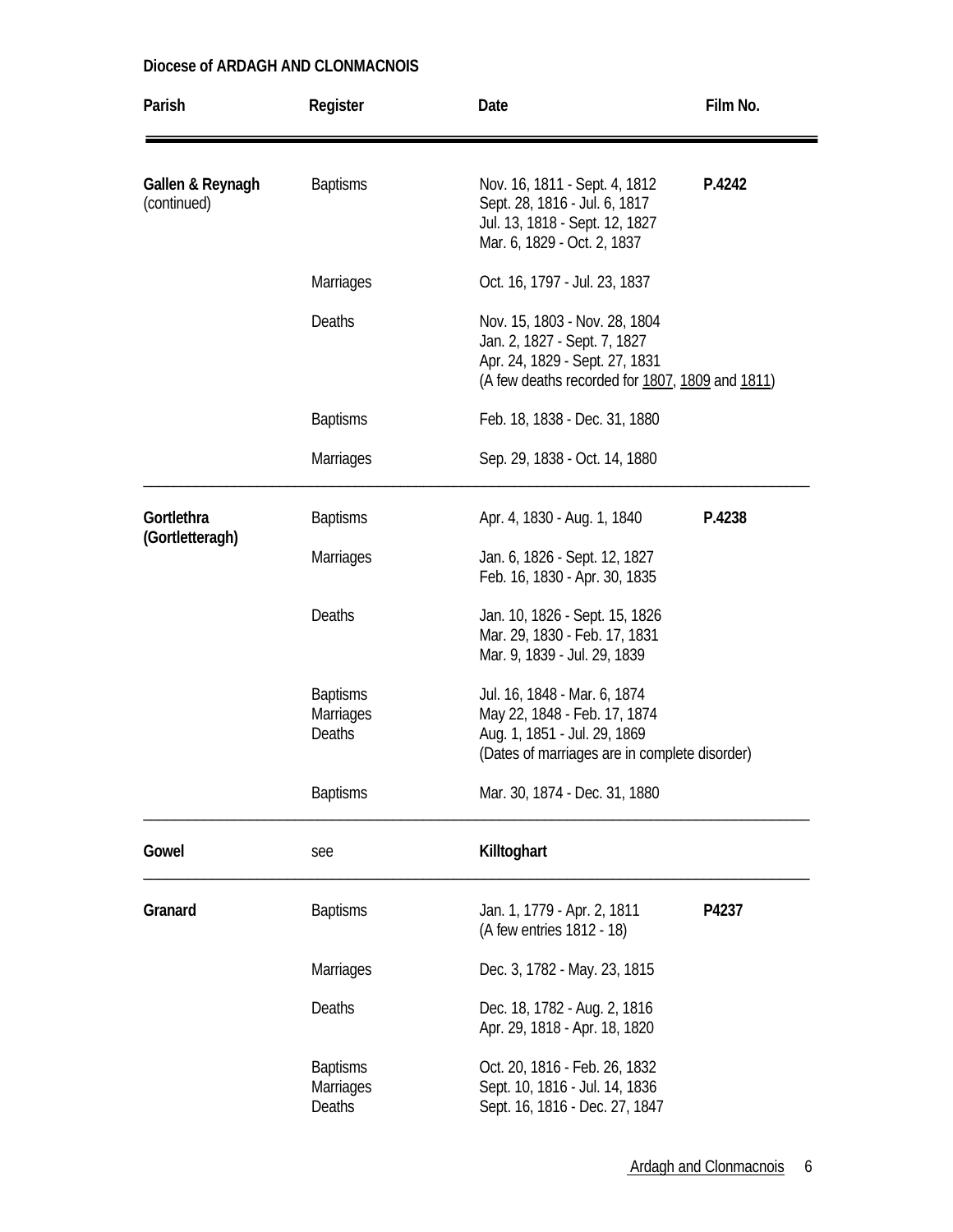| Parish                                | Register                                             | Date                                                                                              | Film No. |
|---------------------------------------|------------------------------------------------------|---------------------------------------------------------------------------------------------------|----------|
| Granard (continued)                   | <b>Baptisms</b><br><b>Marriages</b><br><b>Deaths</b> | Jan. 1832 - Jun. 2, 1869<br>Jul. 12, 1836 - May 6, 1869<br>Jan. 3, 1848 - May 24, 1865            | P.4237   |
|                                       | <b>Baptisms</b><br><b>Marriages</b>                  | Jan. 2, 1820 - Dec. 26, 1880<br>Jun. 30, 1869 - Dec. 8, 1880                                      |          |
|                                       | Census                                               | Census of the parish made in 1834.                                                                |          |
| Keadue                                | see                                                  | Kilronan                                                                                          |          |
| Kenagh                                | see                                                  | Kilcomogue                                                                                        |          |
| Kilashee                              | <b>Baptisms</b>                                      | Nov. 1, 1826 - Nov. 4, 1843<br>Apr. 9, 1848 - Jul. 4, 1868                                        | P.4235   |
|                                       | <b>Marriages</b>                                     | Nov. 19, 1826 - Oct. 23, 1843<br>Jun. 18, 1848 - Apr. 5, 1868                                     |          |
|                                       | Deaths                                               | Nov. 15, 1826 - Aug. 3, 1843<br>Nov. 20, 1858 - May 11, 1868                                      |          |
| See also                              |                                                      | Cluan-a-Donald                                                                                    |          |
| Kilcommac                             | see                                                  | Kilcomogue                                                                                        |          |
| Kilcomogue                            | <b>Baptisms</b><br><b>Marriages</b><br>Deaths        | Sept. 7, 1859 - Dec. 19, 1880<br>Sept. 15, 1859 - Feb. 4, 1880<br>Nov. 13, 1859 - Nov. 18, 1880   | P.4234   |
| <b>Kilglass</b>                       | see                                                  | Legan                                                                                             |          |
| Killenummery & Killery                | <b>Baptisms</b>                                      | May 8, 1828 - Aug. 7, 1846<br>Nov. 1, 1848 - Dec. 30, 1880<br>(Ballintogher baptisms 1869 - 1880) | P.4241   |
| Killenummery & Killery<br>(continued) | <b>Marriages</b>                                     | Jun. 22, 1827 - Aug. 16, 1846<br>Nov. 10, 1848 - Dec. 28, 1880                                    | P.4241   |
|                                       | Deaths                                               | May 18, 1838 - Apr. 15, 1846                                                                      |          |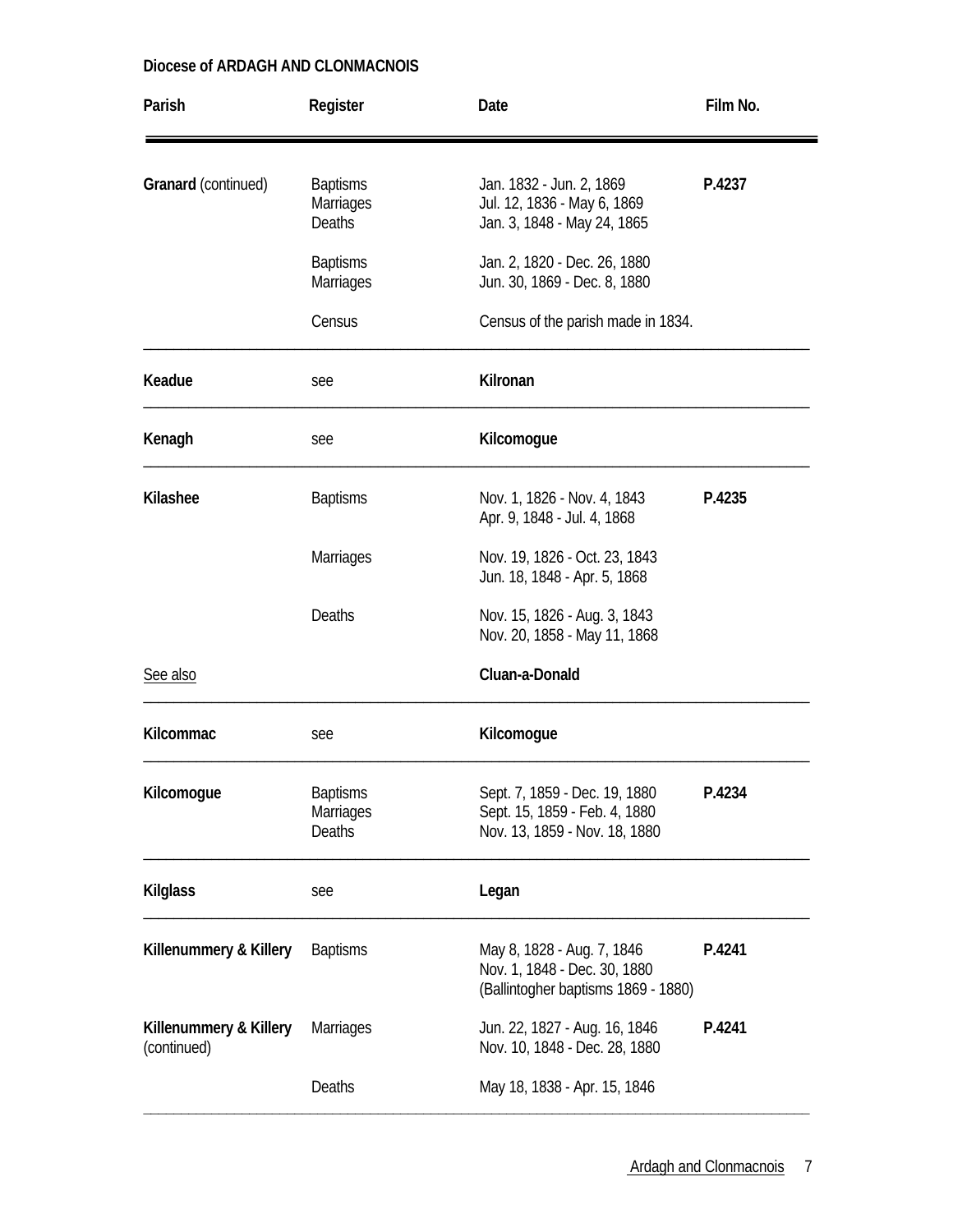| Parish                            | Register                                             | Date                                                                                                                                                                                             | Film No. |
|-----------------------------------|------------------------------------------------------|--------------------------------------------------------------------------------------------------------------------------------------------------------------------------------------------------|----------|
| <b>Killery</b>                    | see                                                  | Killenummery                                                                                                                                                                                     |          |
| Killoe                            | <b>Baptisms</b><br><b>Marriages</b>                  | Jan. 1, 1826 - Jul. 21, 1832<br>May 29, 1846 - Jul. 18, 1832                                                                                                                                     | P.4238   |
|                                   | <b>Baptisms</b><br>Marriages<br><b>Deaths</b>        | Jan. 1, 1836 - Aug. 31, 1852<br>Jan. 2, 1826 - Oct. 21, 1852<br>Jan. 2, 1826 - Jun. 10, 1853                                                                                                     |          |
|                                   | <b>Baptisms</b><br><b>Marriages</b><br><b>Deaths</b> | Feb. 4, 1853 - Oct. 7, 1868<br>Sept. 5, 1854 - Dec. 16, 1868<br>Aug. 23, 1853 - Dec. 29, 1868                                                                                                    |          |
|                                   | <b>Baptisms</b><br><b>Marriages</b><br><b>Deaths</b> | Apr. 11, 1869 - Dec. 18, 1880<br>Jan. 31, 1869 - Nov. 1, 1880<br>Jan, 20, 1869 - Dec. 26, 1880                                                                                                   |          |
| Kilronan                          | <b>Baptisms</b><br><b>Marriages</b>                  | Jan. 1, 1824 - Jul. 27, 1829<br>Oct. 24, 1823 - Jun. 10, 1829                                                                                                                                    | P.4242   |
|                                   | <b>Baptisms</b><br><b>Marriages</b>                  | Jan. 1, 1835 - Mar. 25, 1876<br>Jan. 7, 1835 - Sept. 16, 1872                                                                                                                                    |          |
|                                   | <b>Deaths</b>                                        | Jan. 16, 1835 - Jul. 18, 1872                                                                                                                                                                    |          |
| Kiltoghart                        | <b>Baptisms</b><br><b>Marriages</b><br><b>Deaths</b> | Aug. 16, 1826 - Apr. 23, 1854<br>Jul. 19, 1832 - May 3, 1854<br>Aug. 10, 1832 - Apr. 10, 1854<br>(Note: From July 1832 to June 1841 the marriages<br>and deaths are entered among the baptisms.) | P.4240   |
|                                   | <b>Baptisms</b><br><b>Marriages</b><br>Deaths        | May 7, 1854 - Dec. 30, 1880<br>Jul.30, 1854 - Nov. 24, 1880<br>May 31, 1854 - Aug. 11, 1874                                                                                                      |          |
| Kiltoghart<br>(Gowel division of) | <b>Baptisms</b><br><b>Marriages</b><br>Deaths        | Mar. 4, 1866 - Dec. 26, 1880<br>May 13, 1866 - Feb.29, 1876<br>Apr. 11, 1866 - Sept. 10, 1877                                                                                                    |          |
| Kiltubrid                         | <b>Baptisms</b><br><b>Marriages</b><br><b>Deaths</b> | Jan. 6, 1841 - Apr. 27, 1874<br>Jan. 7, 1841 - May 22, 1873<br>Jan. 15, 1847 - May 16, 1873                                                                                                      | P.4234   |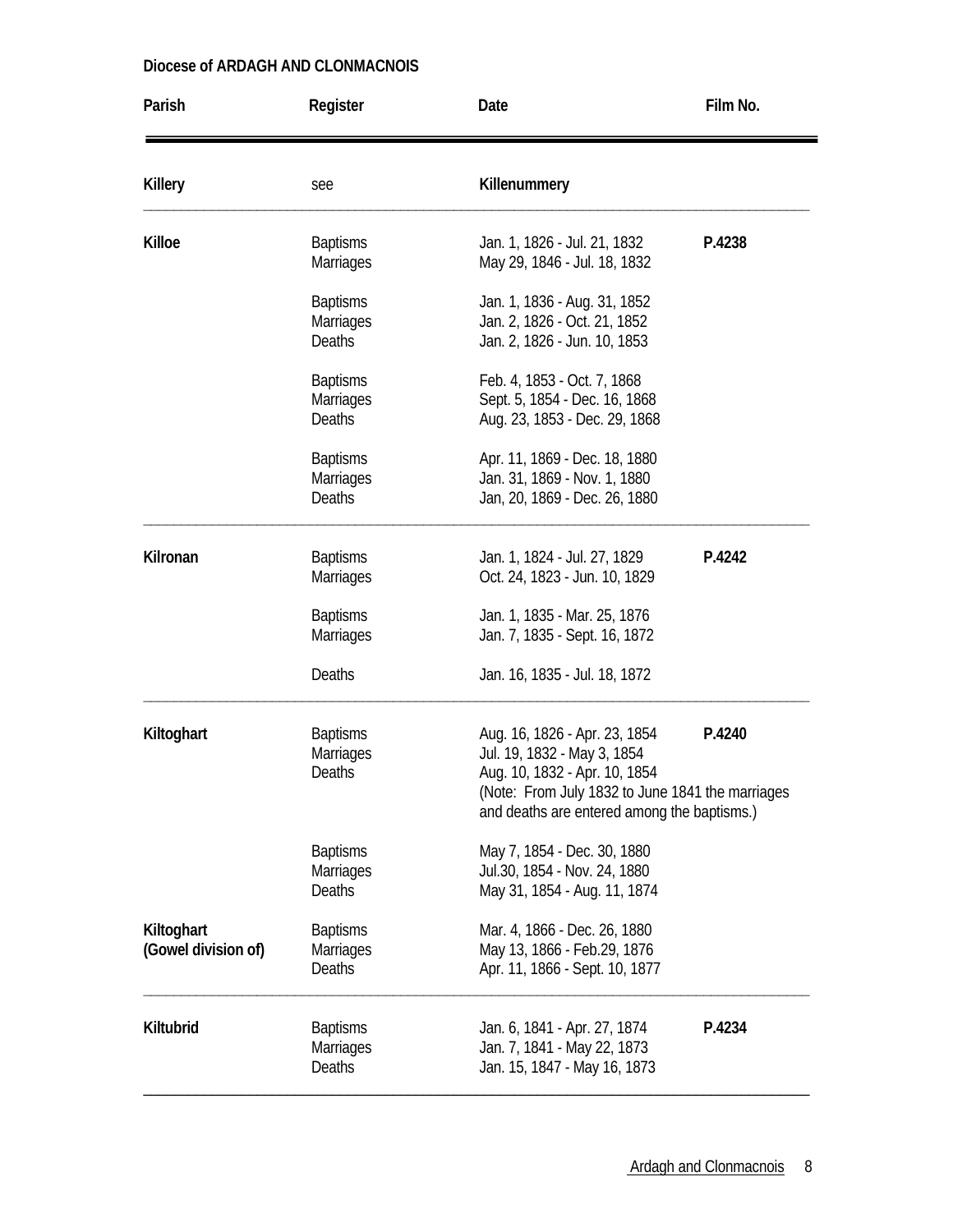| Parish                             | Register                                             | Date                                                                                                    | Film No. |
|------------------------------------|------------------------------------------------------|---------------------------------------------------------------------------------------------------------|----------|
| Lanesboro (Rathcline)              | <b>Baptisms</b>                                      | Jan. 12, 1840 – March 9, 1904                                                                           | P.9539   |
|                                    | <b>Marriages</b>                                     | Jan. 12, 1840 - March 9, 1904                                                                           |          |
|                                    | <b>Burials</b>                                       | Dec. 10, 1839 - March 17, 1899                                                                          |          |
| Legan (Kilglass)                   | <b>Baptisms</b><br>Marriages<br>Deaths               | Jan. 4, 1855 - Dec. 29, 1880<br>P.4234<br>Jan. 7, 1855 - Dec. 11, 1880<br>Jan. 20, 1855 - Dec. 26, 1880 |          |
| Lemanaghan                         | see                                                  | Balnahown                                                                                               |          |
| Longford                           | see                                                  | Templemichael & Ballymacormack                                                                          |          |
| Loughduff                          | see                                                  | Mullahoran                                                                                              |          |
| Lough Gowna                        | see                                                  | Scrabby                                                                                                 |          |
| Moate                              | Baptisms & Marriages                                 | Jan. 2, 1830 - Nov. 30, 1836                                                                            | P.9358   |
|                                    | Baptisms, Marriages<br>& Burials                     | Feb. 2, 1837 - May 13, 1883                                                                             |          |
|                                    | <b>Baptisms</b>                                      | May 17, 1883 - Aug. 3, 1911                                                                             |          |
| <b>Mohill</b>                      | <b>Baptisms</b><br><b>Marriages</b><br><b>Deaths</b> | Aug. 4, 1836 - May 7, 1854<br>Jul 14 1836 - May 18 1854<br>Jul. 3, 1836 - May 9, 1854                   | P.4239   |
|                                    | <b>Baptisms</b>                                      | Jun. 11, 1854 - Dec. 23, 1880<br>(Also Workhouse Baptisms 1846 - 55.)                                   |          |
|                                    | <b>Marriages</b><br>Deaths                           | Aug. 28, 1854 - Jul. 19, 1879<br>May 22, 1854 - Jul. 27, 1879                                           |          |
| <b>Mostrim</b><br>(Edgeworthstown) | <b>Baptisms</b><br><b>Marriages</b><br><b>Deaths</b> | Jun. 8, 1838 - Dec. 29, 1880<br>P.4233<br>Jun. 11, 1838 - Oct. 29, 1880<br>May 23, 1838 - Dec. 9, 1880  |          |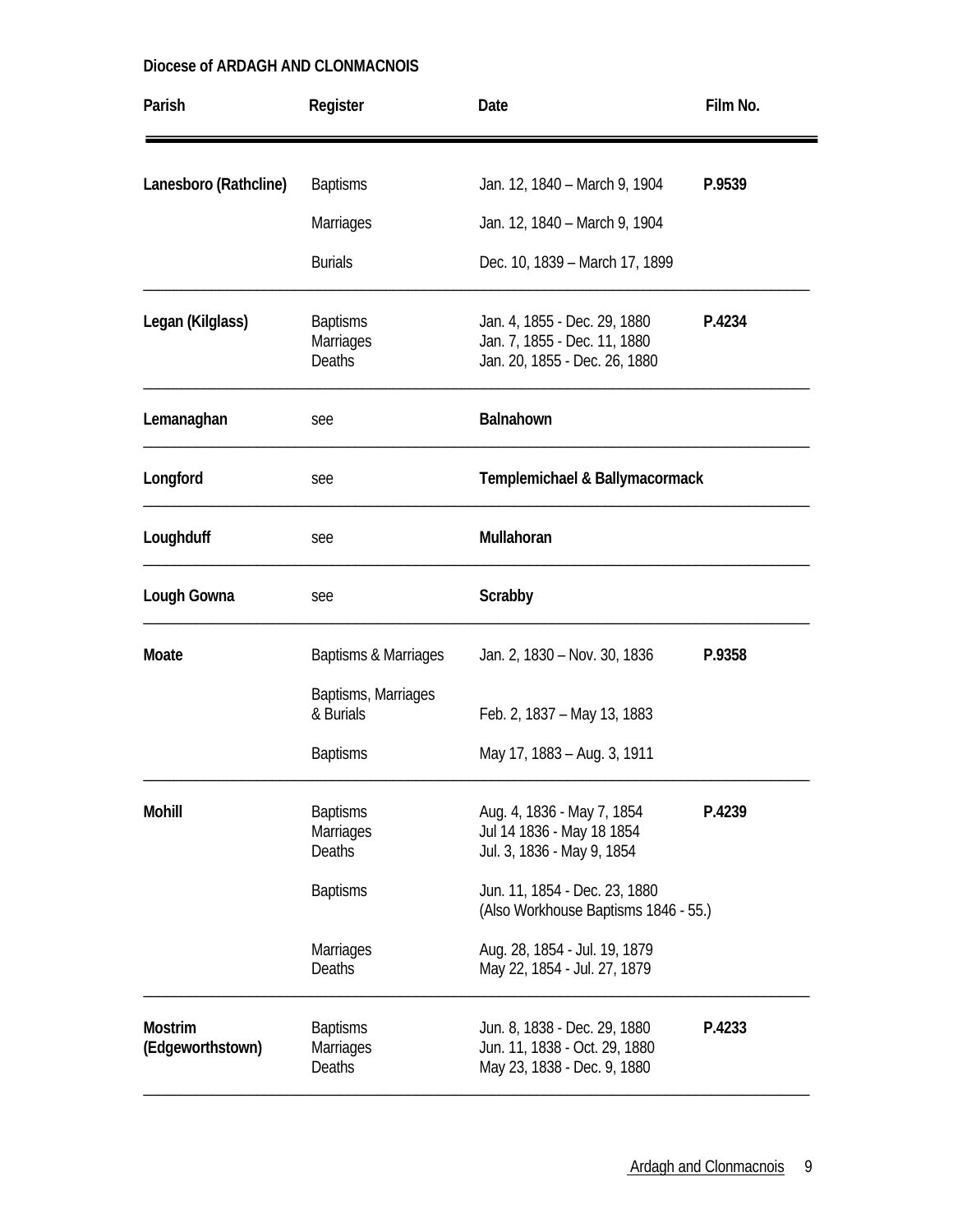| Parish                                       | Register                                             | Date                                                                                                                                        | Film No. |
|----------------------------------------------|------------------------------------------------------|---------------------------------------------------------------------------------------------------------------------------------------------|----------|
| Moydow                                       | see                                                  | Ardagh                                                                                                                                      |          |
| Mullahoran<br>(Drumlumman N. &<br>Loughduff) | <b>Baptisms</b><br><b>Marriages</b><br><b>Deaths</b> | Jan. 21, 1859 - Dec. 26, 1880<br>Jan. 31, 1859 - Dec. 6, 1880<br>Feb. 7, 1859 - Feb. 26, 1875                                               | P.4237   |
| Mullinalaghta                                | see                                                  | Scrabby                                                                                                                                     |          |
| Murhan<br>(Drumshambo)                       | <b>Baptisms</b><br><b>Marriages</b>                  | May 18, 1861 - Dec. 21, 1880<br>Jun. 10, 1868 - Nov. 20, 1880                                                                               | P.4240   |
| Murhaun                                      | see                                                  | Murhan                                                                                                                                      |          |
| Newtowncashel                                | <b>Baptisms</b><br>Marriages<br>Deaths               | May 15, 1830 - April 21, 1910<br>P.9359<br>May 15, 1830 - April 21, 1910<br>June 22, 1830 - March 27, 1831<br>April 13, 1867 - May 10, 1880 |          |
| <b>Newtownforbes</b>                         | see                                                  | Clongish                                                                                                                                    |          |
| Pollough                                     | see                                                  | Lemanaghan                                                                                                                                  |          |
| Rathaspick & Russagh                         | <b>Baptisms</b>                                      | Mar. 16, 1822 - Sept. 9, 1826<br>Jul. 24, 1821 - Apr. 21, 1833<br>May 1, 1836 - Dec. 9, 1843                                                | P.4236   |
|                                              | <b>Marriages</b>                                     | Dec. 31, 1819 - Feb. 7, 1826<br>Oct. 27, 1832 - Oct. 4, 1833<br>Jan. 11, 1838 - Nov. 23, 1843                                               |          |
|                                              | Deaths                                               | Mar. 11, 1822 - Feb. 20, 1826<br>Aug. 2, 1832 - Nov. 1833<br>Aug. 15, 1837 - Oct. 10, 1843                                                  |          |
|                                              | <b>Baptisms</b>                                      | Dec. 17, 1843 - Oct. 18, 1846<br>Mar. 28, 1847 - Dec. 30, 1880                                                                              |          |
|                                              | <b>Marriages</b><br>Deaths                           | Jan. 7, 1844 - Nov. 20, 1880<br>Feb. 8, 1844 - Dec. 19, 1880                                                                                |          |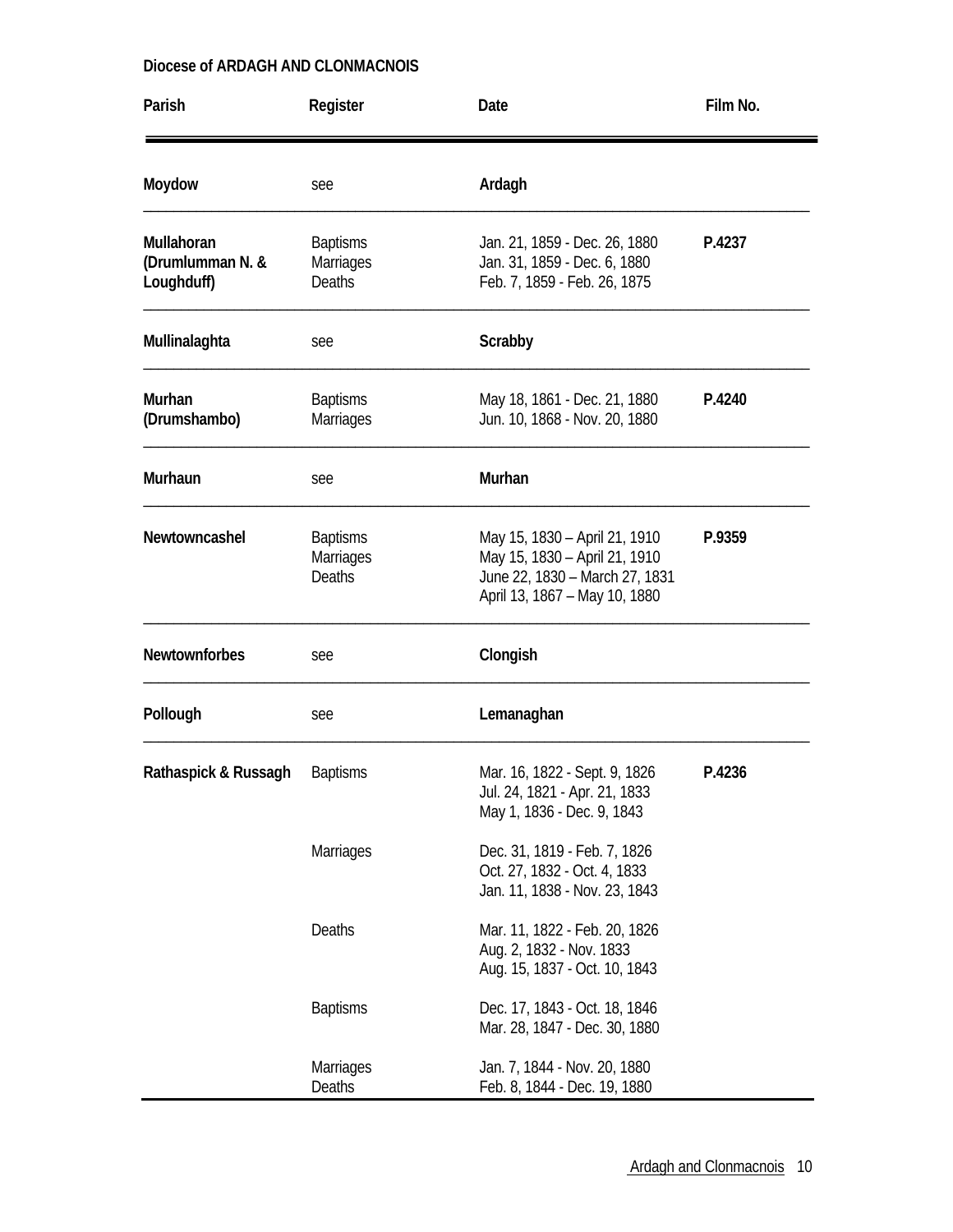| Parish                                   | Register                                             | Date                                                                                                                         | Film No. |
|------------------------------------------|------------------------------------------------------|------------------------------------------------------------------------------------------------------------------------------|----------|
|                                          |                                                      |                                                                                                                              |          |
| Rathcline                                | see                                                  | Lanesboro                                                                                                                    |          |
| Rathowen                                 | see                                                  | Rathaspick and Russagh                                                                                                       |          |
| Reynagh                                  | see                                                  | Gallen                                                                                                                       |          |
| Russagh                                  | see                                                  | Rathaspick and Russagh                                                                                                       |          |
| Scrabby & Mulnalaghta<br>(Columcille E.) | <b>Baptisms</b><br><b>Marriages</b><br><b>Deaths</b> | Feb. 12, 1832 - Mar. 15, 1854<br>Nov. 21, 1854 - Jan. 22, 1855<br>Feb. 17, 1833 - Feb. 22, 1855<br>Sept. 9, 1835 - Mar. 1854 | P.4237   |
|                                          | <b>Baptisms</b><br><b>Marriages</b><br><b>Deaths</b> | Mar. 4, 1855 - Dec. 28, 1867<br>(A few entries 1868-75)<br>Apr. 15, 1855 - Jun. 29, 1871<br>Apr. 7, 1856 - Aug. 20, 1860     |          |
|                                          | <b>Baptisms</b><br><b>Marriages</b>                  | Apr. 4, 1870 - Sept. 29, 1880<br>Jun. 11, 1877 - Nov. 13, 1880                                                               |          |
| St.Mary's, Athlone                       | Baptisms, Marriages<br>and Deaths                    | Jan. 1, 1813 - Sept. 24, 1826<br>Feb. 4, 1837 - Mar. 17, 1827                                                                | P.4242   |
|                                          | Marriages                                            | Jun. 5, 1819 - Apr. 17, 1827<br>(Some deaths and baptisms included.)                                                         |          |
|                                          | Deaths                                               | Jun. 4, 1819 - Dec. 29, 1826<br>(Some baptisms and marriages for<br>1825-6 included.)                                        |          |
|                                          | <b>Baptisms</b>                                      | May 3, 1839 - Apr. 30, 1852<br>Feb. 1, 1853 - Dec. 28, 1855                                                                  |          |
|                                          | <b>Marriages</b>                                     | Jan. 24, 1834 - Dec. 26, 1851<br>Feb. 9, 1854 - Feb. 5, 1863                                                                 |          |
|                                          | <b>Baptisms</b>                                      | Jan. 1, 1856 - Feb. 26, 1868<br>(Modern transcript of part of the preceding register)                                        |          |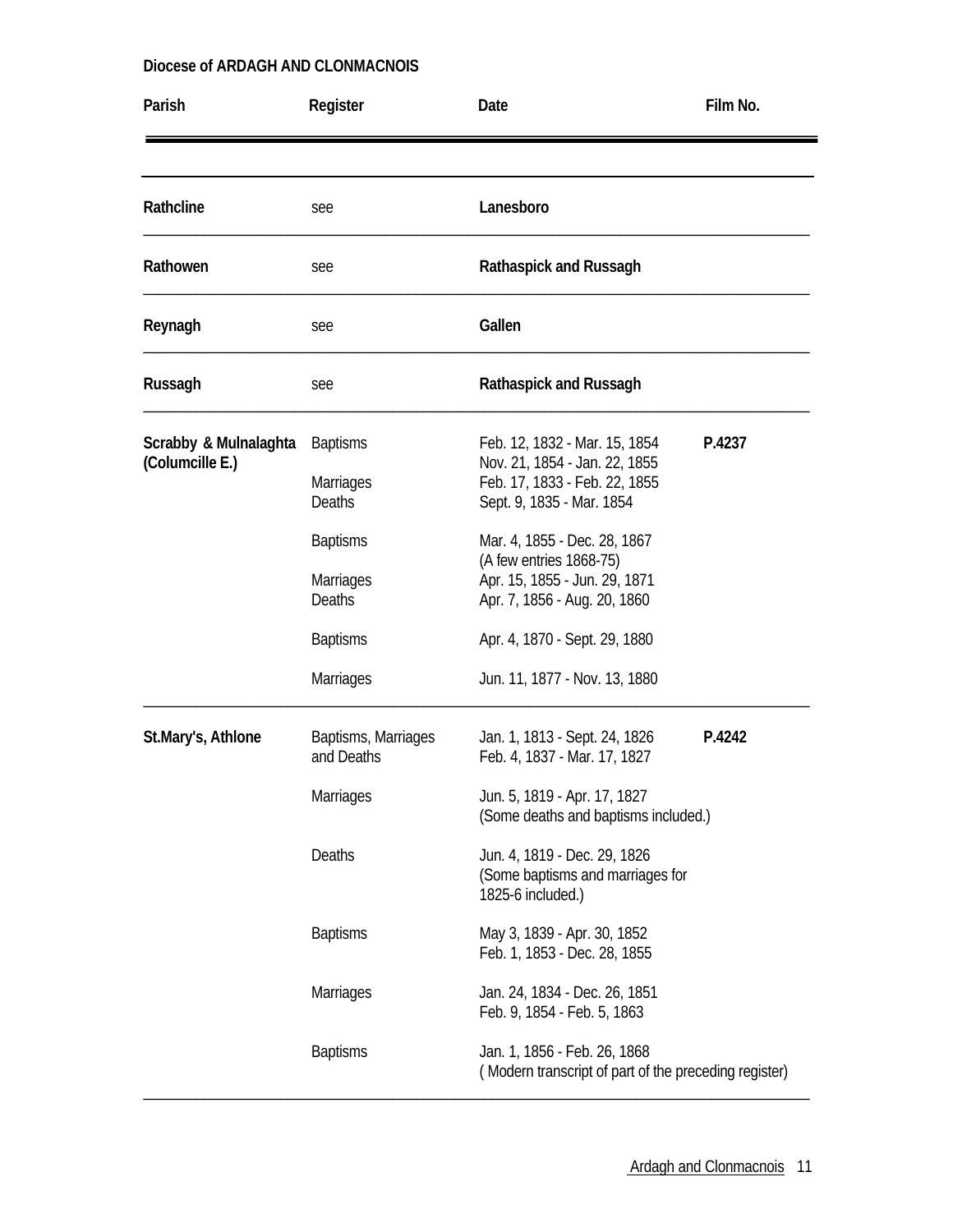| Parish                                              | Register                                                                                       | Date                                                                                                                                                                                                                      | Film No. |
|-----------------------------------------------------|------------------------------------------------------------------------------------------------|---------------------------------------------------------------------------------------------------------------------------------------------------------------------------------------------------------------------------|----------|
| Shannonbridge                                       | see                                                                                            | Clonmacnois                                                                                                                                                                                                               |          |
| Shrule (Ballymahon)                                 | <b>Baptisms</b><br><b>Dispensations</b><br><b>Marriages</b><br><b>Deaths</b>                   | Mar. 26, 1820 - Oct. 26, 1830<br>Aug. 4, 1829 - Apr. 30, 1830<br>May 12, 1829 - Oct. 25, 1830<br>Mar. 14, 1820 - Sept. 12, 1830                                                                                           | P.4235   |
|                                                     | <b>Baptisms</b><br>Marriages<br><b>Deaths</b><br><b>Dispensations</b>                          | Nov. 1, 1830 - Dec. 24, 1874<br>Dec. 26, 1830 - Nov. 8, 1874<br>Nov. 8, 1830 - Aug. 17, 1876<br>Dec. 30, 1830 - Sept. 24, 1876                                                                                            |          |
| <b>Streete</b>                                      | <b>Baptisms</b><br>Marriages<br><b>Deaths</b>                                                  | Jul. 6, 1820 - Jul. 14, 1827<br>Nov. 21, 1831 - Dec. 20, 1831<br>Aug. 10, 1820 - Jan. 22, 1828<br>Sept. 27, 1823 - Aug. 13, 1829                                                                                          | P.4236   |
|                                                     | <b>Baptisms</b><br><b>Marriages</b><br><b>Deaths</b>                                           | Dec. 15, 1834 - Dec. 29, 1880<br>Jan. 4, 1835 - Jan. 8, 1841<br>Dec. 14, 1834 - Jan. 8, 1841<br>Jul. 19, 1842 - Dec. 28, 1880                                                                                             |          |
| Taghshiney                                          | see                                                                                            | Carrickedmond                                                                                                                                                                                                             |          |
| Taghshinod                                          | see                                                                                            | Carrickedmond                                                                                                                                                                                                             |          |
| Templemichael &<br><b>Ballymacormack</b>            | <b>Baptisms</b><br><b>Marriages</b><br>Deaths<br><b>Baptisms</b><br><b>Marriages</b><br>Deaths | Jan. 5, 1802 - Jan. 3, 1808<br>Jun. 6, 1808 - Jan. 28, 1829<br>Jan. 20, 1802 - Feb. 26 1829<br>Jan. 30, 1802 - Feb. 19 1829<br>Mar. 1, 1829 - Jun. 11, 1862<br>Mar. 1, 1829 - Jun. 9, 1868<br>Mar. 1, 1829 - Oct. 4, 1865 | P.4232   |
|                                                     | <b>Baptisms</b><br><b>Marriages</b>                                                            | Jun. 12, 1862 - Jul. 7, 1868<br>Jun. 3, 1868 - Dec. 31, 1880<br>Jun. 4, 1868 - Dec. 13, 1880                                                                                                                              | P.4233   |
| <b>Tisaron &amp; Galen</b><br>Fheuragh (or Wheera), | <b>Baptisms</b>                                                                                | Oct. 17, 1819 - Jul. 24, 1865<br>Jun. 21, 1876 - Apr. 28, 1877                                                                                                                                                            | P.4243   |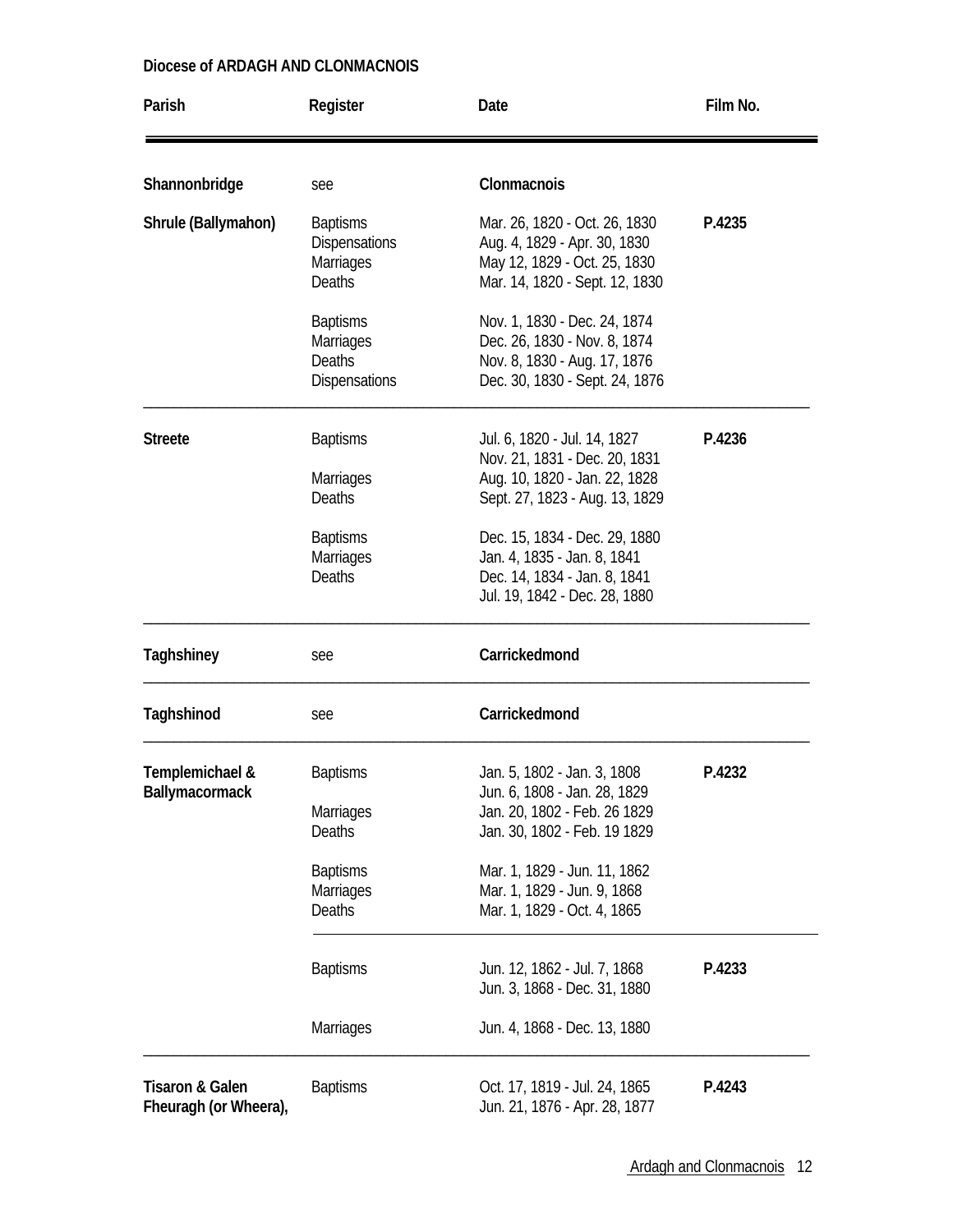| Parish                                 | Register                           | Date                                                                                          | Film No. |
|----------------------------------------|------------------------------------|-----------------------------------------------------------------------------------------------|----------|
|                                        |                                    |                                                                                               |          |
| Tisaran & Fuithre, etc.<br>(continued) | <b>Marriages</b><br><b>Deaths</b>  | Nov. 26, 1819 - Nov. 26, 1833<br>Dec. 19, 1821 - Aug. 9, 1833<br>Mar. 6, 1855 - Jan. 24, 1876 | P.4243   |
|                                        | List of subscribers<br>by townland | Easter 1830                                                                                   |          |
| Wheera                                 | see                                | <b>Tisaron and Galen</b>                                                                      |          |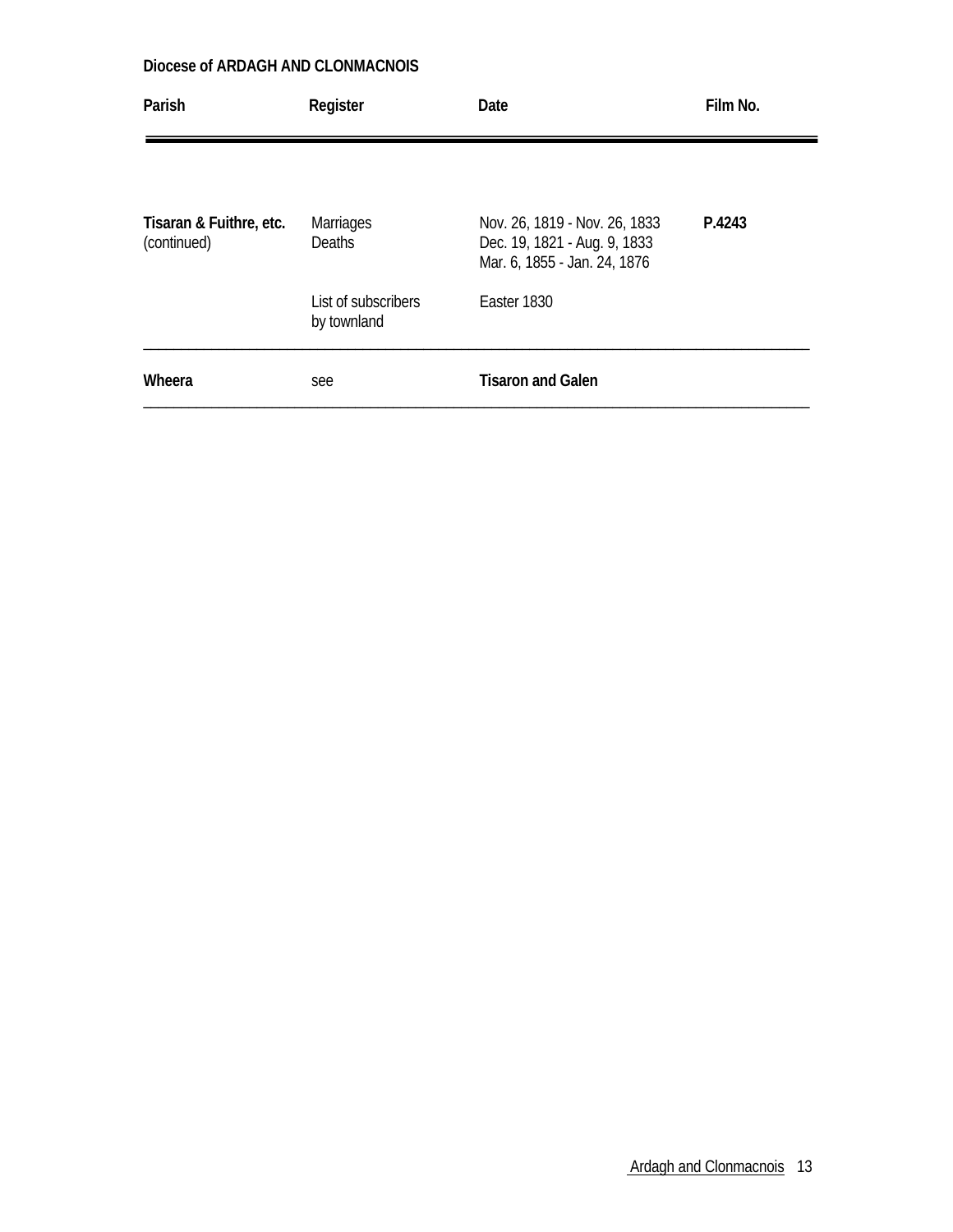| Parish                             | Register                                                     | Date                                                                                                                                    | Film No. |
|------------------------------------|--------------------------------------------------------------|-----------------------------------------------------------------------------------------------------------------------------------------|----------|
| Aghaloo, Aughaloe<br>(Aughnacloy)  | <b>Baptisms</b><br><b>Marriages</b>                          | Jan. 1, 1846 - Dec. 31, 1880<br>Jan. 2, 1832 - May. 29, 1834<br>Oct. 2, 1837 - Nov. 21, 1880                                            | P.5585   |
| Arboe                              | <b>Baptisms</b><br>Marriages<br><b>Baptisms</b><br>Marriages | Nov. 9, 1827 - Dec. 30, 1860<br>P.5583<br>Nov. 12, 1827 - Dec. 12, 1861<br>Jan. 1, 1861 - Dec. 10, 1880<br>Jan. 5, 1862 - Dec. 27, 1880 |          |
| Ardboe                             | see                                                          | Arboe                                                                                                                                   |          |
| Ardee                              | <b>Baptisms</b><br><b>Marriages</b><br>Deaths                | Apr. 10, 1763 - Jun. 24, 1802<br>P.5601<br>Aug. 8, 1769 - Jun. 10, 1802<br>Jun. 4, 1765 - Nov. 1799                                     |          |
|                                    | <b>Baptisms</b><br>Marriages                                 | Jul. 20, 1802 - Oct. 25, 1810<br>Apr. 7, 1821 - Mar. 2, 1826<br>Aug. 10, 1802 - Oct. 29, 1810                                           |          |
|                                    | Deaths                                                       | Mar. 5, 1821 - Feb. 9, 1826<br>Jul. 1, 1802 - Oct. 31, 1810<br>Mar. 7, 1821 - Feb. 7, 1825                                              |          |
|                                    | <b>Baptisms</b>                                              | Mar. 4, 1821 - Dec. 11, 1880                                                                                                            |          |
| Ardtrea & Desertlin<br>(Moneymore) | <b>Baptisms</b><br><b>Marriages</b>                          | P.5584<br>Jul. 1, 1832 - Mar. 28, 1834<br>Jan. 20, 1838 - Feb. 16, 1843<br>Apr. 14, 1830 - Jul. 12, 1843                                |          |
|                                    | <b>Baptisms</b><br><b>Marriages</b><br><b>Baptisms</b>       | Nov. 1, 1854 - Feb. 21, 1869<br>Nov. 12, 1854 - Feb. 6, 1869<br>Jan. 18, 1864 - Jun. 14, 1880                                           |          |
| See also                           | Magherafelt                                                  |                                                                                                                                         |          |
| Armagh                             | <b>Baptisms</b><br><b>Marriages</b>                          | Jul. 15, 1796 - Oct. 29, 1810<br>P.5590<br>Jan. 4, 1802 - May 13, 1803                                                                  |          |
|                                    | <b>Baptisms</b><br><b>Marriages</b>                          | Nov., 1810 - Nov. 3, 1835<br>Jan. 2, 1817 - Nov. 11, 1835                                                                               |          |
|                                    | <b>Baptisms</b><br>Marriages                                 | Nov. 3, 1835 - Dec. 7, 1843<br>Nov. 17, 1835 - Dec. 25, 1880                                                                            |          |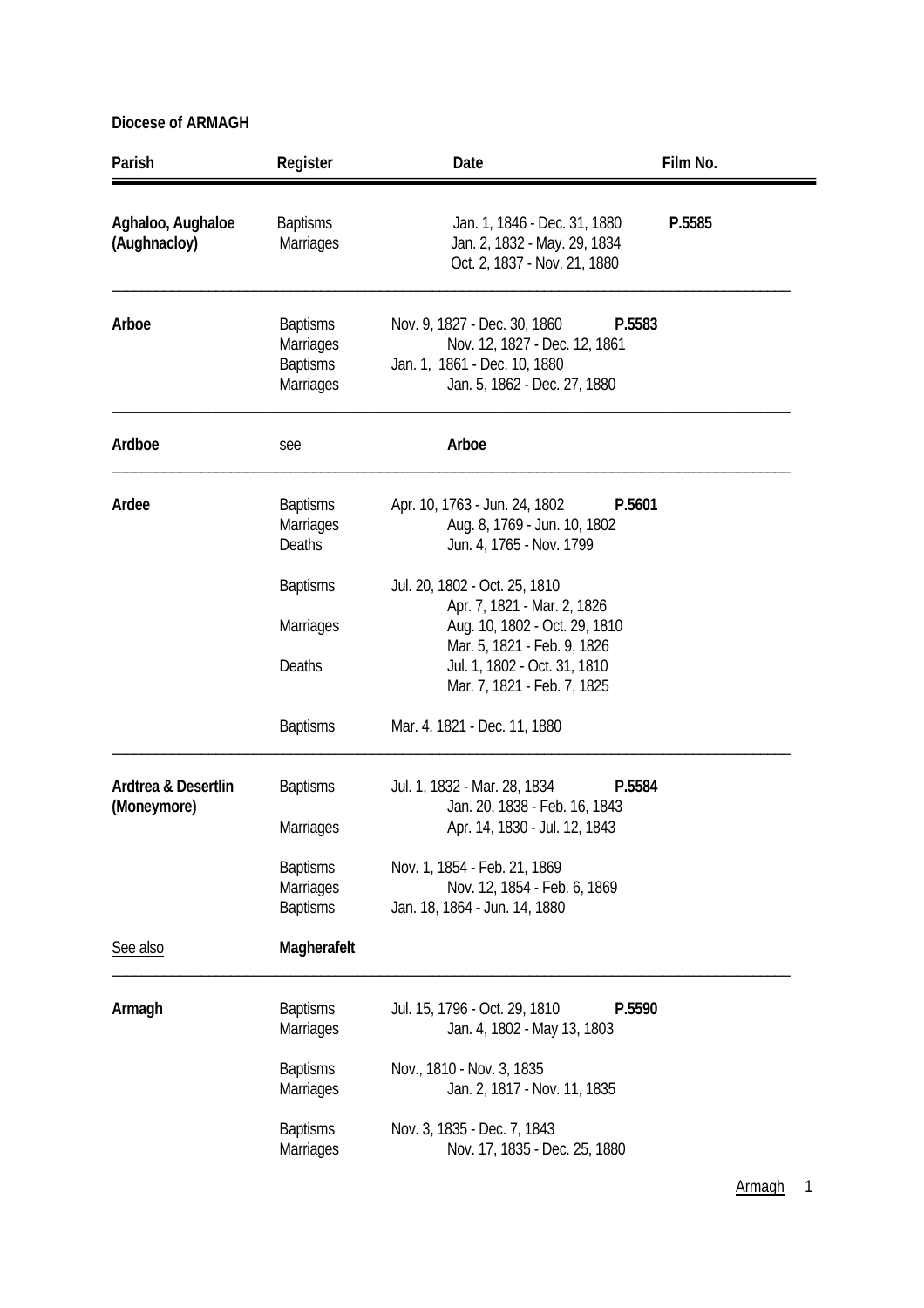| Parish                                           | Register                     | Date                                                            | Film No. |
|--------------------------------------------------|------------------------------|-----------------------------------------------------------------|----------|
| Armagh (continued)                               | <b>Baptisms</b>              | Dec. 6, 1843 - May 8, 1861                                      | P.5591   |
|                                                  |                              | May 12, 1861 - May 17, 1870                                     |          |
|                                                  |                              | May 15, 1870 - Dec. 30, 1880                                    |          |
| Aughaloe                                         | see                          | Aghaloo.                                                        |          |
| Aughnacloy                                       | see                          | Aghaloo                                                         |          |
| <b>Ballinderry</b>                               | <b>Baptisms</b>              | Dec. 19, 1826 - Oct. 30, 1838                                   | P.5581   |
|                                                  | Marriages                    | Sept. 25, 1841 - Dec. 18, 1880<br>Jan. 10, 1827 - Nov. 7, 1880  |          |
| <b>Ballintacker</b><br>(Beragh)<br>Marriages     | <b>Baptisms</b>              | Sept. 26, 1832 - Dec. 26, 1880<br>Jul. 11, 1834 - Dec. 3, 1880  | P.5584   |
| Ballyclog                                        | see                          | Donaghenry                                                      |          |
| Ballygawley                                      | see                          | <b>Errigal Kieran</b>                                           |          |
| Ballymacelroy                                    | see                          | <b>Errigal Kieran</b>                                           |          |
| Ballymacnabb<br>(Kilcluney)                      | <b>Baptisms</b>              | Jan. 6, 1844 - Aug. 21, 1870<br>Aug. 20, 1870 - Dec. 24, 1880   | P.5586   |
|                                                  | Marriages                    | Jan. 16, 1844 - Dec. 16, 1880                                   |          |
| Ballymackenny                                    | see                          | Monasterboice                                                   |          |
| Ballymacscanlon see                              |                              | Lordship                                                        |          |
| <b>Ballymore &amp; Mullabrack</b><br>(Tandragee) | <b>Baptisms</b><br>Marriages | Oct. 9, 1843 - May 27, 1853 P.5586<br>Oct. 21, 1843 - Oct. 1853 |          |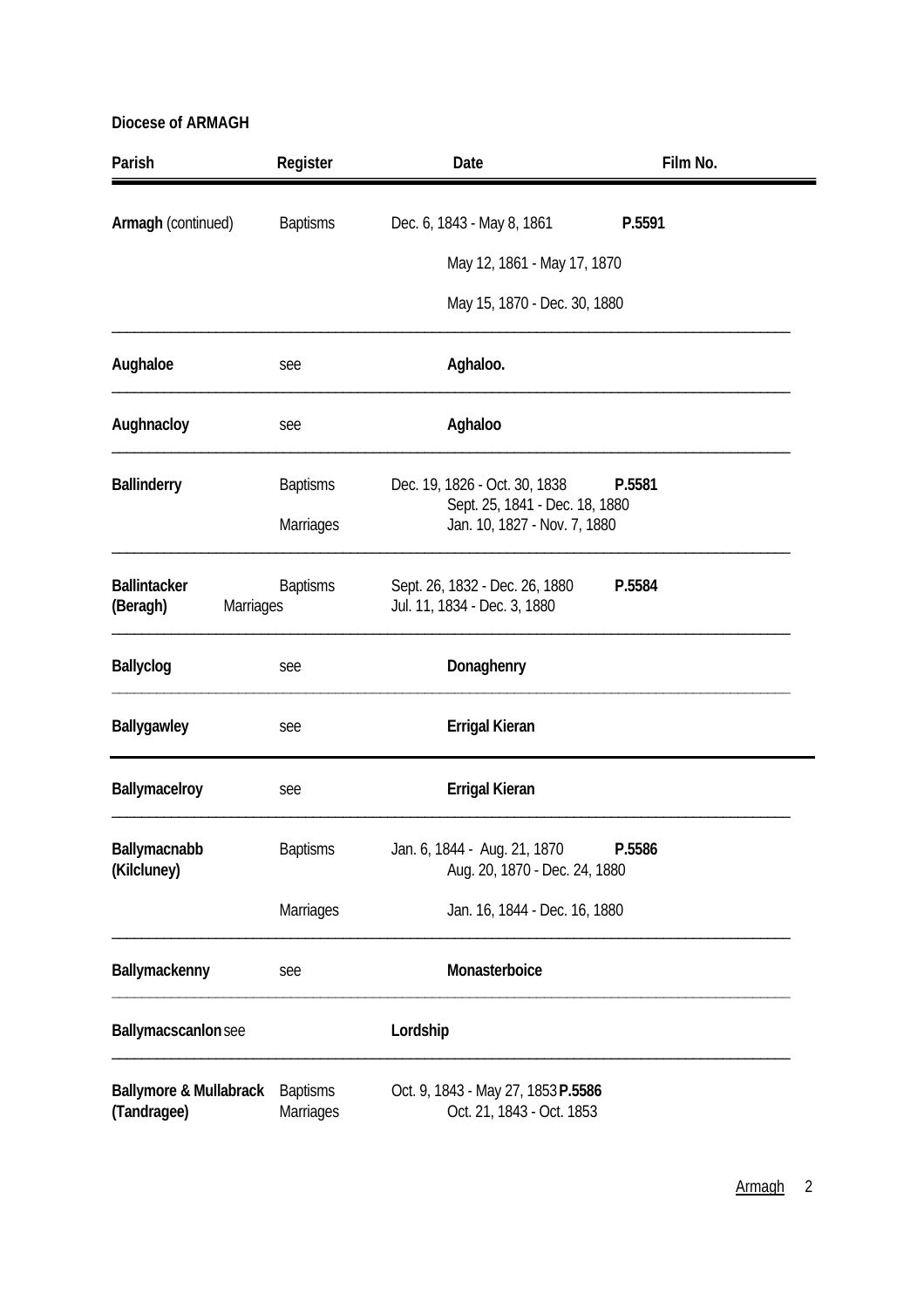| Parish                                           | Register                                             | Date                                                                                                                                 | Film No. |  |
|--------------------------------------------------|------------------------------------------------------|--------------------------------------------------------------------------------------------------------------------------------------|----------|--|
| <b>Ballymore &amp; Mullabrack</b><br>(Tandragee) | <b>Baptisms</b>                                      | Oct. 7, 1853 - Nov. 20, 1856<br>Jun. 5, 1859 - Dec. 12, 1880                                                                         | P.5586   |  |
| (continued)                                      | <b>Marriages</b>                                     | Oct. 16, 1853 - Nov. 23, 1856<br>Jul. 24, 1859 - Nov. 12, 1880                                                                       |          |  |
| Beragh                                           | see                                                  | <b>Ballintacker</b>                                                                                                                  |          |  |
| <b>Bessbrook</b>                                 | see                                                  | <b>Killeavy Lower</b>                                                                                                                |          |  |
| <b>Blackrock</b>                                 | see                                                  | Haggardstown                                                                                                                         |          |  |
| Carlingford                                      | <b>Baptisms</b><br><b>Marriages</b><br><b>Deaths</b> | Apr. 2, 1835 - Aug. 13, 1848P.5594<br>Apr. 23, 1835 - Aug. 12, 1848<br>Apr. 7, 1835 - Aug. 12, 1848<br>Oct. 29, 1867 - Dec. 30, 1880 |          |  |
|                                                  | <b>Baptisms</b><br>Marriages                         | Aug. 13, 1848 - Dec. 22, 1880<br>Sept. 13, 1848 - Dec. 29, 1880                                                                      |          |  |
| <b>Carlingford South</b><br>(Grange, Cooley)     | <b>Baptism</b><br>Marriages                          | Aug. 14, 1838 - Dec. 29, 1880<br>Sept. 19, 1838 - Dec. 11, 1880                                                                      | P.5593   |  |
| Carrickmore                                      | see                                                  | Termonmacgiurk                                                                                                                       |          |  |
| Clogher<br>(Clogherhead)                         | <b>Baptisms</b><br>Marriages                         | Nov. 2, 1744 - Oct. 17, 1777<br>Apr. 4, 1780 - Dec. 30, 1799<br>Feb. 12, 1742 - Aug. 25, 1771                                        | P.5599   |  |
|                                                  | Deaths                                               | Apr. 4, 1780 - Sept. 18, 1799<br>Nov. 30, 1744 - Jul. 21, 1772<br>Mar. 25, 1780 - 1799 (Incomplete)                                  |          |  |
| See also                                         |                                                      | Walshestown                                                                                                                          |          |  |
| Clogherhead                                      | see                                                  | Clogher                                                                                                                              |          |  |
| Clogherny                                        | see                                                  | Carlingford                                                                                                                          |          |  |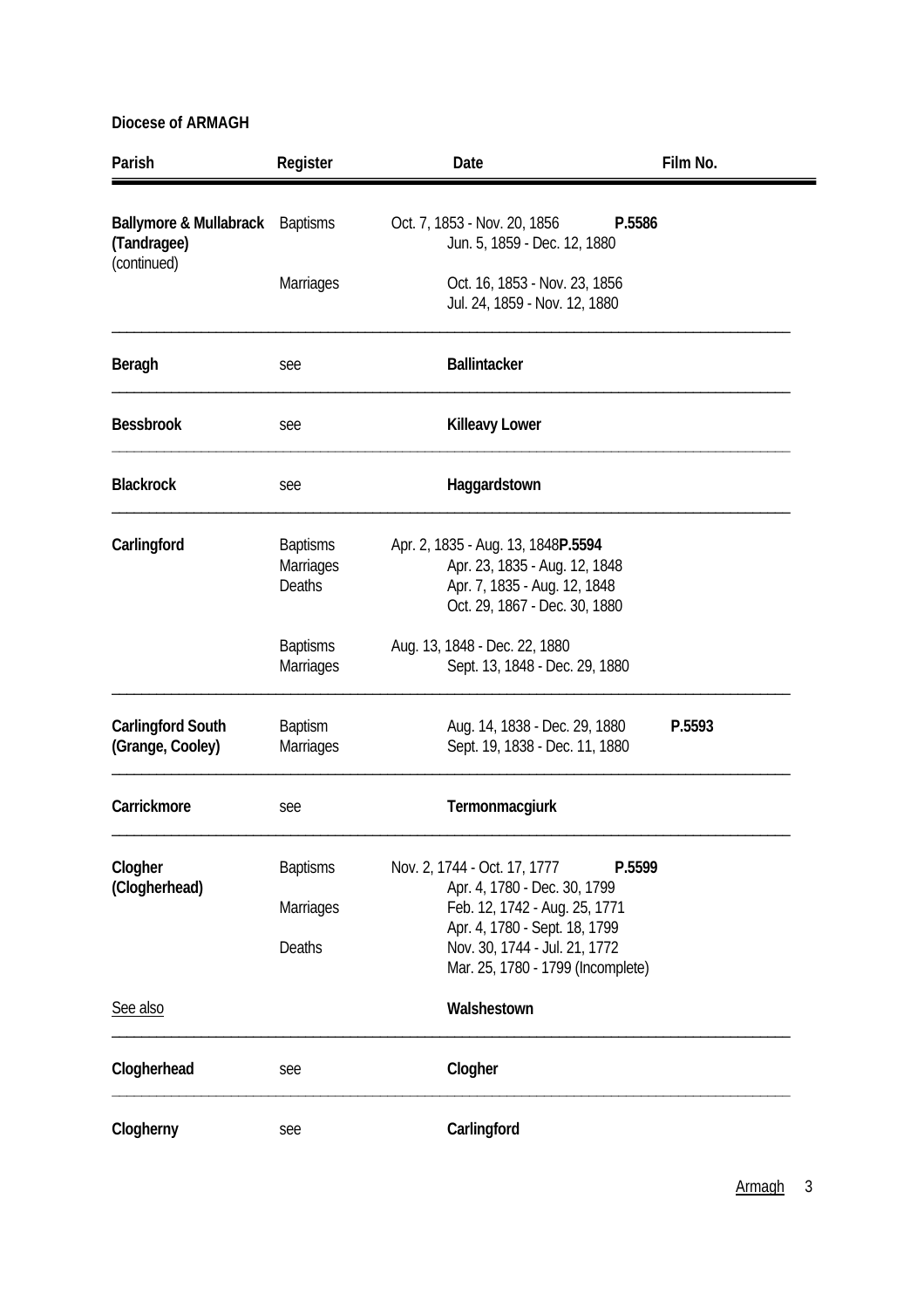| Parish                         | Register                                               | Date                                                                                                                                                                                                                                  | Film No. |
|--------------------------------|--------------------------------------------------------|---------------------------------------------------------------------------------------------------------------------------------------------------------------------------------------------------------------------------------------|----------|
| Cloghogue                      | see                                                    | Killeavy upper                                                                                                                                                                                                                        |          |
| Cloghue                        | see                                                    | Killeavy upper                                                                                                                                                                                                                        |          |
| Clonfeacle (Moy)               | <b>Baptisms</b><br><b>Marriages</b>                    | Oct. 16, 1814 - Mar. 22, 1840<br>Nov. 9, 1814 - Mar. 29, 1840                                                                                                                                                                         | P.5580   |
|                                | <b>Baptisms</b><br><b>Marriages</b>                    | Aug. 25, 1840 - Dec. 26, 1880<br>Apr. 23, 1840 - Oct. 14, 1880                                                                                                                                                                        |          |
| Clonoe                         | <b>Baptisms</b><br><b>Marriages</b><br>Deaths          | Feb. 15, 1810 - May 23, 1816<br>Jul. 21, 1810 - Feb. 13, 1812<br>Dec. 3, 1806 - Jun. 25, 1816<br>Dec. 11, 1806 - May 31, 1816                                                                                                         | P.5579   |
|                                | <b>Baptisms</b><br><b>Marriages</b><br><b>Baptisms</b> | Oct. 2, 1822 - Apr. 16, 1850<br>Jan. 6, 1823 - Jan. 11, 1850<br>Apr. 14, 1850 - Dec. 21, 1880                                                                                                                                         |          |
|                                | <b>Marriages</b>                                       | Apr. 26, 1859 - Nov. 27, 1880                                                                                                                                                                                                         |          |
| Coagh                          | <b>Baptisms</b><br>Marriages                           | Dec. 21, 1865 - Oct. 17, 1880<br>Dec. 25, 1865 - Nov. 26, 1879                                                                                                                                                                        | P.5582   |
| Coalisland<br>and Stewartstown | <b>Baptisms</b><br><b>Marriages</b><br>Deaths          | Dec. 24, 1861 - Aug. 18, 1880<br>May 9, 1862 - Feb. 6, 1879<br>Nov. 15, 1861 - Mar. 4, 1868                                                                                                                                           | P.5583   |
| Collon                         | <b>Baptisms</b><br><b>Marriages</b>                    | Apr. 12, 1789 - Mar. 1807<br>Aug. 15, 1819 - Dec. 29, 1836<br>Jan. 1819 - Feb. 1807<br>Dec. 2, 1817 - Dec. 21, 1835<br>(This register is incomplete and in<br>a disordered state, and the date of<br>the year is frequently doubtful) | P.5597   |
|                                | <b>Baptisms</b><br>Marriages                           | Jan. 6, 1836 - Dec. 14, 1880<br>Feb. 7, 1836 - Sept. 19, 1845<br>Mar. 11, 1848 - Nov. 27, 1880                                                                                                                                        |          |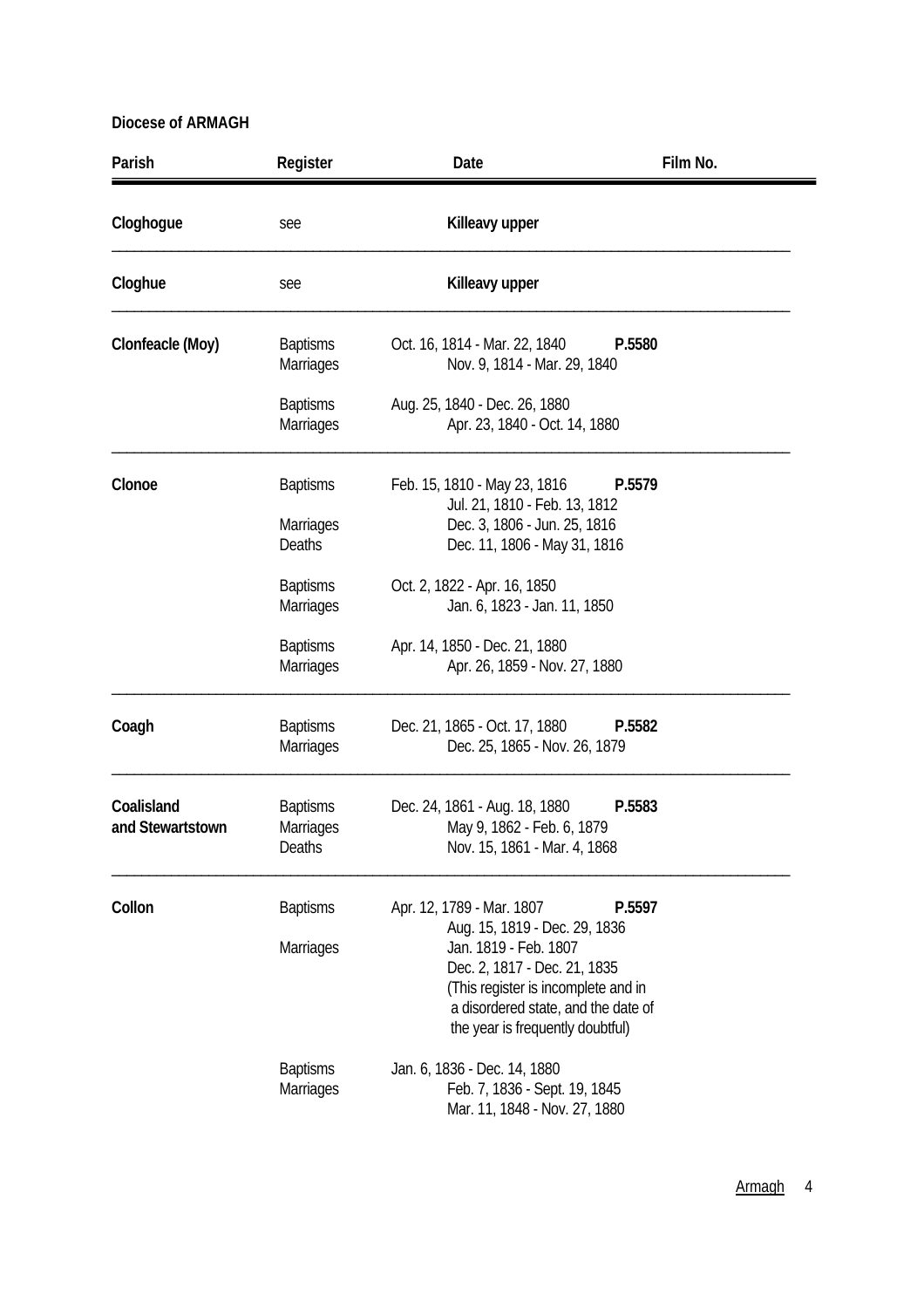| Parish                                | Register                            | Date                                                                                           | Film No. |
|---------------------------------------|-------------------------------------|------------------------------------------------------------------------------------------------|----------|
| Cookstown                             | see                                 | Desertcreight                                                                                  |          |
| Cooley                                | <b>Baptisms</b><br><b>Marriages</b> | Jun. 4, 1811 - Aug. 13, 1838<br>Feb. 19, 1811 - Jul. 17, 1838                                  | P.5593   |
| See also                              |                                     | <b>Carlingford South</b>                                                                       |          |
| <b>Creggan Lower</b>                  | <b>Baptisms</b><br>Marriages        | Feb. 14, 1845 - Dec. 30, 1880<br>P.5589<br>Feb. 13, 1845 - Nov. 27, 1880                       |          |
| <b>Creggan Upper</b><br>(Crossmaglen) | <b>Baptisms</b><br>Marriages        | Aug. 5, 1796 - Jan. 19, 1803<br>Aug. 8, 1796 - Feb. 16, 1803                                   | P.5592   |
|                                       | <b>Baptisms</b><br>Marriages        | Sept. 23, 1812 - Mar. 28, 1822<br>Dec. 18, 1812 - Mar. 23, 1822                                |          |
|                                       | <b>Baptisms</b><br><b>Marriages</b> | Apr. 2, 1822 - May 29, 1829<br>Apr. 8, 1822 - Jul. 24, 1829                                    |          |
|                                       | <b>Baptisms</b>                     | May 26, 1845 - Mar. 31, 1871                                                                   |          |
|                                       | Marriages                           | May 8, 1845 - Mar. 1, 1870<br>May 13, 1871 - Nov. 26, 1880                                     |          |
|                                       | <b>Baptisms</b>                     | Jan. 2, 1870 - Dec. 28, 1880                                                                   |          |
| Crossmaglen                           | see                                 | <b>Creggan Upper</b>                                                                           |          |
| Cullyhannna                           | see                                 | <b>Creggan Lower</b>                                                                           |          |
| Darver                                | <b>Baptisms</b>                     | Jun. 29, 1787 - Oct. 26, 1819                                                                  | P.5596   |
|                                       | Marriages                           | Jul. 27, 1787 - Jun. 23, 1836                                                                  |          |
|                                       | <b>Baptisms</b>                     | Nov. 1819 - Mar. 30, 1836                                                                      |          |
|                                       | Marriages                           | Nov. 23, 1833 - 1846<br>May 3, 1837 - Feb. 29, 1848<br>(The baptisms are not in order of date) |          |
|                                       | <b>Baptisms</b><br>Marriages        | Jun. 18, 1846 - Dec. 31, 1880<br>Feb. 4, 1847 - Nov. 17, 1880                                  |          |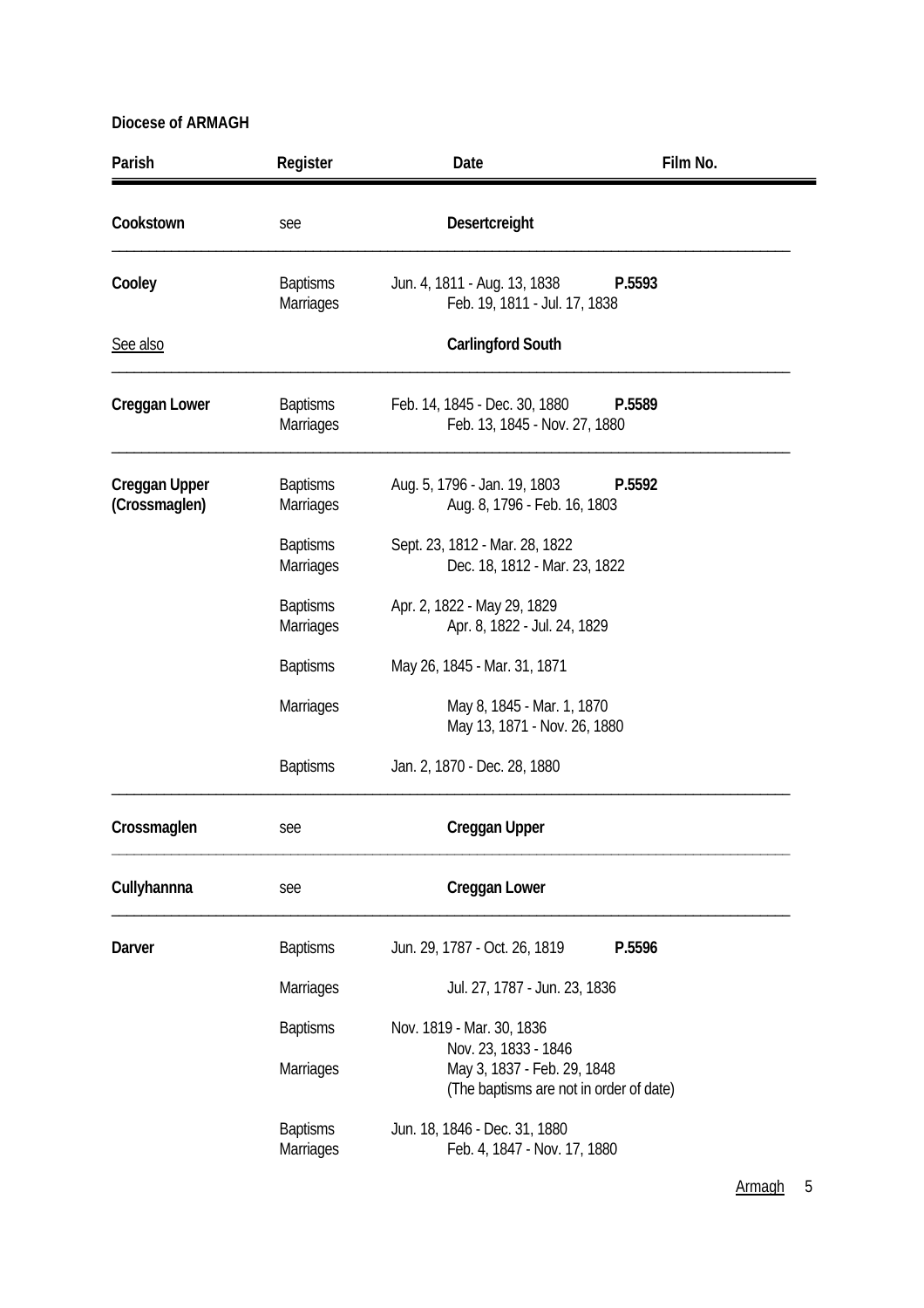| Parish                                       | Register                               | Date                                                                                         | Film No. |
|----------------------------------------------|----------------------------------------|----------------------------------------------------------------------------------------------|----------|
| Darver<br>(continued)                        | <b>Baptisms</b>                        | Jun. 18, 1846 - Dec. 31, 1880<br>(A modern transcript)                                       |          |
| Derryloran                                   | see                                    | Desertcreight                                                                                |          |
| Derrynoose<br>(Keady)                        | <b>Baptisms</b>                        | Feb. 1, 1835 - Jan. 29, 1837P.5589<br>Dec. 1846 - Jan. 28, 1866                              |          |
|                                              | Marriages<br>Deaths                    | Jul. 17, 1846 - Jan. 31, 1875<br>Jul. 22, 1846 - Apr. 1851                                   |          |
|                                              | <b>Baptisms</b><br>Marriages           | Feb. 1, 1866 - Dec. 30, 1880<br>Feb. 8, 1875 - Dec. 9, 1880                                  |          |
| Desertcreight                                | <b>Baptisms</b>                        | Jan. 2, 1827 - Dec. 28, 1851                                                                 | P.5585   |
| and Derryloran<br>(Cookstown)                | <b>Marriages</b>                       | Jan. 1, 1852 - Sept. 10, 1858<br>Jan. 23, 1827 - Sept. 8, 1858                               |          |
|                                              | <b>Baptisms</b><br>Marriages           | Oct. 17, 1858 - Dec. 19, 1880<br>Jan. 23, 1859 - Dec. 4, 1880                                |          |
| <b>Desertlin</b>                             | see                                    | Ardtrea                                                                                      |          |
| Donaghhenry<br>and Ballyclog<br>(Coalisland) | <b>Baptisms</b><br>Marriages<br>Deaths | Jan. 1, 1822 - Dec. 22, 1840<br>Jan. 1, 1822 - Dec. 26, 1840<br>Jan. 1, 1822 - Jan. 27, 1839 | P.5583   |
|                                              | <b>Baptisms</b>                        | Feb. 16, 1849 - Dec. 23, 1880                                                                |          |
|                                              | Marriages<br>Deaths                    | May. 28, 1853 - Nov. 16, 1880<br>Jan. 15, 1854 - May 18, 1868                                |          |
| Donaghmore                                   | <b>Baptisms</b><br>Marriages           | Feb. 24, 1837 - Dec. 24, 1870<br>Mar. 7, 1837 - Jul. 30, 1868                                | P.5582   |
|                                              | <b>Baptisms</b>                        | Jan. 11, 1871 - Dec. 31, 1880                                                                | P.5583   |
| Donoghmore                                   | see                                    | Tullyallen                                                                                   |          |
| See also                                     |                                        | Donaghmore                                                                                   |          |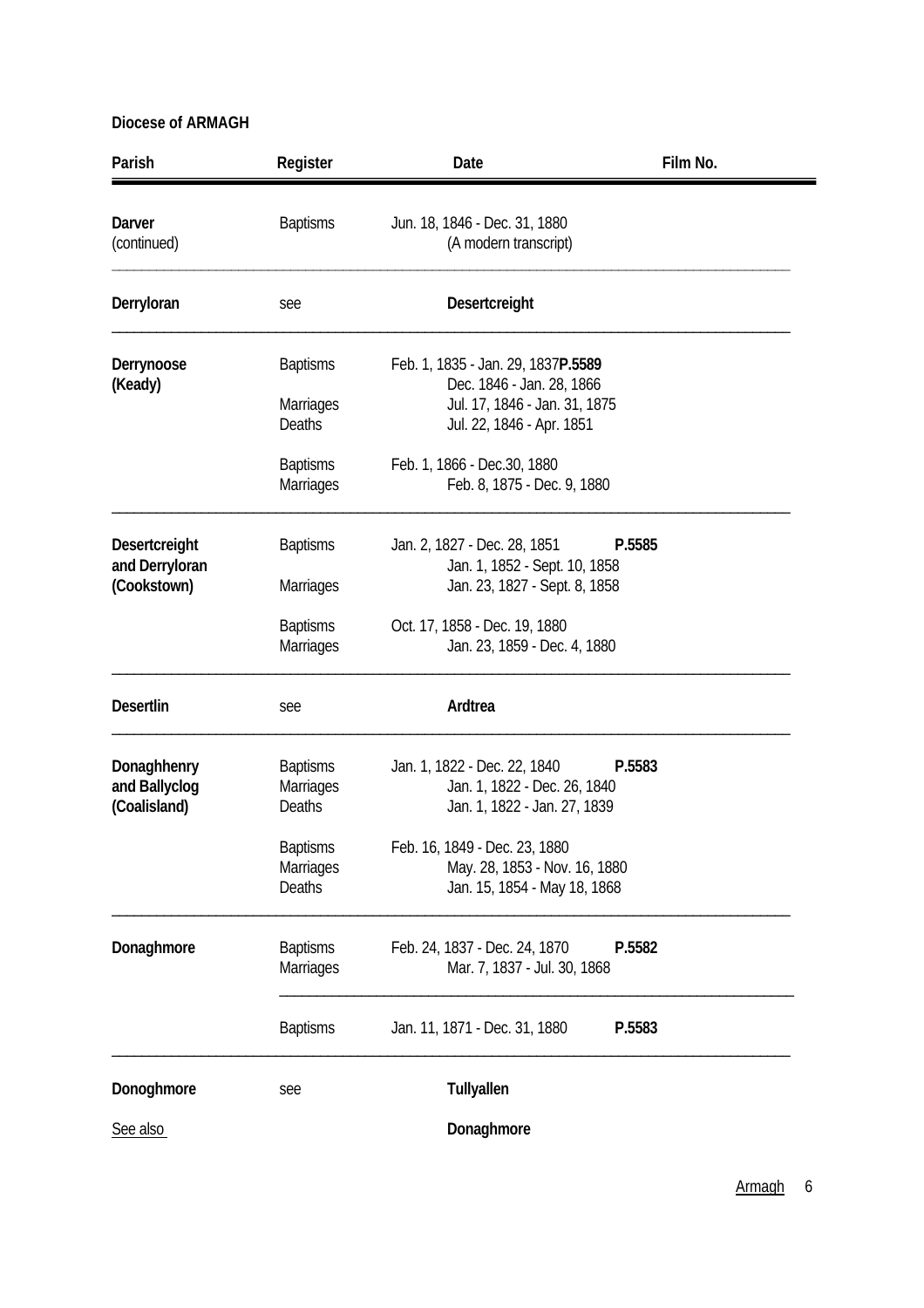| Parish                            | Register                                                         | Date                                                                                                                                                                                              | Film No. |
|-----------------------------------|------------------------------------------------------------------|---------------------------------------------------------------------------------------------------------------------------------------------------------------------------------------------------|----------|
| Drogheda                          | see                                                              | St. Peter's, Drogheda                                                                                                                                                                             |          |
| Dromintee                         | <b>Baptisms</b><br>Marriages                                     | Jan. 7, 1853 - Aug. 31, 1879<br>Nov. 8, 1853 - Dec. 13, 1877                                                                                                                                      | P.5590   |
| <b>Dromiskin</b>                  | see                                                              | Darver                                                                                                                                                                                            |          |
| <b>Drumcree</b><br>(Portadown)    | <b>Baptisms</b><br>Marriages<br><b>Deaths</b><br><b>Baptisms</b> | Jan. 1, 1844 - Jun. 30, 1864 P.5586<br>Feb. 9, 1844 - Nov. 23, 1863<br>May 26, - Dec. 22, 1863<br>Jun. 17, 1864 - Dec. 31, 1880                                                                   |          |
|                                   | <b>Marriages</b><br>Deaths                                       | Jul. 23, 1864 - Nov. 27, 1880<br>Jun. 24, 1864 - Dec. 30, 1880                                                                                                                                    |          |
| <b>Drumglass</b>                  | see                                                              | Dungannon                                                                                                                                                                                         |          |
| Dunbin, Hagerstown<br>(Kilkerley) | <b>Baptisms</b><br>Marriages<br>Deaths                           | Jan. 12, 1752 - May 28, 1789<br>Jan. 21, 1752 - Oct. 17, 1789<br>Jan. 8, 1752 - Sept. 12, 1789                                                                                                    | P.5594   |
| <b>Dundalk</b>                    | <b>Baptisms</b><br><b>Marriages</b><br>Deaths<br><b>Baptisms</b> | Aug. 4, 1790 - Sept. 30, 1802<br>May 25, 1814 - Aug. 30, 1831<br>Aug. 15, 1790 - Nov. 19, 1802<br>Oct. 27, 1817 - Aug. 20, 1831<br>Aug. 17, 1790 - Nov. 27, 1802<br>Aug. 29, 1831 - Dec. 31, 1844 | P.5595   |
|                                   |                                                                  | Jan. 25, 1845 - Jan. 18, 1868<br>(A modern transcript)<br>Jan. 21, 1868 - Dec. 31, 1880                                                                                                           |          |
| Dungannon                         | <b>Baptisms</b><br>Marriages                                     | Oct. 25, 1826 - Dec. 2, 1829<br>Apr. 24, 1830 - Jul. 9, 1833<br>Oct. 30, 1826 - Dec. 10, 1829                                                                                                     | P.5580   |
|                                   | Deaths                                                           | May 2, 1831 - May 26, 1833<br>Nov. 7, 1826 - Nov. 24, 1829<br>Apr. 26, 1831 - May 30, 1833                                                                                                        |          |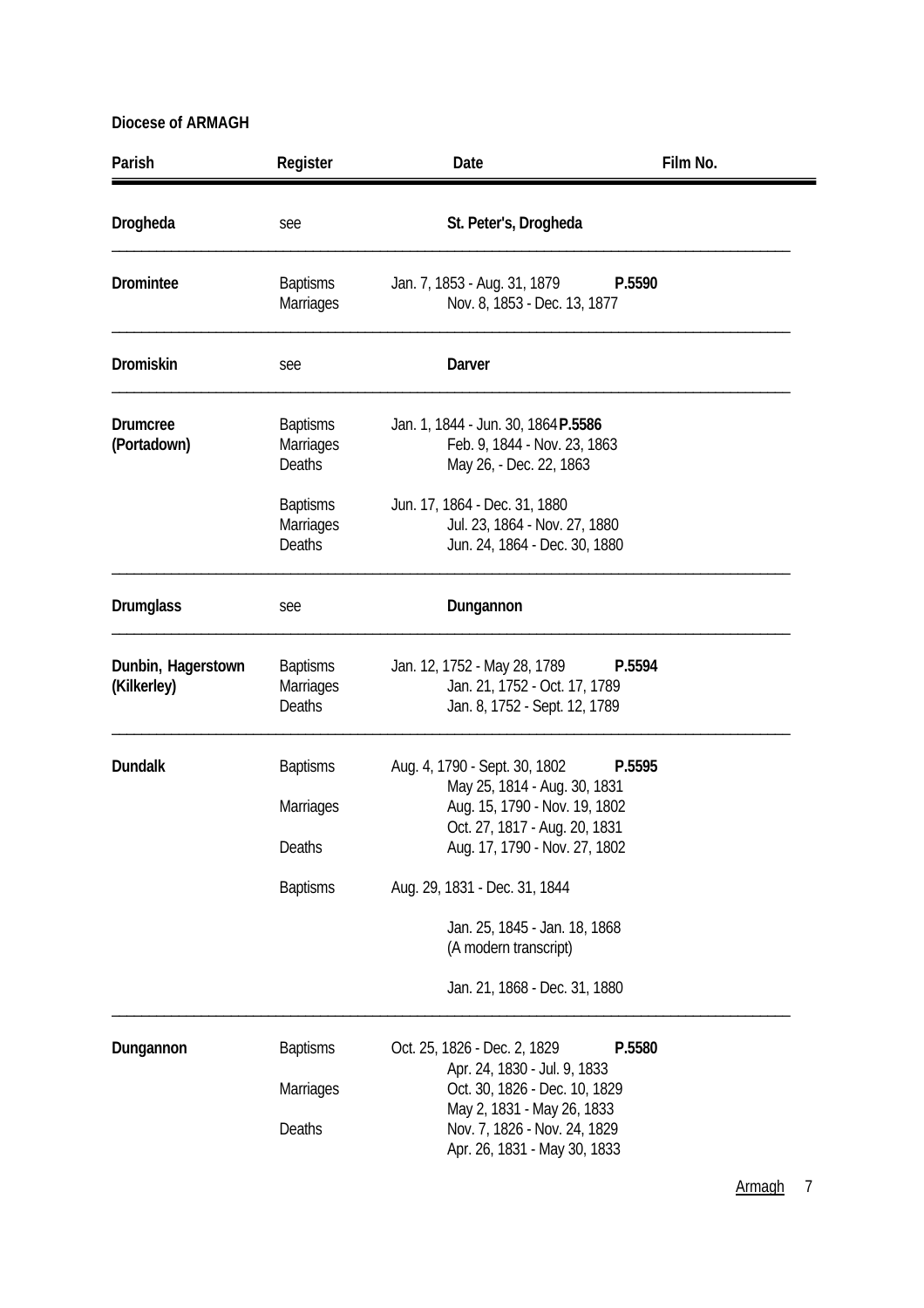| Parish                                             | Register                                      | Date                                                                                                                         | Film No. |
|----------------------------------------------------|-----------------------------------------------|------------------------------------------------------------------------------------------------------------------------------|----------|
| Dungannon<br>(continued)                           | <b>Baptisms</b><br>Marriages<br><b>Deaths</b> | Aug. 11, 1833 - Jun. 10, 1834<br>P.5580<br>Aug. 23, 1833 - Nov. 12, 1834<br>Aug. 13, 1833 - Jun. 1, 1834                     |          |
|                                                    | <b>Baptisms</b><br><b>Marriages</b><br>Deaths | Aug. 3, 1834 - Dec. 30, 1851<br>P.5581<br>Jun. 16, 1834 - Dec. 29, 1851<br>Jul. 3, 1834 - Dec. 29, 1851                      |          |
|                                                    | <b>Baptisms</b>                               | Jan. 4, 1852 - Dec. 31, 1880                                                                                                 |          |
|                                                    | Marriages                                     | Jan. 3, 1852 - Nov. 20, 1880                                                                                                 |          |
|                                                    | Deaths                                        | Jan. 4, 1852 - Dec. 31, 1880                                                                                                 |          |
| Dungannon (Drumglass,<br>Killyman, Tullyniskin)    | <b>Baptisms</b><br>Marriages<br>Deaths        | Oct. 14, 1821 - Oct. 30, 1826<br>P.5580<br>Oct. 6, 1821 - Oct. 30, 1826<br>Oct. 11, 1821 - Jun. 7, 1880                      |          |
| <b>Dunleer</b>                                     | <b>Marriages</b>                              | Nov. 13, 1772 - Feb. 21, 1798                                                                                                | P.5602   |
|                                                    | <b>Baptisms</b><br>Marriages<br>Deaths        | Oct. 29, 1847 - Dec. 26, 1880<br>Jan. 28, 1848 - Nov. 24, 1880<br>Dec. 3, 1847 - Dec. 7, 1858<br>Jan. 1, 1877 - Dec. 6, 1880 |          |
| Eglish                                             | <b>Baptisms</b><br>Marriages                  | Jan. 21, 1862 - Nov. 4, 1880<br>P.5585<br>Jan. 27, 1862 - Nov. 5, 1880                                                       |          |
|                                                    | <b>Baptisms</b>                               | Jan. 2, 1862 - Nov. 4, 1880<br>(A modern transcript of entries<br>in the previous register.)                                 |          |
| Errigal Kieran<br><b>Baptisms</b><br>(Ballygawley) |                                               | Jan. 3, 1847 - Dec. 28, 1880<br>P.5584                                                                                       |          |
| Errigle Kieran<br>Marriages<br>(Ballymacelroy)     |                                               | Jan. 14, 1864 - Dec. 6, 1880                                                                                                 | P.5584   |
| Faughart                                           | <b>Baptisms</b><br><b>Marriages</b>           | Apr. 16, 1851 - Dec. 23, 1880<br>P.5596<br>Apr. 21, 1851 - Nov. 24, 1880                                                     |          |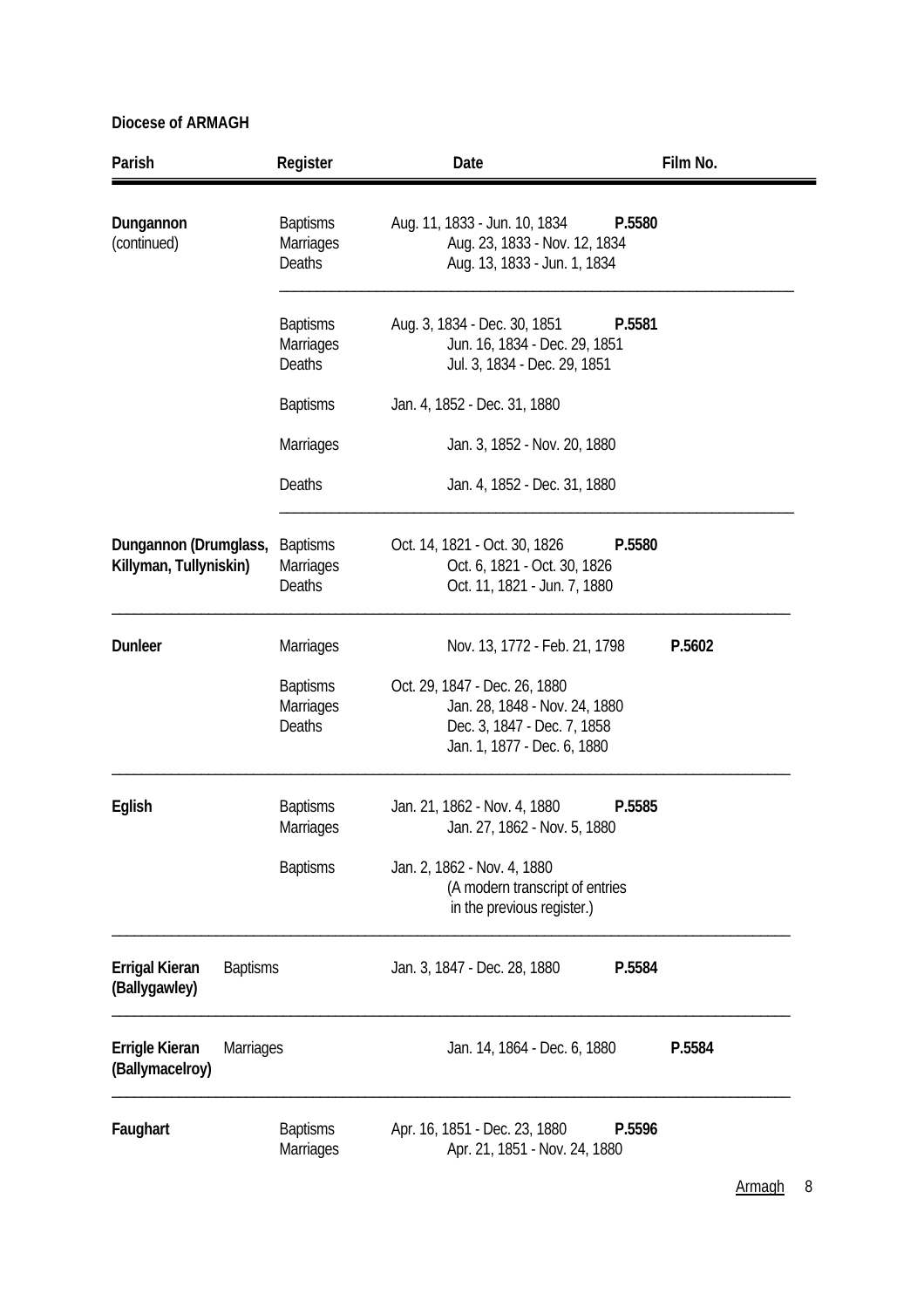| Parish                                   | Register                               | Date                                                                                           | Film No. |
|------------------------------------------|----------------------------------------|------------------------------------------------------------------------------------------------|----------|
| Faughart                                 | <b>Baptisms</b>                        | Index: 1851-73 and 1874-96                                                                     | P.5596   |
| (continued)                              | Marriages                              | Index: 1851-75 and 1876-1900.                                                                  |          |
| Forkhill<br>(Mullaghbawn)                | <b>Baptisms</b><br>Marriages           | Jan. 1, 1845 - Apr. 29, 1879 P.5587<br>Jan. 12, 1844 - Dec. 29, 1878                           |          |
| Grange                                   | see                                    | <b>Carlingford South</b>                                                                       |          |
| Hagerstown                               | see                                    | Dunbin                                                                                         |          |
| See also                                 |                                        | Haggardstown                                                                                   |          |
| Haggardstown<br>(Kilkerley)              | <b>Baptisms</b><br>Marriages<br>Deaths | May 29, 1789 - Aug. 21, 1838<br>Jun. 11, 1789 - Aug. 27, 1838<br>Sept. 4, 1789 - Mar. 11, 1806 | P.5594   |
| Haggardstown and<br>Kilcurly (Kilkerley) | <b>Baptisms</b><br>Marriages           | Jul. 5, 1838 - Nov. 27, 1880<br>Nov. 1, 1838 - Nov. 25, 1880                                   |          |
| See also                                 |                                        | Dunbin                                                                                         |          |
| Keady                                    | see                                    | Derrynoose                                                                                     |          |
| Kilcluny                                 | see                                    | Ballymacnab                                                                                    |          |
| Kilcurly                                 | see                                    | Haggardstown                                                                                   |          |
| See also                                 |                                        | Dunbin<br>Kilkerley                                                                            |          |
| <b>Kildress</b>                          | <b>Baptisms</b>                        | Jan. 4, 1835 - Dec. 6, 1852<br>Jan. 11, 1857 - Aug. 10, 1859<br>Jan. 6, 1861 - Feb. 17, 1865   | P.5586   |
|                                          | Marriages<br>Deaths                    | Mar. 15, 1835 - Jan. 29, 1876<br>Mar. 6, 1835 - Dec. 24, 1842                                  |          |
|                                          | Marriages                              | Jan. 7, 1840 - Feb. 19, 1851                                                                   |          |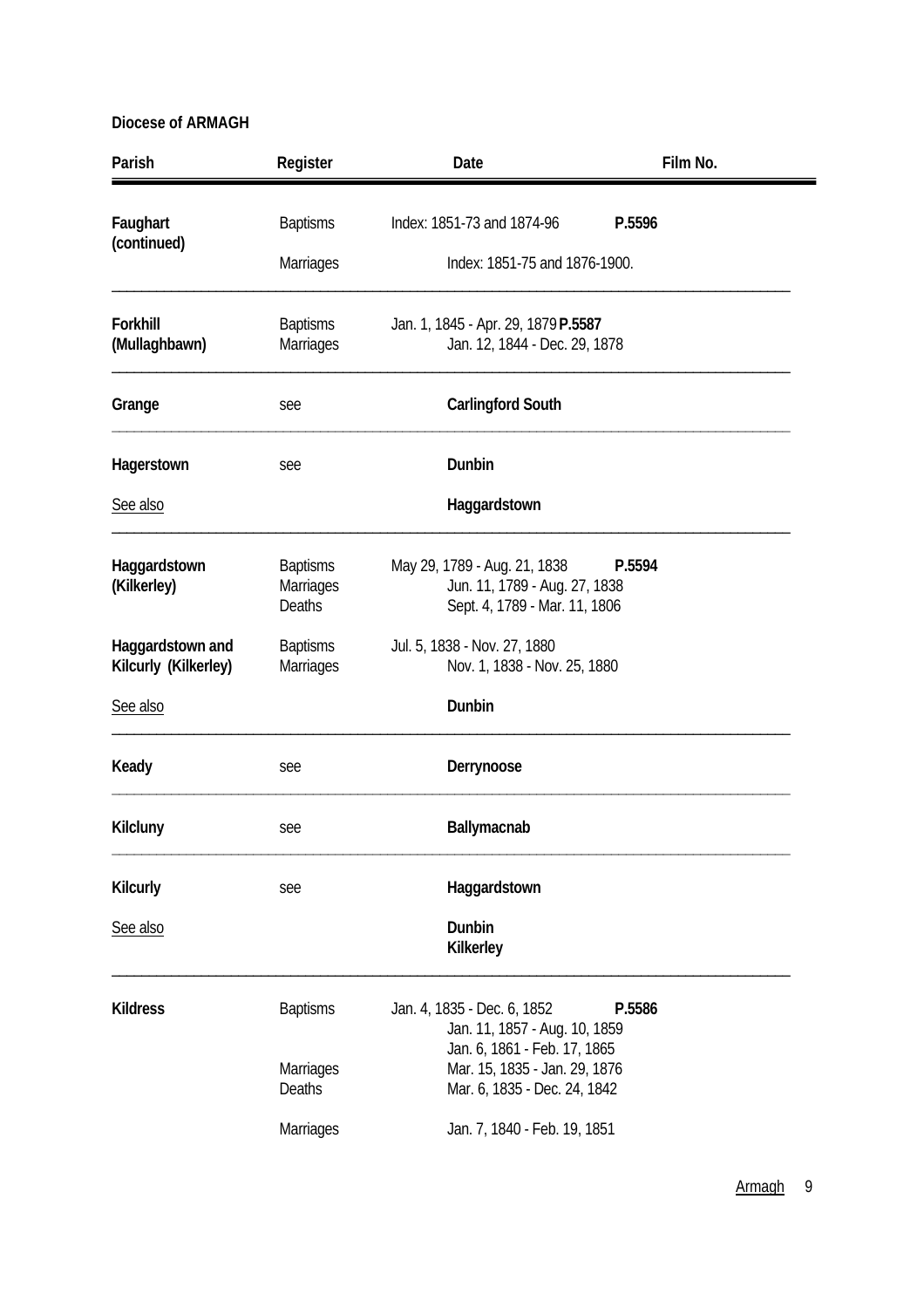| Jan. 2, 1878 - Dec. 6, 1880<br>P.5586<br>Jan. 10, 1878 - Dec. 4, 1880                                                                                                                                                                  |
|----------------------------------------------------------------------------------------------------------------------------------------------------------------------------------------------------------------------------------------|
| Tullyallen                                                                                                                                                                                                                             |
| Killeeshil                                                                                                                                                                                                                             |
|                                                                                                                                                                                                                                        |
| Haggardstown                                                                                                                                                                                                                           |
| Jan. 4, 1835 - Jan. 27, 1860P.5588<br>Jan. 6, 1835 - Jan. 26, 1860<br>Aug. 1858 - Jan. 30, 1860                                                                                                                                        |
| Jan. 1, 1860 - Dec. 29, 1880<br>Jan. 15, 1860 - Dec. 29, 1862<br>May 21, 1874 - Nov. 29, 1878<br>Jan. 9, 1860 - Dec. 24, 1862                                                                                                          |
| Oct. 22, 1832 - Oct. 31, 1868<br>P.5588<br>Nov. 4, 1832 - Oct. 13, 1868                                                                                                                                                                |
| Nov. 7, 1868 - Dec. 31, 1868<br>Dec. 30, 1868 - Dec. 29, 1880                                                                                                                                                                          |
| Aug. 10, 1845 - Dec. 27, 1856<br>P.5582<br>Sept. 3,1845 - Dec. 27, 1856<br>Aug. 13, 1845 - Dec. 16, 1856<br>Jan. 14, 1857 - Dec. 21, 1880<br>Jan. 14, 1857 - Dec. 14, 1880<br>Jan. 14, 1857 - Jan. 27, 1875<br>Nov. 4 to Dec. 19, 1880 |
|                                                                                                                                                                                                                                        |
|                                                                                                                                                                                                                                        |
|                                                                                                                                                                                                                                        |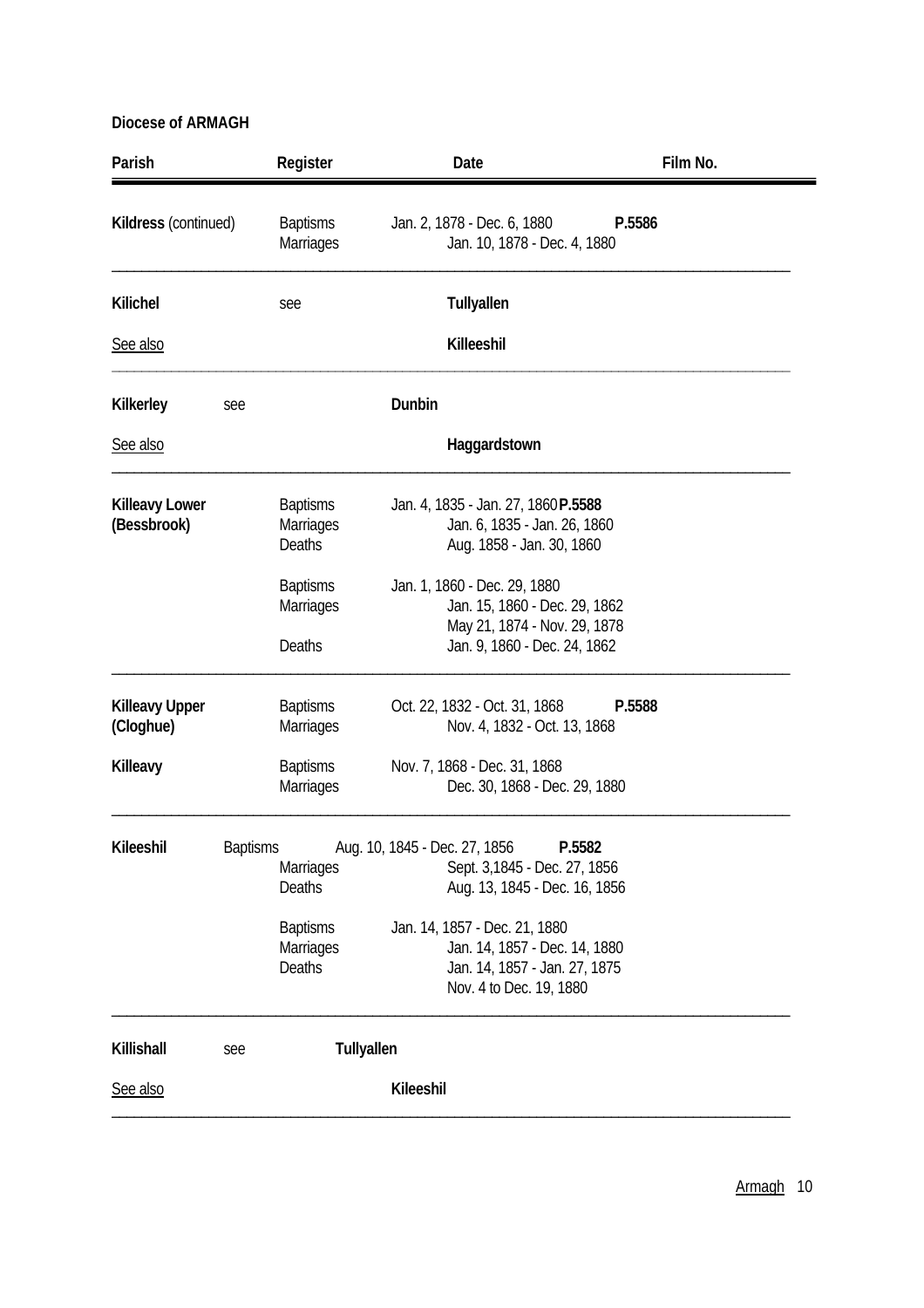| Parish                                                         | Register                                                     | Date                                                                                                                           | Film No. |
|----------------------------------------------------------------|--------------------------------------------------------------|--------------------------------------------------------------------------------------------------------------------------------|----------|
| Killyman                                                       | see                                                          | Dungannon                                                                                                                      |          |
| Kilmore<br>(Richhill)                                          | <b>Baptisms</b><br>Marriages                                 | Jan. 7, 1845 - Dec. 19, 1880<br>Jan. 3, 1845 - Dec. 31, 1880                                                                   | P.5587   |
| Kilsaran                                                       | <b>Baptisms</b><br><b>Marriages</b>                          | Jan. 1, 1809 - May 8, 1824<br>Jan. 23, 1809 - Oct. 28, 1826                                                                    | P.5599   |
|                                                                | <b>Baptisms</b>                                              | Aug. 3, 1831 - Jun. 28, 1836                                                                                                   |          |
|                                                                | <b>Marriages</b>                                             | Jul. 19, 1853 - Dec. 27, 1880<br>Aug. 30, 1831 - Nov. 14, 1836<br>Sept. 1, 1853 - Nov. 27, 1880                                |          |
| Knockbridge                                                    | <b>Baptisms</b><br><b>Marriages</b>                          | Nov. 3, 1858 - 1869<br>Sept. 19, 1858 - 1869<br>(The entries are not in order of date.)                                        | P.5594   |
| Lissan                                                         | <b>Baptisms</b><br>Marriages                                 | Jul. 22, 1839 - Dec. 30, 1880<br>Sept. 1, 1839 - Dec. 30, 1880                                                                 | P.5585   |
| Lordship &<br><b>Ballymacscanlon Marriages</b><br>(Ravensdale) | <b>Baptisms</b>                                              | Jan. 7, 1838 - Aug. 27, 1864<br>Jan. 21, 1838 - Aug. 28, 1864                                                                  | P.5595   |
|                                                                | <b>Baptisms</b><br>Marriages                                 | Sept. 4, 1864 - Dec. 30, 1880<br>Sept. 1, 1864 - Nov. 25, 1880                                                                 | P.5596   |
| Loughall & Tartaraghan                                         | <b>Baptisms</b>                                              | Jan. 1835 - Aug. 29, 1852<br>Jul. 12 - Dec. 27, 1857                                                                           | P.5587   |
|                                                                | <b>Marriages</b>                                             | Aug. 20, 1833 - Jan. 5, 1854<br>(Illegible and dilapidated)                                                                    |          |
|                                                                | <b>Baptisms</b>                                              | Oct. 8, 1854 - May 2, 1858                                                                                                     |          |
|                                                                | <b>Baptisms</b><br>Marriages                                 | Sept. 18, 1859 - Dec. 28, 1880<br>Feb. 8, 1860 - Nov. 22, 1880                                                                 |          |
| Loughgilly                                                     | <b>Baptisms</b><br>Marriages<br><b>Baptisms</b><br>Marriages | May 17, 1825 - Dec. 31, 1844<br>Feb. 12, 1825 - Nov. 29, 1844<br>Feb. 4, 1849 - Dec. 19, 1880<br>Feb. 18, 1849 - Dec. 20, 1880 | P.5587   |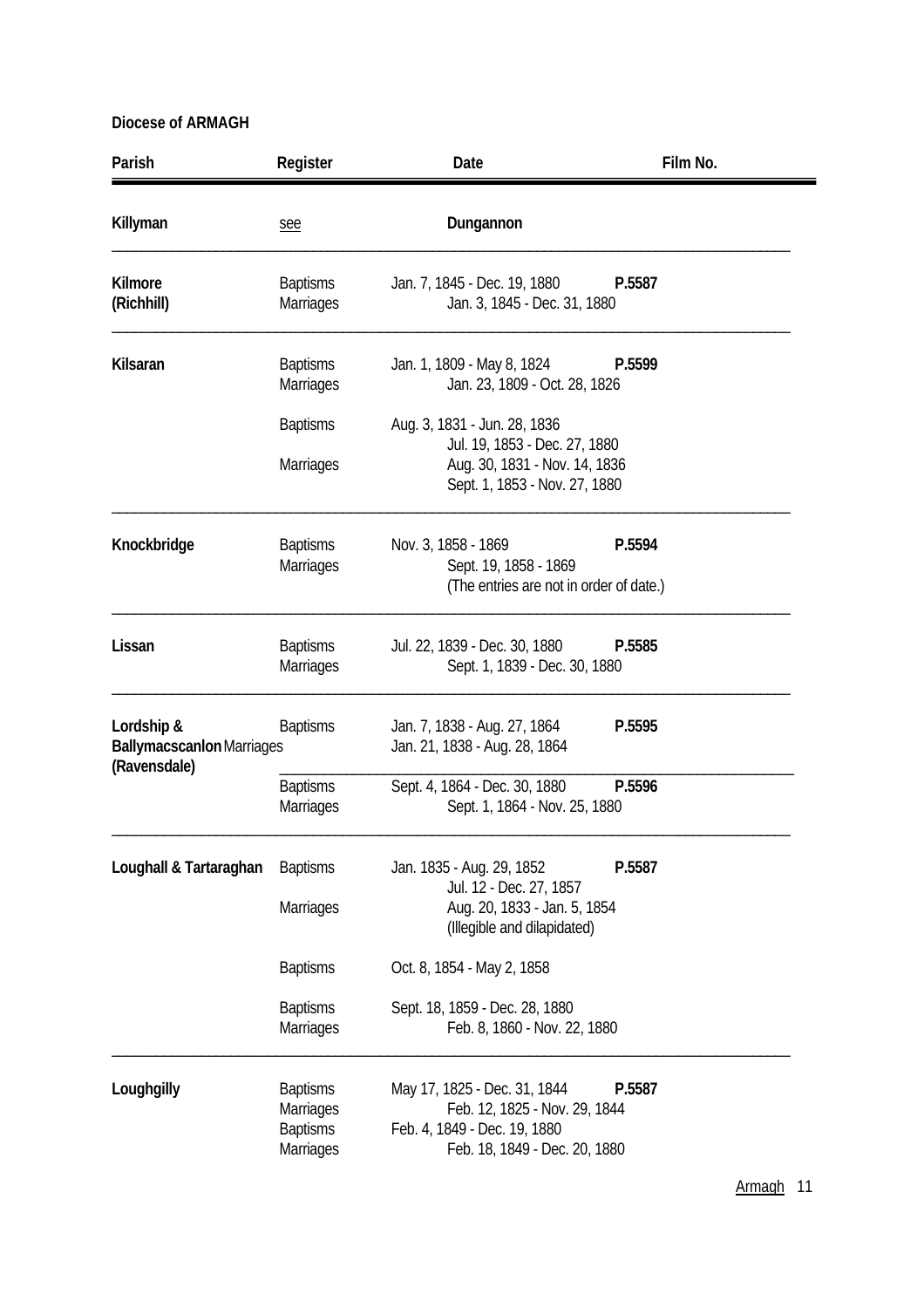| Parish                                   | Register                               | Date                                                                                                                         | Film No. |
|------------------------------------------|----------------------------------------|------------------------------------------------------------------------------------------------------------------------------|----------|
| Loughilly                                | see                                    | Loughgilly                                                                                                                   |          |
| Louth                                    | <b>Baptisms</b><br>Marriages           | Mar. 12, 1833 - Sept. 25, 1871<br>Apr. 8, 1833 - Dec. 18, 1873                                                               | P.5593   |
|                                          | <b>Baptisms</b><br>Marriages           | Oct. 14, 1873 - Dec. 7, 1880<br>Jan. 23, 1874 - Dec. 7, 1880                                                                 |          |
| Magherafelt                              | <b>Baptisms</b><br>Marriages           | Jan. 4, 1834 - Jul. 26, 1857<br>Jan. 2, 1834 - Apr. 21, 1857                                                                 | P.5579   |
|                                          | <b>Baptisms</b><br><b>Marriages</b>    | Jan. 10, 1858 - Dec. 26, 1880<br>Feb. 10, 1858 - Dec. 16, 1880                                                               | P.5580   |
| See also                                 |                                        | Ardtrea                                                                                                                      |          |
| <b>Mellifont</b><br><b>Baptisms</b>      | Marriages                              | Dec. 2, 1821 - Dec. 29, 1848<br>P.5599<br>Dec. 14, 1821 - Dec. 9, 1848                                                       |          |
| See also                                 |                                        | Tullyallen                                                                                                                   |          |
| Middletown                               | see                                    | Tynan                                                                                                                        |          |
| Monasterboice<br>(formerly Ballymakenny) | <b>Baptisms</b><br>Marriages<br>Deaths | Nov. 1, 1814 - Oct. 30, 1830<br>Nov. 2, 1814 - Sept. 28, 1830<br>Nov. 5, 1814 - Nov. 30, 1815<br>Jan. 4, 1820 - Dec. 8, 1822 | P.5600   |
|                                          | <b>Baptisms</b><br>Marriages<br>Deaths | Jan. 9, 1834 - Dec. 23, 1859<br>Oct. 21, 1830 - Nov. 20, 1872<br>Sept. 12, 1830 - Jan. 10, 1850                              |          |
|                                          | <b>Baptisms</b><br>Marriages           | Jan. 6, 1860 - Dec. 19, 1880<br>Jan. 20, 1870 - Nov. 20, 1872                                                                | P.5601   |
| Moneymore                                | see                                    | Ardtrea                                                                                                                      |          |
| Moy                                      | see                                    | Clonfeacle                                                                                                                   |          |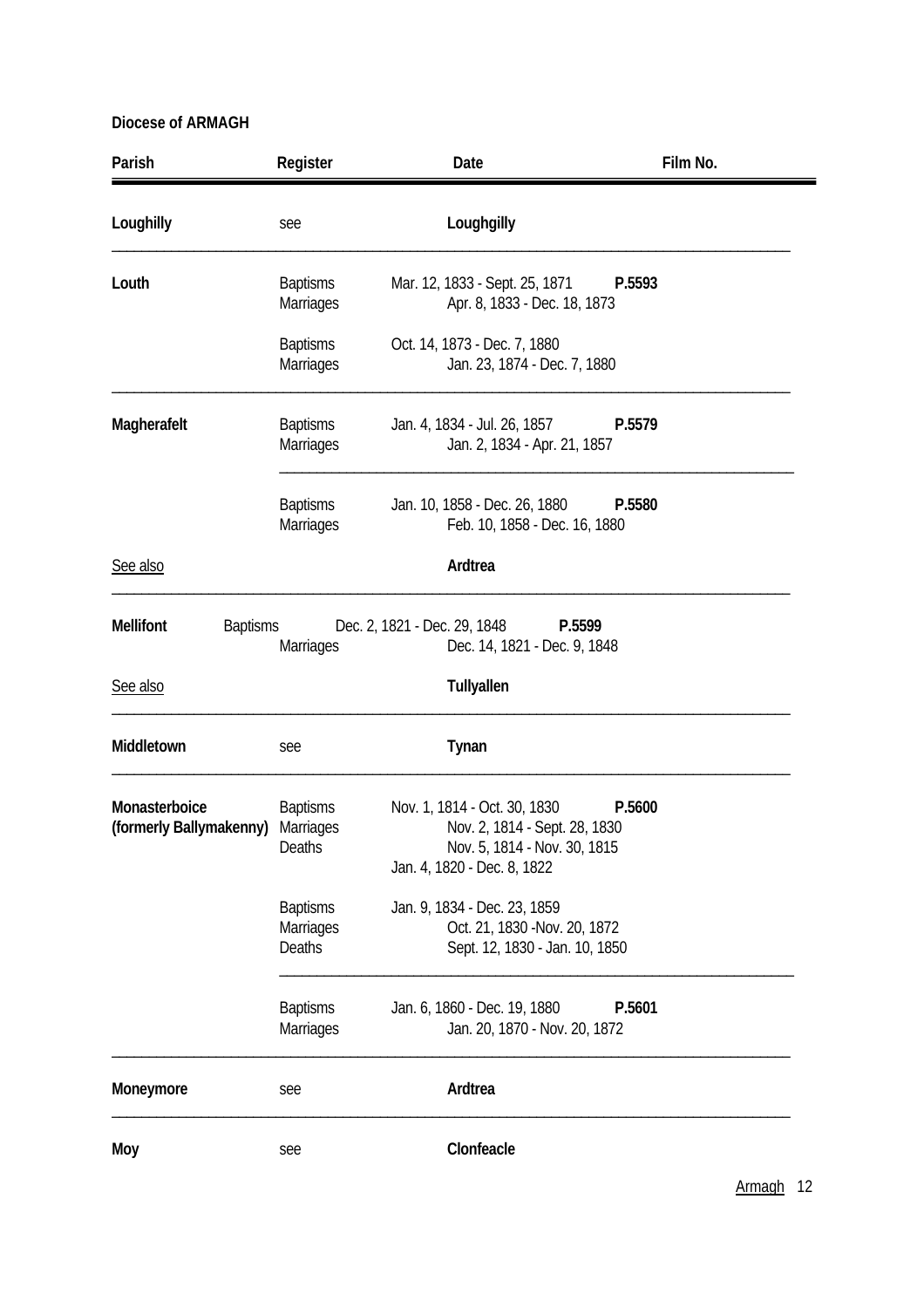| Parish                  | Register                                                     | Date                                                                                                                                                                                      | Film No. |
|-------------------------|--------------------------------------------------------------|-------------------------------------------------------------------------------------------------------------------------------------------------------------------------------------------|----------|
| <b>Mullabrack</b>       | see                                                          | <b>Ballymore</b>                                                                                                                                                                          |          |
| Mullaghbawn             | see                                                          | Forkhill                                                                                                                                                                                  |          |
| Mullaghbrac             | see                                                          | <b>Ballymore</b>                                                                                                                                                                          |          |
| <b>Mullavilly</b>       | see                                                          | Kilmore                                                                                                                                                                                   |          |
| Pomeroy                 | <b>Baptisms</b><br><b>Marriages</b><br>Deaths                | Feb. 26, 1837 - Nov. 24, 1840<br>Dec. 5, 1841 - May 2, 1852<br>Apr. 21, 1857 - Aug, 3, 1865<br>Mar. 5, 1837 - Dec. 11, 1840<br>Dec. 5, 1841 - Jun. 10 1865<br>Mar. 7, 1837 - Dec. 5, 1840 | P.5585   |
|                         | <b>Baptisms</b><br>Marriages<br><b>Deaths</b>                | Apr. 20, 1857 - Apr. 12, 1861<br>Feb. 1, 1869 - Dec. 9, 1880<br>Jul. 11, 1869 - Dec. 25, 1880<br>Jul. 27, 1871 - Dec. 30, 1880                                                            |          |
| Portadown               | see                                                          | <b>Drumcree</b>                                                                                                                                                                           |          |
| Ravensdale              | see                                                          | Lordship                                                                                                                                                                                  |          |
| St.Peter's,<br>Drogheda | <b>Baptisms</b>                                              | Jan. 9, 1744 - May. 2 1757<br>Aug. 25, 1764 - Oct. 27 1771<br>Apr. 7, 1777 - Feb. 26 1778<br>Jun. 14, 1781 - Oct. 1 1783<br>Nov. 28, 1783 - Apr. 1795<br>Oct., 1803 - Dec. 19, 1804       | P5597    |
|                         | <b>Baptisms and Marriages</b>                                | Nov. 1, 1815 - Jul. 24, 1842 P.5598<br>(Illegible in many places)                                                                                                                         |          |
|                         | <b>Baptisms</b><br>Marriages<br><b>Baptisms</b><br>Marriages | Jul. 29, 1842 - Jan. 3. 1866<br>Jul. 26, 1842 - Jan. 4, 1866<br>Jan. 1, 1866 - Dec. 29, 1880<br>Jan. 3, 1866 - Dec. 26, 1880                                                              |          |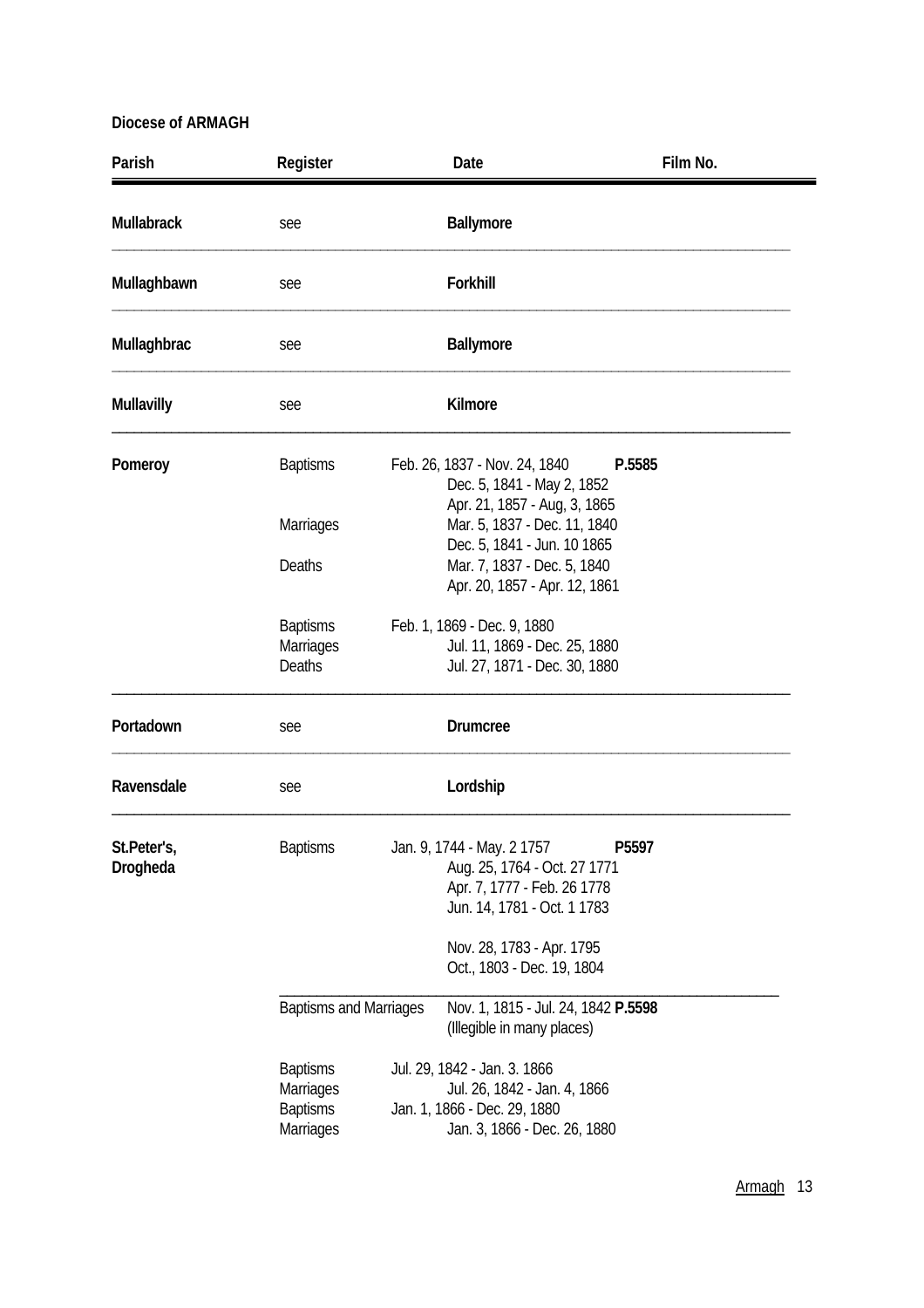| Parish                                           | Register                                      | Date                                                                                               | Film No. |
|--------------------------------------------------|-----------------------------------------------|----------------------------------------------------------------------------------------------------|----------|
| Stewartstown                                     | see                                           | Coalisland                                                                                         |          |
| <b>Tallanstown</b>                               | <b>Baptisms</b>                               | Nov. 9, 1817 - Apr. 13, 1825                                                                       | P.5602   |
|                                                  | <b>Marriages</b>                              | Apr. 17, 1816 - Jun. 1, 1863                                                                       |          |
|                                                  | <b>Baptisms</b>                               | Sept. 25, 1830 - Nov. 6, 1835                                                                      |          |
|                                                  | <b>Marriages</b>                              | Nov. 9, 1835 - Sept. 28, 1875<br>Apr. 4, 1804 - Mar. 16, 1816<br>Aug. 31, 1867 - Nov. 25, 1880     |          |
|                                                  | <b>Baptisms</b>                               | Oct. 12, 1875 - Dec. 27, 1880                                                                      |          |
| Tandragee                                        | see                                           | Ballymore                                                                                          |          |
| Tartaraghan                                      | see                                           | Loughall                                                                                           |          |
| Termonfeckin                                     | <b>Baptisms</b><br><b>Marriages</b><br>Deaths | Apr. 3, 1823 - Feb. 3, 1853<br>Apr. 14, 1823 - Nov. 27, 1852<br>Jan. 1, 1827 - Oct. 11, 1833       | P.5600   |
|                                                  | <b>Baptisms</b><br><b>Marriages</b>           | Jan. 6, 1853 - Dec. 17, 1880<br>Apr. 12, 1853 - Nov. 9, 1880                                       |          |
| <b>Termonmaguirk</b><br>(Carrickmore)            | <b>Baptisms</b><br><b>Marriages</b>           | Dec. 7, 1834 - Feb. 9, 18<br>Oct. 23, 1834 - Dec. 31, 1857                                         | P.5582   |
| Togher                                           | <b>Baptisms</b><br>Marriages<br>Deaths        | Nov. 1 1791 - Apr. 24, 1828 P.5597<br>Jul. 13, 1791 - Mar. 17, 1828<br>Jun. 3, 1791 - May. 8, 1817 |          |
|                                                  | <b>Baptisms</b><br>Marriages                  | Aug. 8, 1869 - Dec. 31, 1880<br>Feb. 24, 1873 - Nov. 1, 1880                                       |          |
| Tullyallen, Kilichel,<br>Donoghmore & Killishall | <b>Baptisms</b>                               | Jan. 1, 1816 - Jan. 2, 1834<br>Mar. 2, 1837 - Aug. 24, 1844                                        | P.5582   |
|                                                  | <b>Marriages</b>                              | Jan. 3, 1816 - Jan. 2, 1834<br>Apr. 3, 1837 - Jul. 29, 1844                                        |          |
|                                                  | Deaths                                        | Jan. 2, 1816 - May 29, 1834<br>Mar. 5, 1837 - Aug. 22, 1844                                        |          |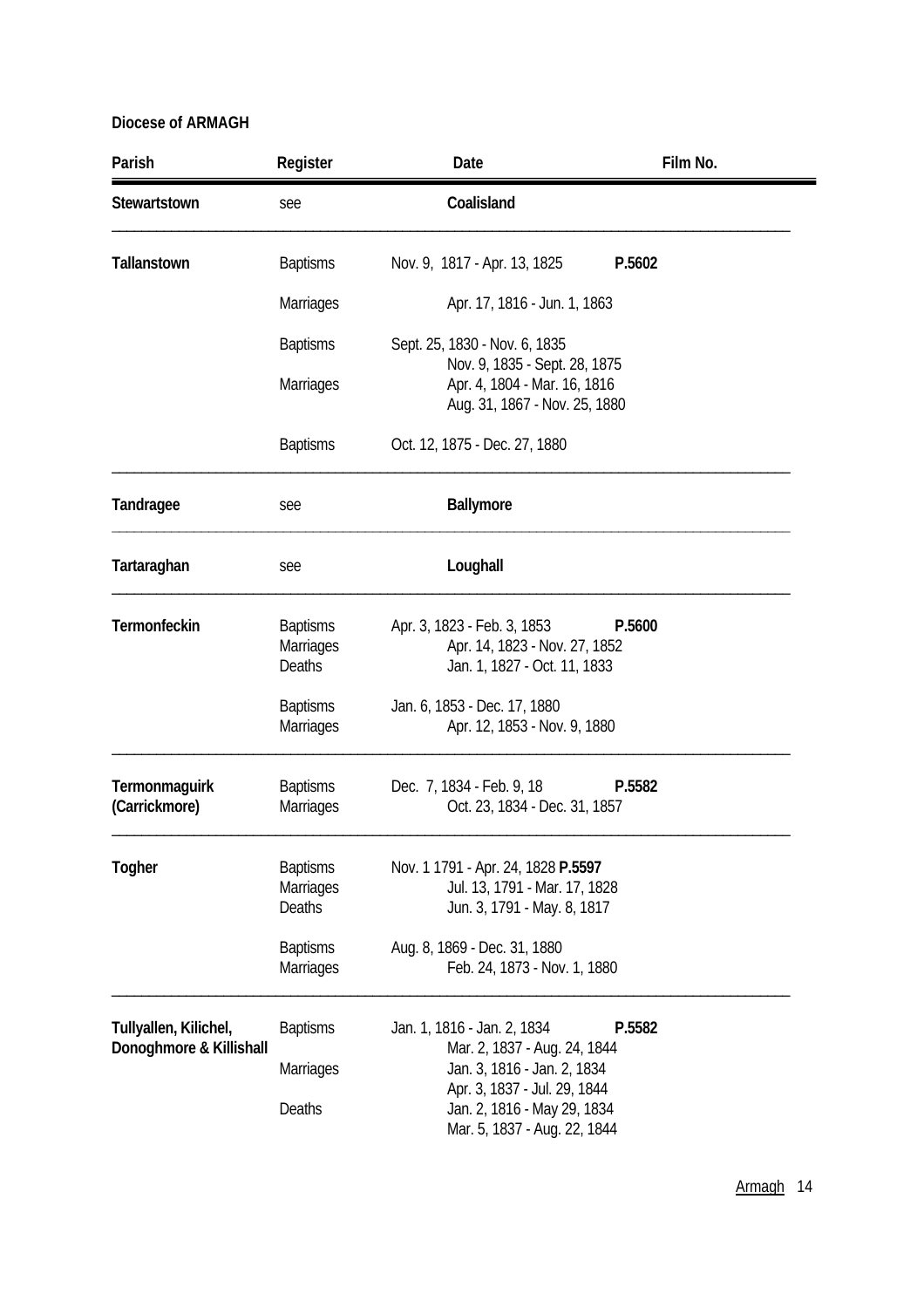| Parish                        | Register                            | Date                                                          | Film No. |
|-------------------------------|-------------------------------------|---------------------------------------------------------------|----------|
| <b>Tullyallen (Mellifont)</b> | <b>Baptisms</b><br><b>Marriages</b> | Jan. 14, 1849 - Dec. 25, 1880<br>Jan. 9, 1849 - Nov. 14, 1880 | P.5599   |
| Tullyniskin                   | see                                 | Dungannon                                                     |          |
| Tynan                         | <b>Baptisms</b>                     | Jun. 2, 1822 - Aug. 11, 1834<br>Aug. 12, 1838 - Jul. 25, 1842 | P.5589   |
|                               | Marriages                           | Jun. 6, 1822 - Oct. 26, 1834                                  |          |
|                               | <b>Baptisms</b>                     | May 17, 1845 - Sept. 2, 1880                                  |          |
|                               | Marriages                           | Jun. 22, 1845 - Oct. 18, 1877                                 |          |
| Walshestown & Clogher         | <b>Baptisms</b>                     | Mar. 9, 1833 - Oct. 23, 1836P.5589                            |          |
| (Clogherhead)                 | <b>Marriages</b>                    | Apr. 11, 1833 - Oct. 27, 1836                                 |          |
|                               | <b>Baptisms</b><br>Marriages        | Aug. 5, 1837 - Dec. 28, 1880<br>Aug. 18, 1837 - Nov. 21, 1880 |          |
| Whitecross                    | see                                 | Loughgilly                                                    |          |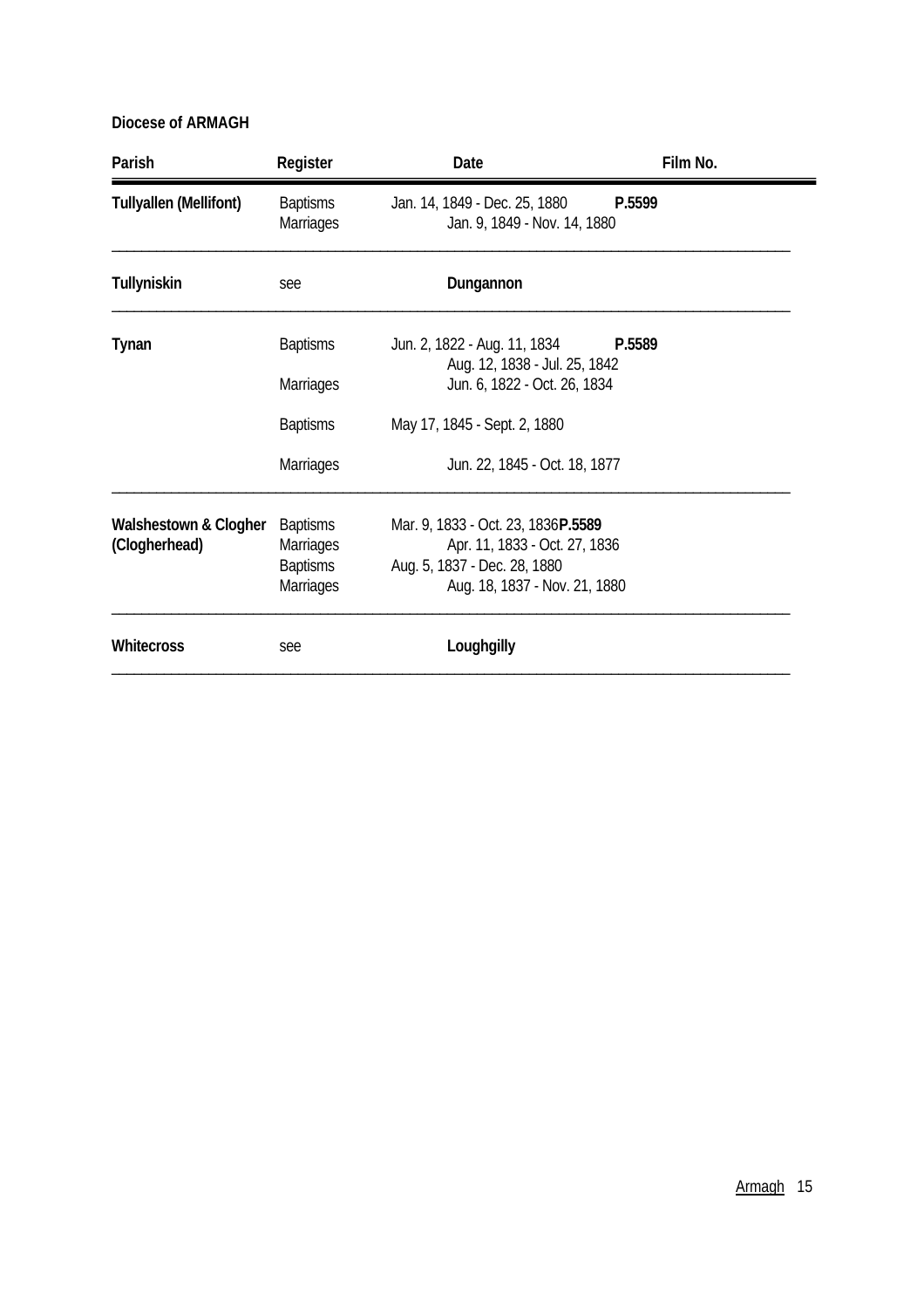| Parish                                    | Register                            | Date                                                                                                | Film No. |
|-------------------------------------------|-------------------------------------|-----------------------------------------------------------------------------------------------------|----------|
| Abington                                  | see                                 | Murroe                                                                                              |          |
| Aherlow                                   | see                                 | Galbally                                                                                            |          |
| <b>Anacarty and Donohill</b>              | <b>Baptisms</b><br>Marriages        | May 13, 1821 - Oct. 1, 1835<br>Feb. 11, 1821 - Feb. 11, 1839                                        | P.2496   |
|                                           | <b>Baptisms</b><br>Marriages        | Oct. 2, 1835 - Dec. 20, 1880<br>Feb. 11, 1839 - Oct. 28, 1880                                       |          |
| <b>Ballina</b>                            | <b>Baptisms</b><br>Marriages        | Mar. 1832 - Nov. 25, 1871<br>May 1832 - Feb. 6, 1872                                                | P.2507   |
| <b>Ballinahinch</b><br>and Killoscully    | <b>Baptisms</b><br>Marriages        | Jul. 7, 1839 - Feb. 7 1874<br>Jan. 26, 1853 - Feb. 4, 1874                                          | P.2503   |
| <b>Ballingarry</b>                        | <b>Baptisms</b><br><b>Marriages</b> | Jun. 15, 1814 - May 24, 1827<br>Apr. 19, 1814 - Feb. 19, 1822                                       | P.2492   |
|                                           | <b>Baptisms</b><br>Marriages        | Aug. 30, 1827 - Mar. 12, 1839<br>(Also a few entries for Jan. 1825)<br>Jan. 8, 1826 - Jul. 16, 1837 |          |
|                                           | <b>Baptisms</b><br>Marriages        | Mar. 12, 1839 - Dec. 31, 1880<br>Aug. 20, 1837 - Nov. 25, 1880                                      |          |
| Ballybricken<br>and Bohermore             | <b>Baptisms</b><br><b>Marriages</b> | Nov. 9, 1800 - Jul. 25, 1841<br>Aug. 10, 1805 - Oct. 27, 1841                                       | P.2509   |
|                                           | <b>Baptisms</b>                     | Aug. 2, 1841 - Dec. 26, 1880                                                                        |          |
|                                           | Marriages                           | Aug. 6, 1841 - Oct. 23, 1880                                                                        |          |
| <b>Ballycahill and Holycross Baptisms</b> | <b>Marriages</b>                    | Jan. 2, 1835 - Oct. 16, 1878<br>Jan. 1, 1835 - Dec. 29, 1878                                        | P.2493   |
| <b>Ballylanders</b>                       | <b>Baptisms</b><br>Marriages        | Mar. 6, 1849 - Dec. 29, 1877<br>Jan. 3, 1857 - Nov. 25, 1877<br>(A modern transcript)               | P.2500   |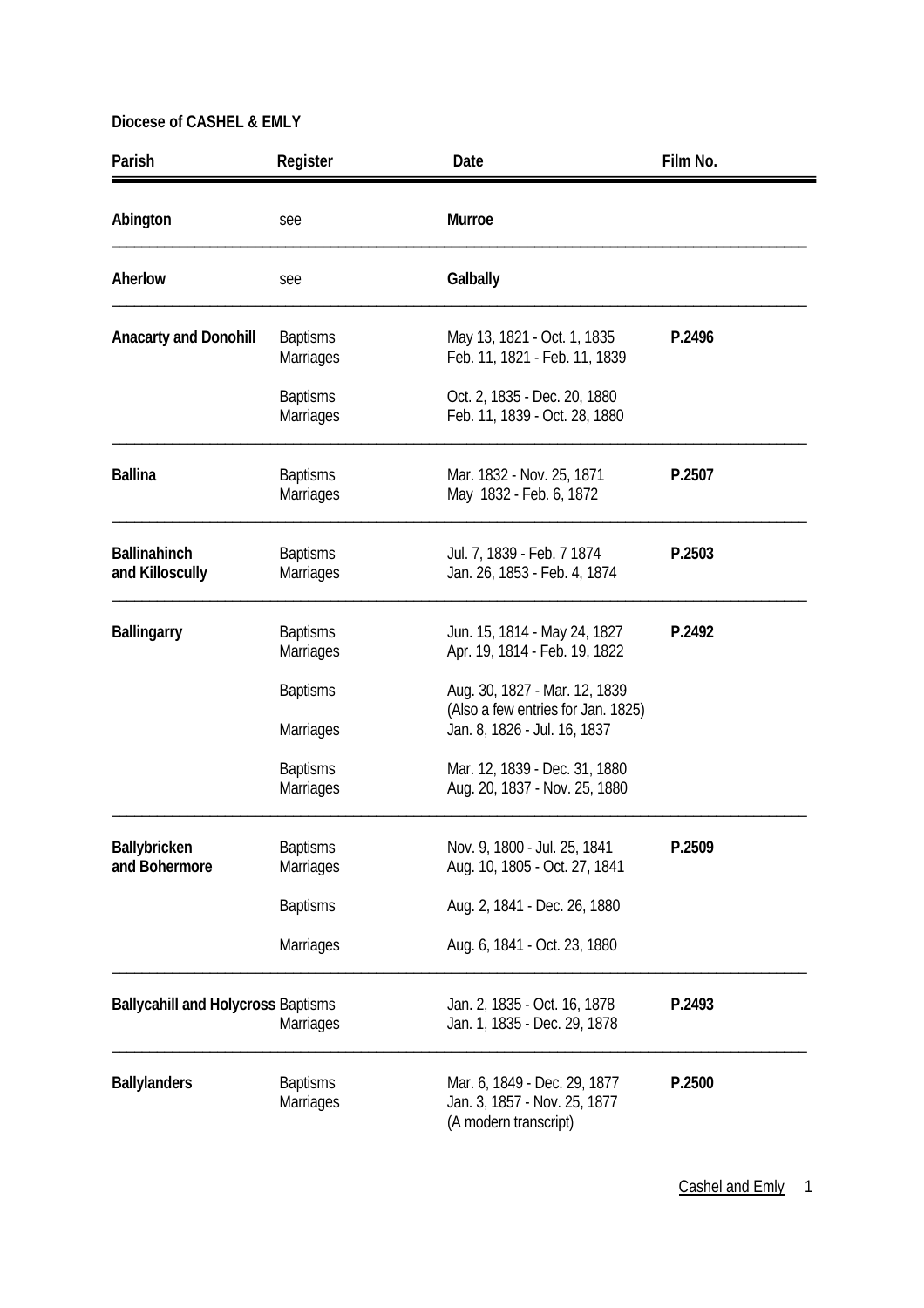| Parish                       | Register                                                            | Date                                                                                                                          | Film No. |
|------------------------------|---------------------------------------------------------------------|-------------------------------------------------------------------------------------------------------------------------------|----------|
| Bansha and<br>Kilmoyler      | <b>Baptisms</b>                                                     | Nov. 5, 1820 - Jan. 13, 1855<br>(A modern transcript)                                                                         | P.2497   |
|                              | <b>Baptisms</b><br>Marriages                                        | Jan. 15, 1855 - Dec. 25, 1880<br>Jan. 1822 - Oct. 24, 1880<br>(A modern transcript)                                           |          |
| <b>Boher</b>                 | see                                                                 | Murroe                                                                                                                        |          |
| <b>Boherlahan and Dualla</b> | <b>Baptisms</b><br><b>Marriages</b>                                 | Dec. 21, 1823 - Dec. 28, 1839<br>Feb. 2, 1824 - Jan. 30, 1840                                                                 | P.2504   |
|                              | <b>Baptisms</b><br><b>Marriages</b>                                 | Apr. 27, 1810 - Dec. 20, 1823<br>May 16, 1810 - Jan. 21, 1824                                                                 |          |
|                              | <b>Baptisms</b><br><b>Marriages</b>                                 | Dec. 29, 1839 - May 17, 1868<br>Feb. 1, 1840 - Feb. 24, 1868                                                                  |          |
| <b>Bohermore</b>             | see                                                                 | Ballybricken                                                                                                                  |          |
| <b>Borris</b>                | see                                                                 | Moycarkey                                                                                                                     |          |
| Borrisoleigh                 | <b>Baptisms</b><br>Marriages                                        | Nov. 9, 1814 - Dec. 31, 1826<br>Nov. 24, 1814 - Dec. 2, 1826                                                                  | P.2488   |
|                              | <b>Baptisms</b><br>Marriages<br><b>Baptisms</b><br><b>Marriages</b> | Jan. 2, 1827 - Jul. 31, 1843<br>Jan. 17, 1827 - Jul. 11, 1843<br>Aug. 1, 1843 - Dec. 24, 1880<br>Aug. 1, 1843 - Nov. 15, 1880 | P.2489   |
| Caherconlish                 | <b>Baptisms</b><br><b>Marriages</b>                                 | Jan. 19, 1841 - Dec. 30, 1880<br>Feb. 6, 1841 - Oct. 8, 1880                                                                  | P.2508   |
| Cappamore                    | <b>Baptisms</b><br><b>Marriages</b>                                 | Apr. 4, 1845 - Dec. 31, 1880<br>Feb. 25, 1848 - Nov. 14, 1880                                                                 | P.2508   |
| Cappawhite                   | <b>Baptisms</b><br>Marriages                                        | Oct. 7, 1815 - Jan. 29, 1846<br>Feb. 13, 1804 - Jan. 2, 1846<br>(A transcript made in 1872)                                   | P.2497   |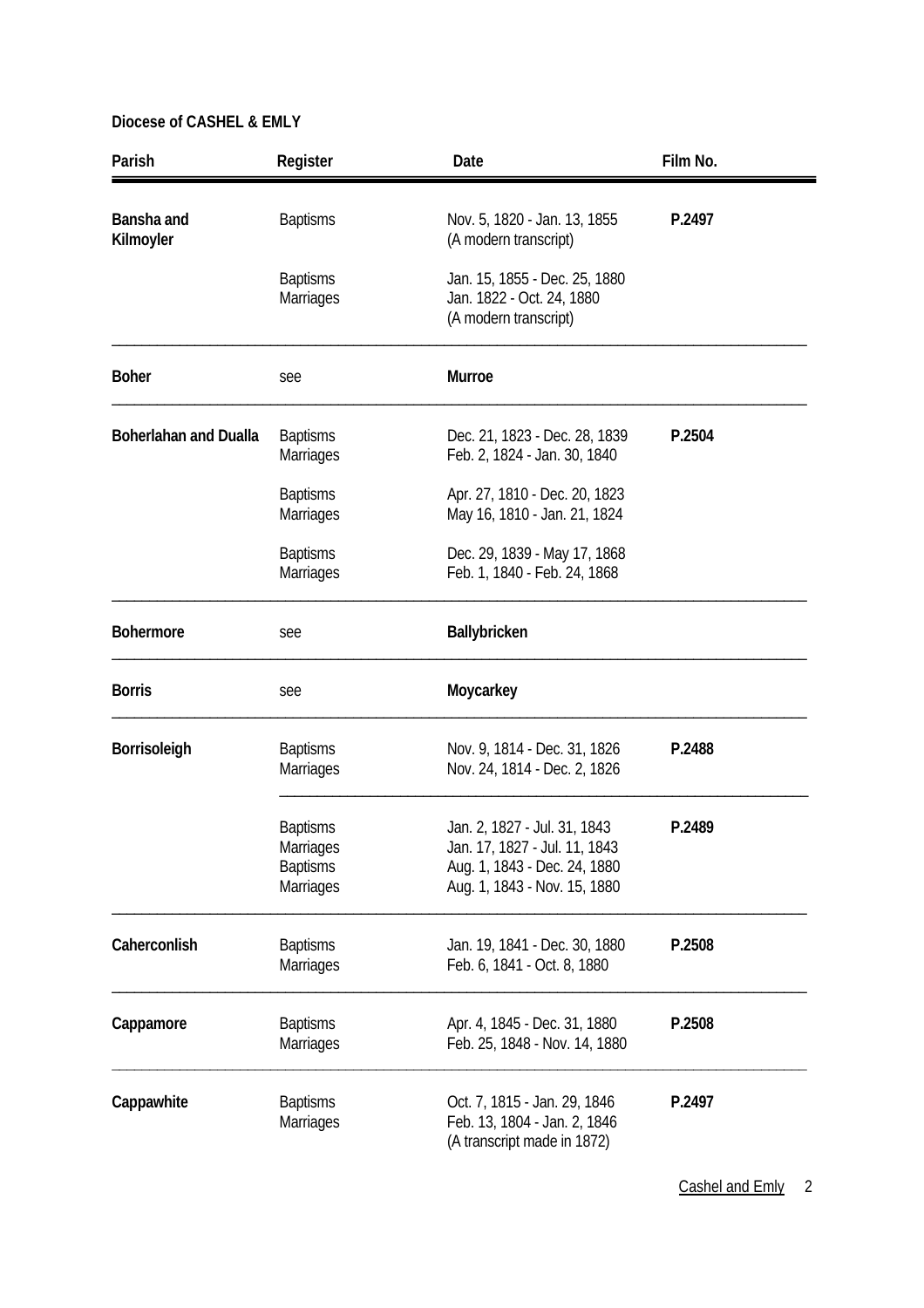| Parish                                 | Register                                      | Date                                                                                                 | Film No. |
|----------------------------------------|-----------------------------------------------|------------------------------------------------------------------------------------------------------|----------|
| Cappawhite (continued)                 | <b>Baptisms</b><br><b>Marriages</b>           | Feb. 4, 1846 - Nov. 13, 1878<br>Feb. 3, 1846 - Oct. 6, 1878                                          | P.2497   |
| Cashel                                 | <b>Baptisms</b>                               | Nov. 11, 1793 - Jul. 19, 1831                                                                        | P.2501   |
|                                        | <b>Marriages</b>                              | Jan. 5, 1793 - May 16, 1831                                                                          |          |
|                                        | <b>Baptisms</b>                               | Jul. 24, 1831 - Dec. 23, 1839                                                                        |          |
|                                        | <b>Marriages</b>                              | Jul. 27, 1831 - Nov. 22 1880                                                                         |          |
|                                        | <b>Baptisms</b>                               | Aug. 21, 1839 - Mar. 31, 1866<br>Apr. 1, 1866 - Dec. 16, 1880                                        |          |
| Castleleiny                            | see                                           | Loughmore                                                                                            |          |
| Castletown                             | see                                           | Doon                                                                                                 |          |
| Clerihan                               | <b>Baptisms</b><br>Marriages                  | Apr. 27, 1852 - Dec. 25, 1880<br>Aug. 1, 1852 - Aug. 7, 1880                                         | P.2501   |
| Clogher                                | see                                           | Clonoulty                                                                                            |          |
| Cloneen                                | see                                           | Drangan                                                                                              |          |
| Clonmore                               | see                                           | Templemore                                                                                           |          |
| <b>Clonoulty and Clogher</b>           | <b>Baptisms</b><br>Marriages                  | Jan. 9, 1856 - Dec. 28, 1880<br>Jan. 15, 1856 - Oct. 13, 1880<br>(List of priests from 1689 to 1865) | P.2503   |
| <b>Clonoulty and Rossmore Baptisms</b> | Marriages                                     | Oct. 1, 1804 - Jun. 7, 1809<br>Oct. 7, 1804 - Jun. 19, 1809                                          | P.2502   |
|                                        | <b>Baptisms</b><br><b>Marriages</b><br>Deaths | Jul. 1809 - Jun. 10 1821<br>Oct. 1, 1809 - May 27, 1821<br>Jun. 2, 1818 - Apr. 25, 1821              |          |
|                                        | <b>Baptisms</b>                               | Jun. 20 1821 - Jan. 1, 1837                                                                          |          |

Cashel and Emly 3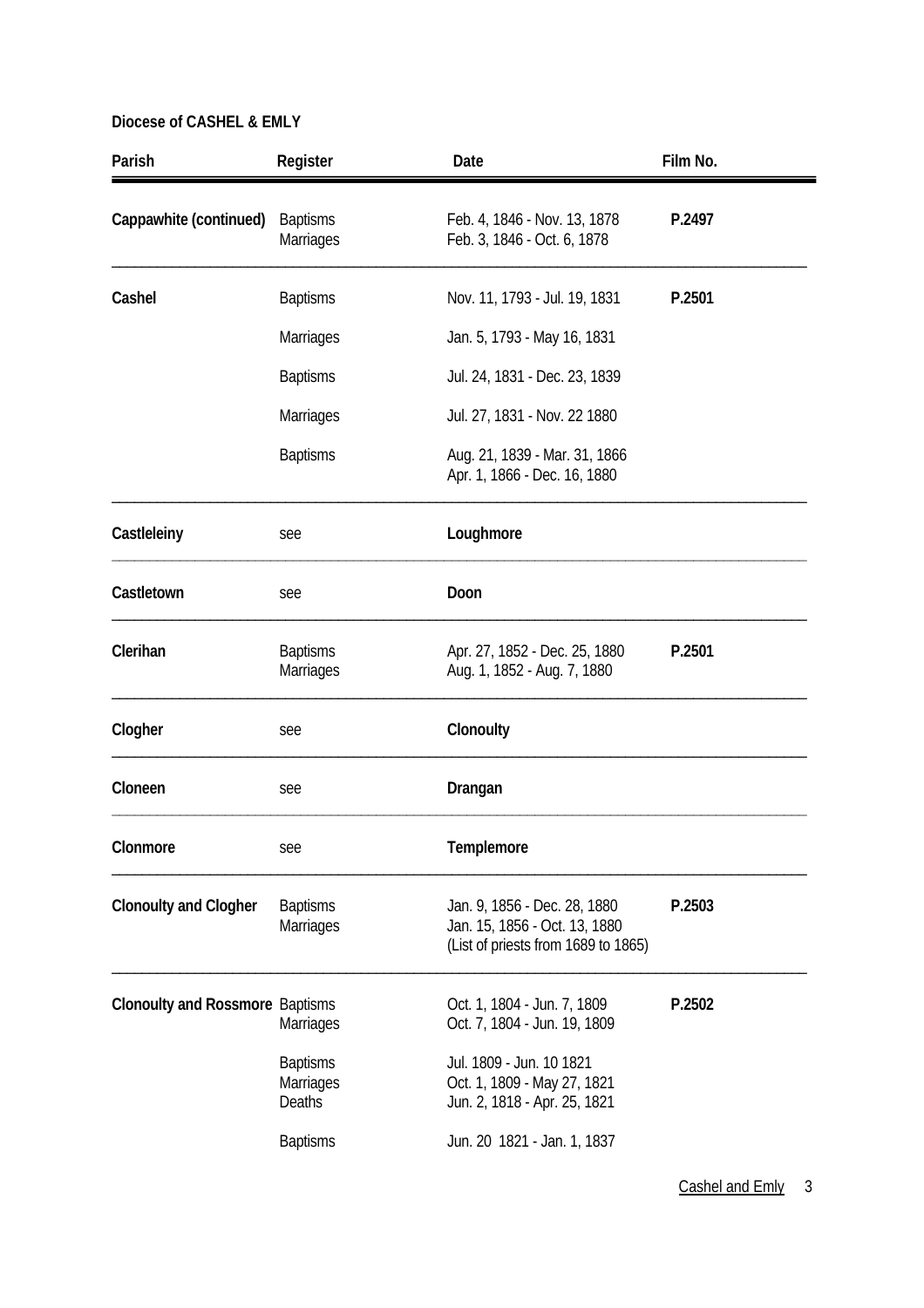| Parish                                                 | Register                            | Date                                                                                                           | Film No.                      |  |
|--------------------------------------------------------|-------------------------------------|----------------------------------------------------------------------------------------------------------------|-------------------------------|--|
| <b>Clonoulty and Rossmore Marriages</b><br>(continued) |                                     | Jun. 12, 1821 - Nov. 4, 1836<br>(There is a note on the total number<br>of Catholics and Protestants in 1826.) | P.2502                        |  |
|                                                        | <b>Baptisms</b><br>Marriages        | Jan. 2, 1837 - Dec. 31, 1855<br>Jan. 10, 1837 - Nov. 11, 1855                                                  |                               |  |
| <b>Cullen and Latten</b><br>(Lattin)                   | <b>Baptisms</b><br><b>Marriages</b> | Dec. 4, 1846 - Dec. 26, 1880<br>Sept. 10, 1846 - Nov. 28, 1880                                                 | P.2498                        |  |
| Doon and Castletown                                    | <b>Baptisms</b><br>Marriages        | Mar. 25, 1824 - Dec. 27, 1874<br>Jan. 20, 1839 - Feb. 17, 1874                                                 | P.2497                        |  |
| Drangan                                                | <b>Baptisms</b><br><b>Marriages</b> | Jan. 1, 1811 - May 3, 1847<br>Jan. 11, 1812 - Oct. 28, 1880                                                    | P.2492                        |  |
| Drangan and<br>Cloneen                                 | <b>Baptisms</b><br><b>Marriages</b> | May 13, 1847 - May 3, 1880<br>Jan. 3, 1847 - Jun. 13, 1880                                                     | P.2493                        |  |
| Drom and Inch                                          | <b>Baptisms</b>                     | Mar. 25, 1827 - Aug. 24, 1840                                                                                  | P.2491                        |  |
|                                                        | <b>Baptisms</b>                     |                                                                                                                | Aug. 18, 1840 - Dec. 26, 1880 |  |
|                                                        | <b>Marriages</b>                    | May 5, 1827 - Oct. 16, 1880                                                                                    |                               |  |
| Drombane                                               | see                                 | Upperchurch                                                                                                    |                               |  |
| Drumkeen                                               | see                                 | Newport                                                                                                        |                               |  |
| <b>Dualla</b>                                          | see                                 | Boherlahan                                                                                                     |                               |  |
| Emly                                                   | <b>Baptisms</b><br>Marriages        | Jul. 31, 1810 - May 4, 1839<br>Apr. 27, 1809 - Oct. 20, 1838                                                   | P.2500                        |  |
|                                                        | <b>Baptisms</b><br><b>Marriages</b> | May 10, 1839 - Nov. 25, 1880<br>Jan. 26, 1839 - Nov. 25, 1880                                                  |                               |  |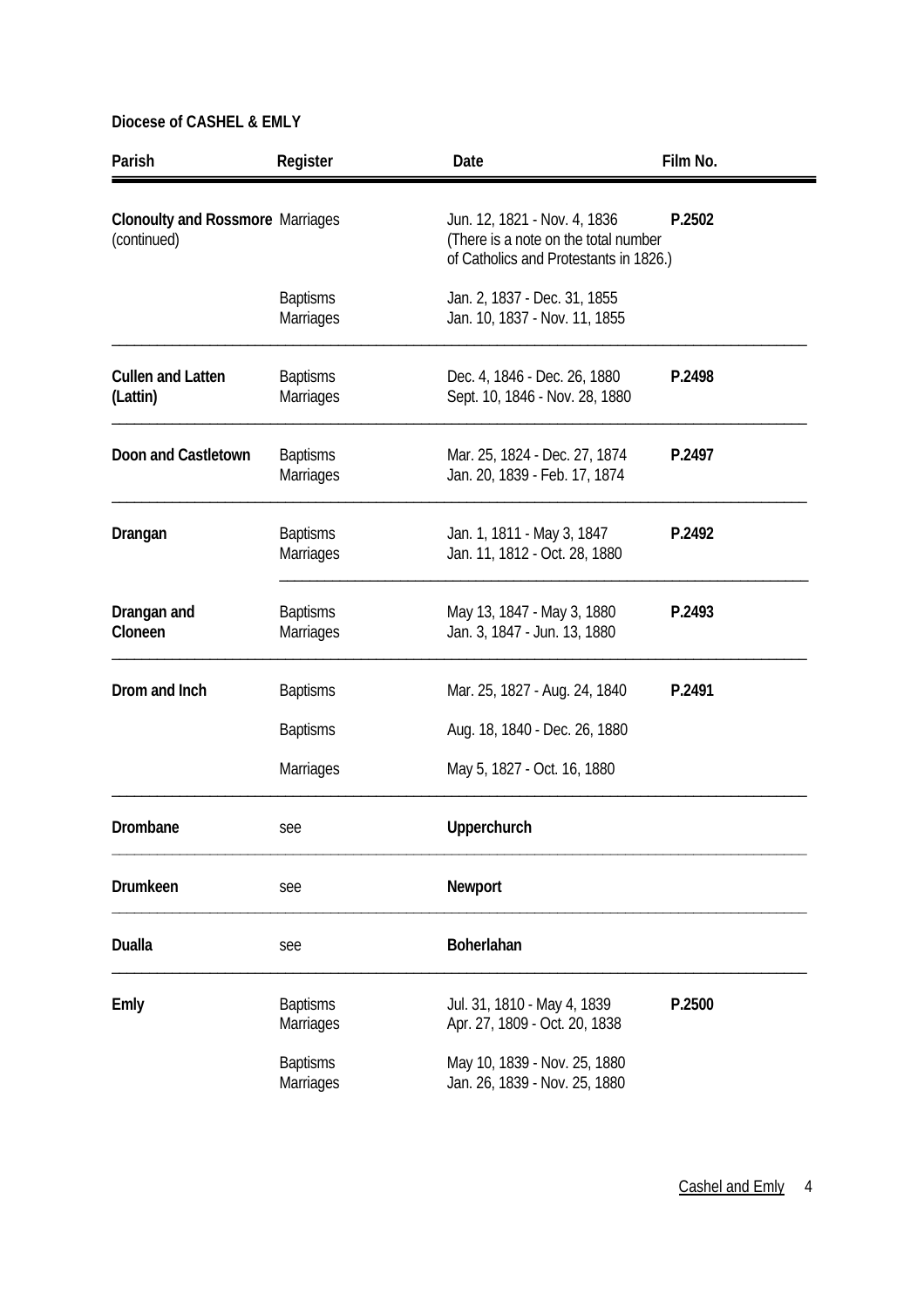| Parish                           | Register                                               | Date                                                                                                  | Film No. |
|----------------------------------|--------------------------------------------------------|-------------------------------------------------------------------------------------------------------|----------|
| <b>Fethard and Killusty</b>      | <b>Baptisms</b><br>Marriages                           | Jan. 2, 1806 - Jun. 30, 1828<br>Jan. 12, 1806 - Apr. 27, 1820<br>Jan. 18, 1824 - Jan. 9, 1838         | P.2504   |
|                                  | <b>Baptisms</b>                                        | Jun. 1, 1828 - Feb. 27, 1835<br>Mar. 1, 1835 - Jan. 30, 1847<br>Dec. 1, 1847 - Dec. 25, 1880          |          |
|                                  | Marriages                                              | Jan. 14, 1838 - Nov. 11, 1880                                                                         |          |
| Galbally and                     | <b>Baptisms</b>                                        | Mar. 9, 1810 - Jun. 23, 1828                                                                          | P.2499   |
| Aherlow                          | Marriages                                              | (July 1820 - July 1821, missing)<br>Oct. 15, 1809 - Aug. 3, 1880<br>(March 1820 - July 1821, missing) |          |
|                                  | <b>Baptisms</b>                                        | Dec. 1828 - Jun. 1872                                                                                 |          |
| Glenbrohane                      | see                                                    | Knocklong                                                                                             |          |
| Glengoole                        | see                                                    | Gortnahoe                                                                                             |          |
| <b>Golden and Kilfeacle</b>      | <b>Baptisms</b><br>Marriages                           | May 20, 1833 - Dec. 14, 1880<br>May 20, 1833 - Nov. 7, 1880                                           | P.2503   |
| Gortnahoe                        | <b>Baptisms</b><br><b>Marriages</b><br><b>Baptisms</b> | Sept. 10, 1805 - Dec. 29, 1830<br>Oct. 3, 1805 - Nov. 27, 1830<br>Apr. 1, 1831 - Nov. 28, 1843        | P.2493   |
| Gurtnahoe and Glengoole Baptisms | Marriages<br><b>Marriages</b>                          | Oct. 30, 1831 - Dec. 31, 184<br>Jan. 28, 1844 - Aug. 27, 1878<br>Jan. 15, 1844 - Oct. 7, 1880         | P.2493   |
| Herbertstown                     | see                                                    | Hospital                                                                                              |          |
| <b>Holycross</b>                 | see                                                    | Ballycahill                                                                                           |          |
| Hospital & Herbertstown Baptisms | <b>Marriages</b>                                       | Jan. 11, 1810 - Jan. 10, 1842<br>Feb. 10, 1812 - Jan. 16, 1842                                        | P.2507   |
|                                  | <b>Baptisms</b><br>Marriages                           | Jan. 20, 1842 - Dec. 29, 1880<br>Jan. 22, 1842 - Nov. 6, 1880                                         |          |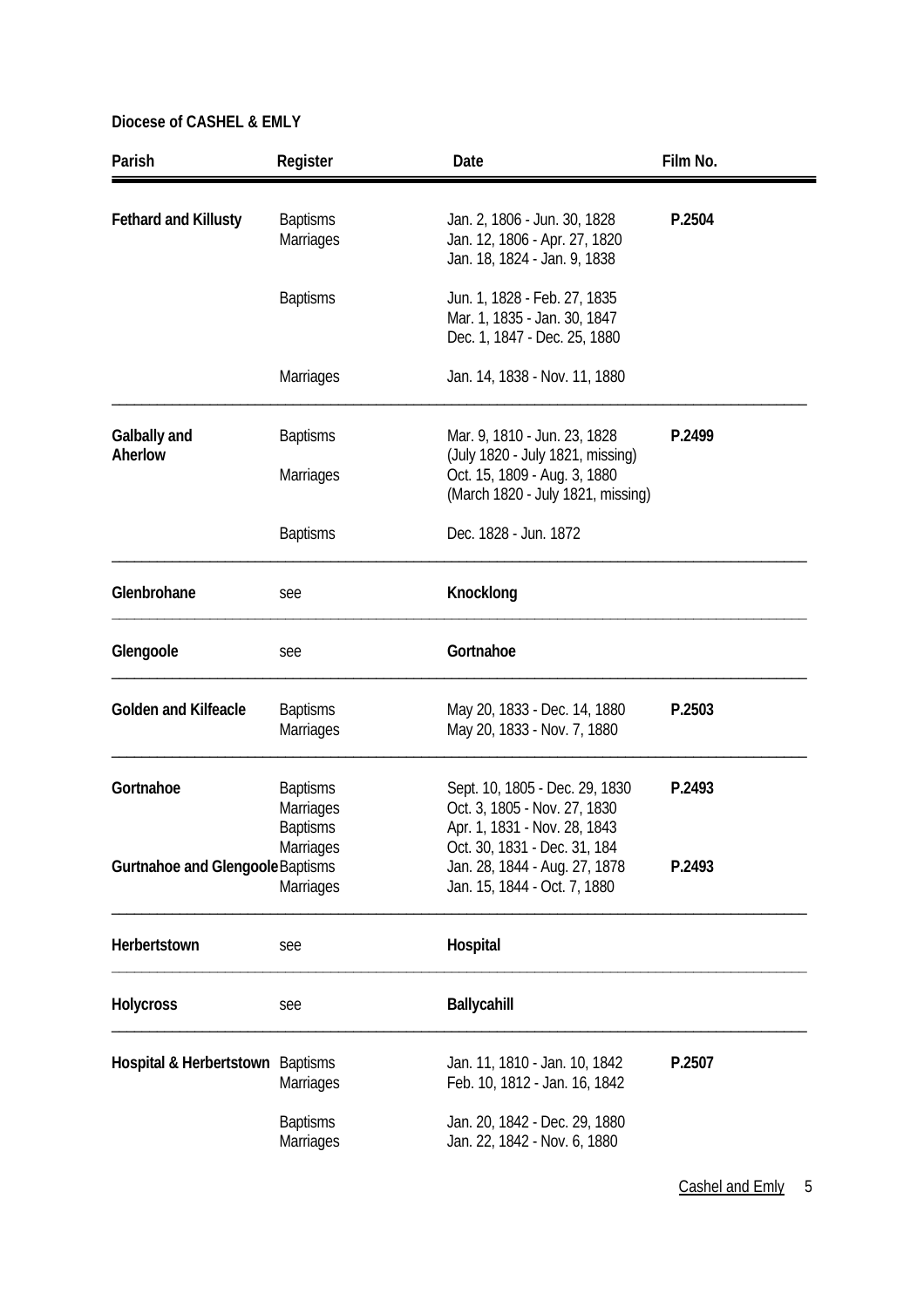| Parish                  | Register                            | Date                                                           | Film No. |
|-------------------------|-------------------------------------|----------------------------------------------------------------|----------|
| Inch                    | see                                 | Drom                                                           |          |
| Kilbehenny              | <b>Baptisms</b><br>Marriages        | Dec. 17, 1824 - Apr. 30, 1843<br>Jan. 30, 1825 - Feb. 28, 1843 | P.2500   |
|                         | <b>Baptisms</b><br><b>Marriages</b> | May 4, 1843 - Jan. 23, 1870<br>May 1, 1843 - Jan. 20, 1870     |          |
| Kilcommon               | <b>Baptisms</b><br>Marriages        | Mar. 7, 1813 - Jan. 30, 1840<br>Jun. 12, 1813 - Jan. 26, 1840  | P.2506   |
|                         | <b>Baptisms</b><br>Marriages        | Feb. 1, 1840 - Apr. 28, 1847<br>May 30, 1840 - Apr. 28, 1847   |          |
|                         | <b>Baptisms</b><br>Marriages        | May 1, 1847 - Dec. 31, 1880<br>May 2, 1847 - Nov. 25, 1880     | P.2507   |
| Kilfeacle               | see                                 | Golden                                                         |          |
| Killea                  | see                                 | Templemore                                                     |          |
| Killenaule              | <b>Baptisms</b>                     | Dec. 25, 1742 - Jan. 6, 1802                                   | P.2494   |
| Killenaule and Moyglass | <b>Baptisms</b><br><b>Marriages</b> | Jan. 2, 1814 - Aug. 10, 1827<br>Aug. 20, 1812 - Sept. 19, 1827 | P.2494   |
|                         | <b>Baptisms</b><br><b>Marriages</b> | Aug. 10, 1827 - Feb. 29, 1852<br>Oct. 14, 1827 - Nov. 29, 1851 |          |
|                         | <b>Baptisms</b><br>Marriages        | Mar. 1, 1852 - Dec. 28 1880<br>Feb. 1, 1852 - Nov. 25, 1880    |          |
| Killoscully             | see                                 | <b>Ballinahinch</b>                                            |          |
| See also                |                                     | Killoughscully                                                 |          |
| Killoughscully          | see                                 | <b>Newport and Killoscully</b>                                 |          |
| Killusty                | see                                 | Fethard                                                        |          |

Cashel and Emly 6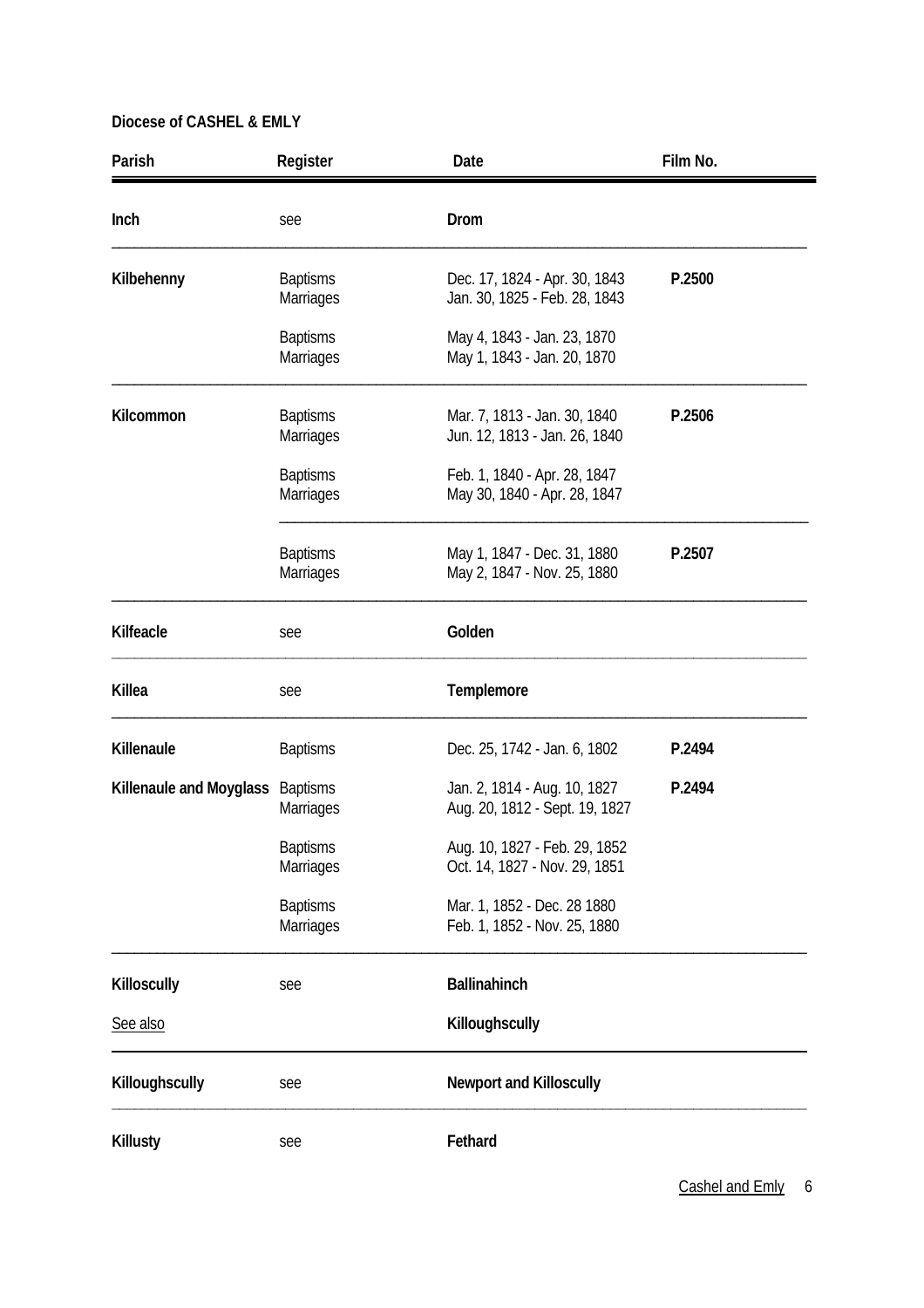| Parish                                | Register                                        | Date                                                                                                                                           | Film No.                                          |
|---------------------------------------|-------------------------------------------------|------------------------------------------------------------------------------------------------------------------------------------------------|---------------------------------------------------|
| Kilteely and Drumkeen                 | <b>Baptisms</b>                                 | Dec. 3, 1815 - Apr. 5, 1829<br>Sept. 3, 1832 - Dec. 20 1880                                                                                    | P.2506                                            |
|                                       | <b>Marriages</b>                                | Nov. 14, 1832 - Nov. 17, 1880                                                                                                                  |                                                   |
| Kilvenogue (Templemore) Baptisms      | <b>Marriages</b>                                | Aug. 16, 1807 - Nov. 30 1821<br>Nov. 15, 1807 - Apr. 10, 1825                                                                                  | P.2491                                            |
| Knockeany and<br><b>Patricks Well</b> | <b>Baptisms</b><br><b>Marriages</b>             | Mar. 14, 1808 - Nov. 24, 1821<br>Apr. 25, 1808 - Oct. 21, 1821                                                                                 | P.2505                                            |
| Knockany and<br><b>Patrickswell</b>   | <b>Baptisms</b><br>Marriages<br><b>Funerals</b> | Dec. 3, 1821 - Nov. 22, 1841<br>Jan. 20, 1822 - Feb. 23, 1841<br>Jun. 1, 1819 - Mar. 29, 1821<br>(The pages are bound nearly all out of order. | There is a key to the contents at the beginning.) |
|                                       | <b>Baptisms</b><br><b>Marriages</b>             | May 3, 1841 - Dec. 22, 1880<br>May 3, 1841 - Oct. 18, 1880                                                                                     |                                                   |
| Knockavilla                           | <b>Baptisms</b><br>Marriages                    | May 10, 1834 - Dec. 26, 1880<br>Jul 10, 1834 - Nov. 15, 1880                                                                                   | P.2503                                            |
| Knockgraffon                          | see                                             | New Inn                                                                                                                                        |                                                   |
| Knocklong<br>and Glenbrohane          | <b>Baptisms</b>                                 | Apr.26, 1809 - June 5, 1819<br>Sept. 14, 1823 - June 11, 1830                                                                                  | P.2509                                            |
|                                       |                                                 | Jan. 30, 1832 - Jul. 30, 1854                                                                                                                  |                                                   |
|                                       |                                                 | Nov. 30, 1854 - Jan. 15, 1878                                                                                                                  |                                                   |
|                                       | <b>Marriages</b>                                | Apr. 12, 1809 - Oct. 17, 1819                                                                                                                  |                                                   |
|                                       |                                                 | Jan. 28, 1824 - Oct. 1, 1831                                                                                                                   |                                                   |
|                                       |                                                 | Jan. 7, 1832 - Feb. 4, 1854                                                                                                                    |                                                   |
|                                       |                                                 | Aug. 20, 1854 - Jan. 15, 1878                                                                                                                  |                                                   |
| Latten                                | see                                             | Cullen                                                                                                                                         |                                                   |
| Lattin                                | see                                             | Cullen                                                                                                                                         | Cashel and Emly<br>7                              |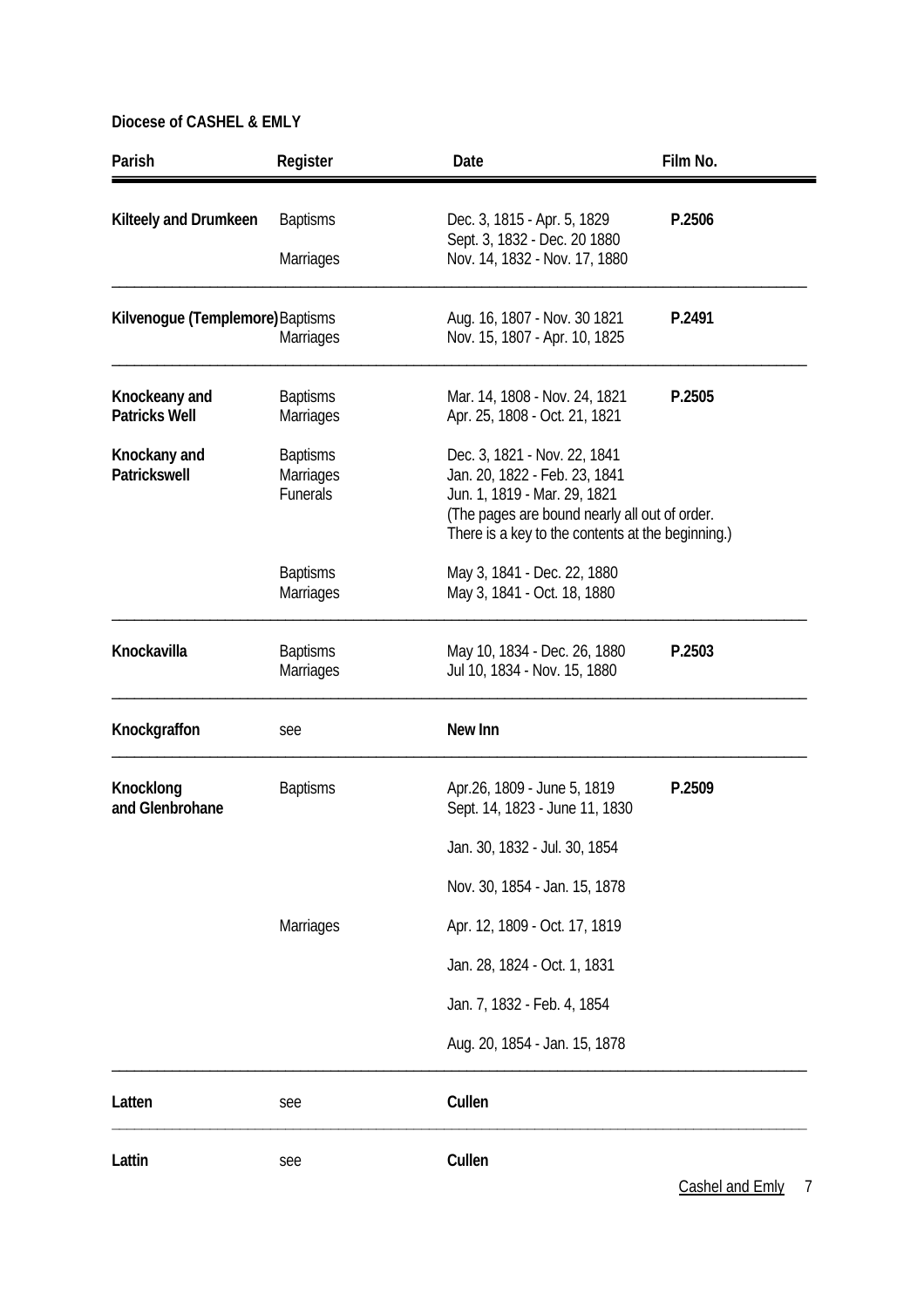| Parish                      | Register                            | Date                                                                                          | Film No. |  |
|-----------------------------|-------------------------------------|-----------------------------------------------------------------------------------------------|----------|--|
| Loughmore & Castleiny       | <b>Baptisms</b><br><b>Marriages</b> | Mar. 25, 1798 - July 28, 1840<br>Apr. 16 1798 - Jun. 26, 1840                                 | P.2490   |  |
|                             | <b>Baptisms</b><br>Marriages        | Aug. 1 1840 - Dec. 29, 1880<br>Sept. 6, 1840 - Oct. 20, 1880                                  |          |  |
| <b>Moycarkey and Borris</b> | <b>Baptisms</b>                     | Oct. 13, 1793 - Nov. 19, 1796<br>Jan. 1, 1800 - Feb. 3, 1800<br>(A few entries for 1801)      | P.2488   |  |
| Muckarkey                   | <b>Marriages</b>                    | Oct. 6, 1793 - Oct. 16, 1796                                                                  | P.2488   |  |
|                             | <b>Baptisms</b>                     | Jan. 2, 1801 - Oct. 22, 1809                                                                  |          |  |
|                             | <b>Baptisms</b>                     | June 7, 1810 - Nov. 22, 1810<br>Jan. 12, 1817 - Apr. 11, 1818<br>Jan. 2, 1830 - Jan. 24, 1833 |          |  |
|                             | Marriages                           | Jan. 12, 1810 - Nov. 8, 1817<br>Jan. 17, 1830 - Feb. 3, 1833                                  |          |  |
|                             | <b>Baptisms</b><br><b>Marriages</b> | Feb. 4, 1833 - Jun. 22, 1854<br>Feb. 5, 1833 - May 2, 1854                                    |          |  |
|                             | <b>Baptisms</b><br>Marriages        | Jul. 1, 1854 - Dec. 30, 1880<br>Sept. 13, 1854 - Oct. 26, 1880                                |          |  |
| <b>Moyglass</b>             | see                                 | Killenaule                                                                                    |          |  |
| Moyne and<br>Templetuohy    | <b>Baptisms</b>                     | Jan. 4, 1809 - Mar. 28, 1848                                                                  | P.2491   |  |
|                             | <b>Baptisms</b>                     | Apr. 2, 1848 - Dec. 31, 1880                                                                  |          |  |
|                             | Marriages                           | Feb. 1804 - Nov. 8, 1880                                                                      |          |  |
| Mucharkey                   | see                                 | Moycarkey                                                                                     |          |  |
| Mullinahone                 | <b>Baptisms</b><br>Marriages        | Jul. 3, 1809 - Apr. 27, 1835<br>Feb. 26, 1810 - Mar. 3, 1835<br>(A modern transcript)         | P.2488   |  |
|                             | <b>Baptisms</b><br><b>Marriages</b> | Apr. 30, 1835 - Dec. 25, 1880<br>May 18, 1835 - Sept. 23, 1880                                |          |  |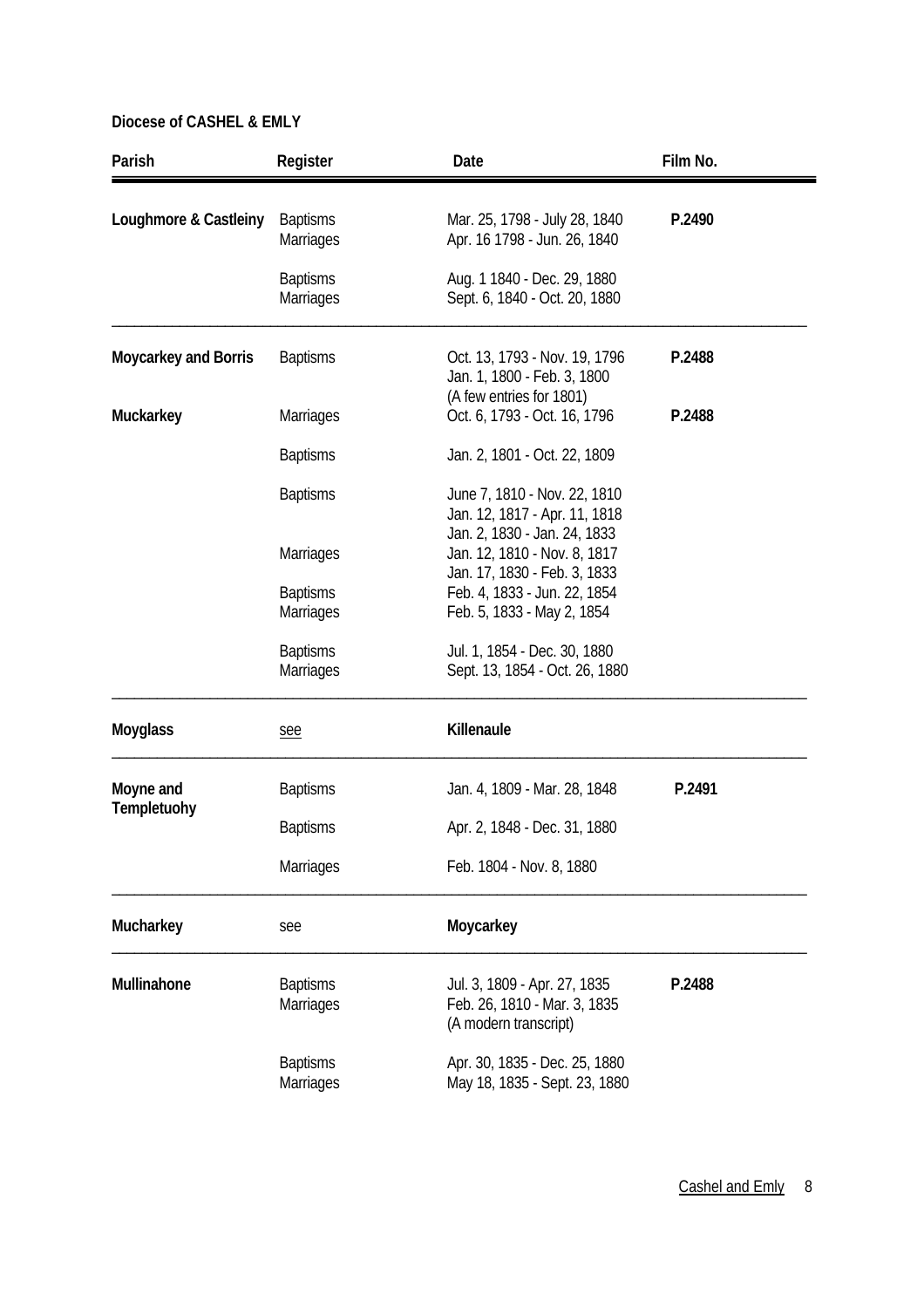| Parish                          | Register                            | Date                                                                                         | Film No. |
|---------------------------------|-------------------------------------|----------------------------------------------------------------------------------------------|----------|
| Murroe, Boher<br>and Abington   | <b>Baptisms</b><br><b>Marriages</b> | Jun. 15, 1814 - Nov. 3, 1845<br>Nov. 29, 1815 - Nov. 2, 1845                                 | P.2508   |
|                                 | <b>Baptisms</b><br><b>Marriages</b> | Nov. 3, 1845 - Dec. 25, 1880<br>Nov. 16, 1845 - Sept. 1, 1880                                |          |
| New Inn and                     | <b>Baptisms</b>                     | Mar. 14, 1820 - Mar. 31, 1847                                                                | P.2502   |
| Knockgraffon                    | <b>Marriages</b>                    | Jun. 10, 1798 - Nov. 26, 1834                                                                |          |
|                                 | <b>Baptisms</b>                     | Apr. 3, 1847 - Dec. 22, 1880                                                                 |          |
|                                 | Marriages                           | Jan. 8, 1835 - Oct. 2, 1880                                                                  |          |
| <b>Newport and Killoscully</b>  | <b>Baptisms</b>                     | Oct. 18, 1795 - Sept. 30, 1809                                                               | P.2505   |
|                                 | <b>Marriages</b>                    | Apr. 20, 1795 - Feb. 8, 1809                                                                 |          |
|                                 | <b>Deaths</b><br>Conversions        | Jun. 24, 1821 - Feb. 5, 1822<br>Mar. 24, 1795 - May 18, 1844<br>Sept. 6, 1795 - Apr. 6, 1845 |          |
| Newport and<br>Killoughscully   | <b>Baptisms</b><br><b>Marriages</b> | Jul. 16, 1812 - Mar. 18, 1830<br>Jul. 26, 1812 - Nov. 28, 1829                               | P.2505   |
| <b>Newport and Birdhill</b>     | Baptisms, Marriages<br>and Deaths   | Feb. 28, 1813 - May 20, 1839                                                                 | P.2505   |
|                                 | <b>Baptisms</b><br><b>Marriages</b> | Mar. 20, 1830 - May 25, 1847<br>Jan. 15, 1830 - May 23, 1847                                 |          |
| Newport                         | <b>Baptisms</b><br>Marriages        | May 27, 1847 - Jul. 17, 1859<br>June 5, 1847 - Feb. 24, 1859                                 | P.2506   |
|                                 | <b>Baptisms</b><br><b>Marriages</b> | Nov. 1, 1859 - Dec. 31, 1880<br>Nov. 2, 1859 - Dec. 9, 1880                                  |          |
| Oola                            | see                                 | Sologhead                                                                                    |          |
| Pallasgreen and<br>Templebredon | <b>Baptisms</b><br><b>Marriages</b> | Jan. 2, 1811 - Dec. 29, 1833<br>Jan. 9, 1811 - Jan. 29 1838                                  | P.2498   |
|                                 | <b>Baptisms</b><br><b>Marriages</b> | Jan. 1, 1834 - Oct. 13, 1861<br>Feb. 5, 1838 - Oct. 13, 1861                                 |          |

Cashel and Emly 9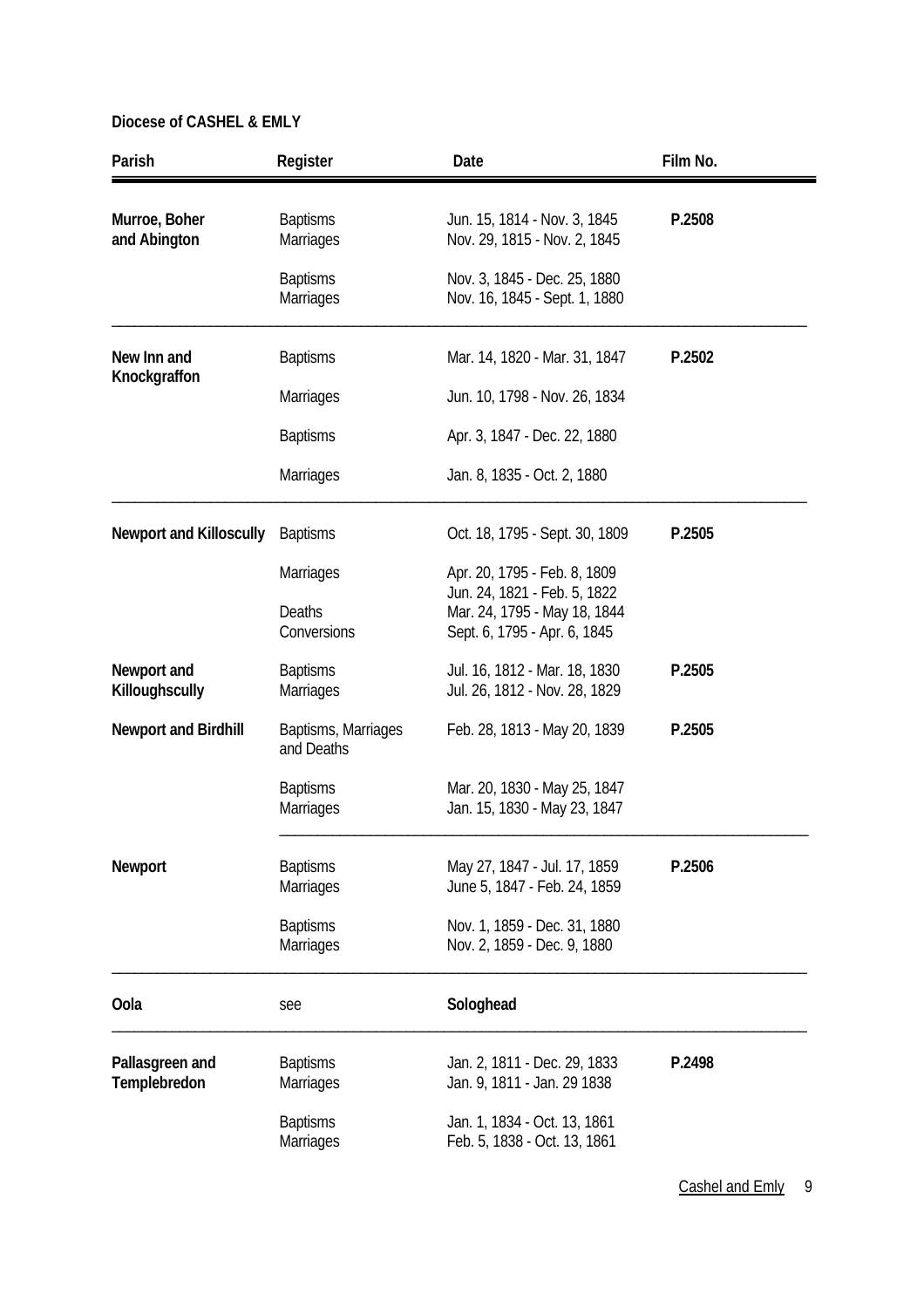| Parish                                         | Register                            | Date                                                                               | Film No. |
|------------------------------------------------|-------------------------------------|------------------------------------------------------------------------------------|----------|
| Pallasgreen and<br>Templebredon<br>(continued) | <b>Baptisms</b><br><b>Marriages</b> | Oct. 20, 1861 - Dec. 26, 1880<br>P.2498<br>Oct. 26, 1861 - Dec. 11 1880            |          |
| Rossmore                                       | see                                 | Clonoulty                                                                          |          |
| Sologhead and Oola                             | <b>Baptisms</b>                     | Oct. 18, 1809 - Feb. 27, 1823<br>Mar. 1, 1823 - Apr. 30, 1828                      | P.2498   |
|                                                | Marriages                           | Jan. 7, 1810 - Nov. 24, 1828                                                       |          |
|                                                | <b>Baptisms</b><br>Marriages        | Feb. 25, 1837 - Jan. 23, 1854<br>Oct. 14, 1832 - Jan. 30, 1854                     | P.2499   |
|                                                | <b>Baptisms</b><br><b>Marriages</b> | Feb. 12, 1854 - Dec. 31, 1880<br>Feb. 7, 1854 - Nov. 27, 1880                      |          |
| Solohead                                       | see                                 | Sologhead                                                                          |          |
| Templebredon                                   | see                                 | Pallasgreen                                                                        |          |
| <b>Templemore</b>                              | <b>Baptisms</b>                     | Aug. 16, 1807 - Nov. 25, 1821<br>(A modern transcript of the Kilvenogue register)  | P.2491   |
|                                                | <b>Baptisms</b>                     | Nov. 16, 1809 - Jan. 31, 1820<br>(A modern transcript containing different entries |          |
|                                                | <b>Baptisms</b>                     | to earlier registers for Templemore)<br>Nov. 28, 1821 - Nov. 19, 1835              |          |
| <b>Templemore and Killea</b>                   | <b>Marriages</b>                    | Nov. 30, 1809 - Jan. 13, 1820                                                      | P.2492   |
| Templemore, Killea<br>and Clonmore             | <b>Baptisms</b><br><b>Marriages</b> | Jan. 10, 1836 - Oct. 28, 1849<br>Feb. 11, 1834 - Oct. 23, 1849                     | P.2492   |
| <b>Templemore</b>                              | <b>Baptisms</b><br>Marriages        | Nov. 4, 1849 - Dec. 27, 1880<br>Nov. 10, 1849 - Sept. 12, 1880                     | P.2492   |
| See also                                       |                                     | Kilvenogue                                                                         |          |
| <b>Templetuohy</b>                             | see                                 | Moyne                                                                              |          |

Cashel and Emly 10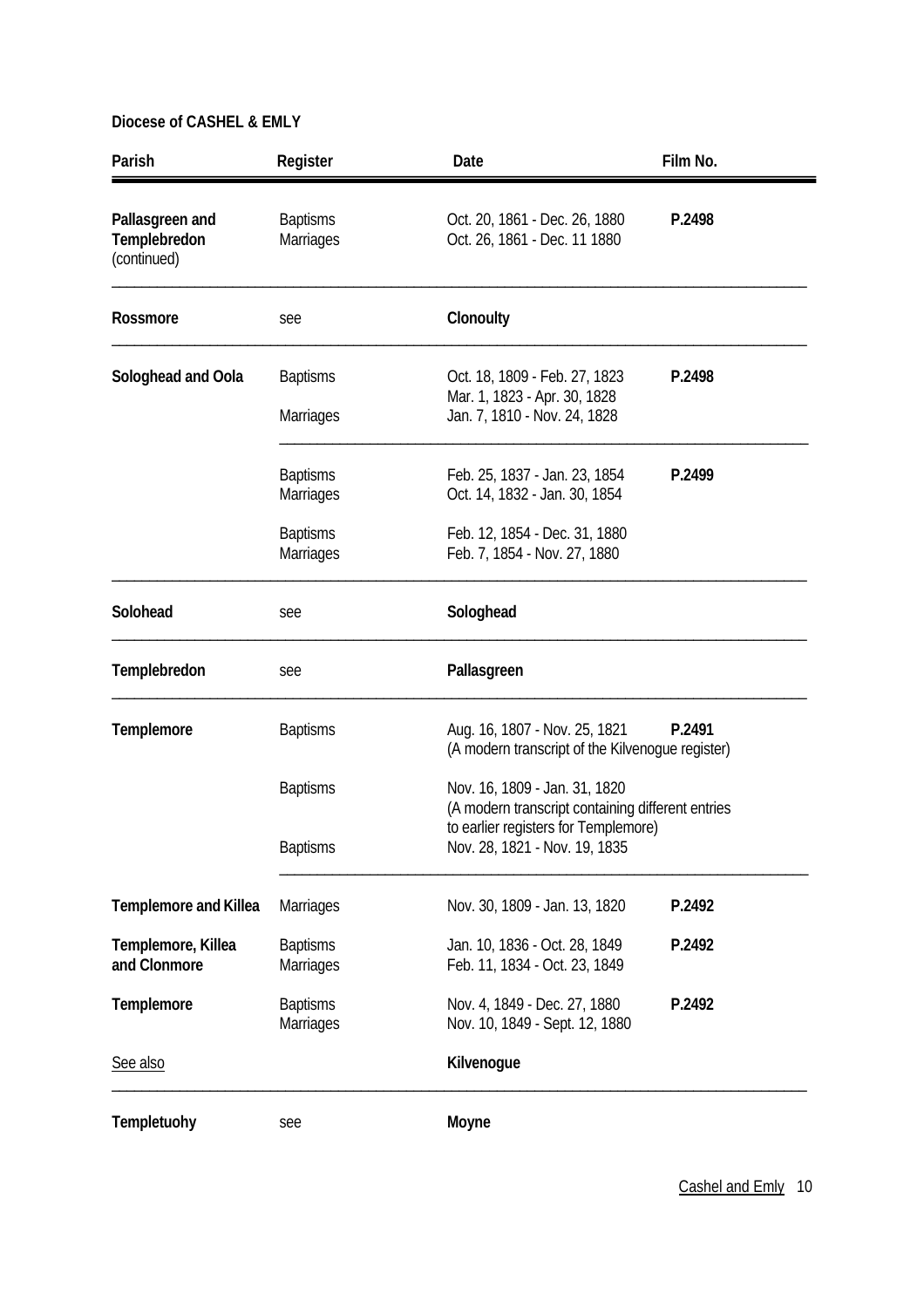| Parish                      | Register                            | Date                                                           | Film No. |
|-----------------------------|-------------------------------------|----------------------------------------------------------------|----------|
| <b>Thurles</b>              | <b>Baptisms</b><br><b>Marriages</b> | Mar. 9, 1795 - Jan. 19, 1810<br>Apr. 13, 1795 - Nov. 18, 1804  | P.2489   |
|                             | <b>Baptisms</b><br>Marriages        | Jul. 9, 1805 - Nov. 17, 1821<br>Jan. 7, 1805 - Feb. 15, 1820   |          |
|                             | <b>Baptisms</b><br>Marriages        | Aug. 10, 1822 - Dec. 29, 1833<br>Aug. 13, 1822 - Dec. 30, 1833 |          |
|                             | <b>Baptisms</b><br>Marriages        | Jan. 1, 1834 - Apr. 28, 1870<br>Feb. 17, 1870 - Apr. 30, 1870  | P.2490   |
|                             | Marriages                           | Jan. 13, 1834 - Feb. 14, 1870                                  |          |
| <b>Tipperary</b>            | <b>Marriages</b>                    | Feb. 11, 1793 - May 20, 1809                                   | P.2495   |
|                             | <b>Baptisms</b>                     | Jan. 1, 1810 - Sept. 30, 1822                                  |          |
|                             | <b>Marriages</b>                    | Jan. 10, 1810 - Nov. 30, 1844                                  |          |
|                             | <b>Baptisms</b>                     | Oct. 1, 1822 - Oct. 6, 1833                                    |          |
|                             | <b>Baptisms</b>                     | Jan. 1, 1833 - Dec. 31, 1848<br>(A modern transcript)          |          |
|                             | <b>Baptisms</b>                     | Jan. 1849 - Dec. 28, 1868                                      | P.2496   |
|                             | <b>Marriages</b>                    | Jan. 8, 1845 - Nov. 25, 1880                                   |          |
|                             | <b>Baptisms</b>                     | Jan. 11, 1869 - Dec. 31, 1880                                  |          |
| Upperchurch and<br>Drombane | <b>Baptisms</b><br><b>Marriages</b> | Oct. 27, 1829 - Dec. 15, 1846<br>Feb. 12, 1829 - Nov. 15, 1846 | P.2495   |
|                             | <b>Baptisms</b><br>Marriages        | Dec. 8, 1846 - Feb. 29, 1876<br>Jan. 24, 1847 - Feb. 29, 1876  |          |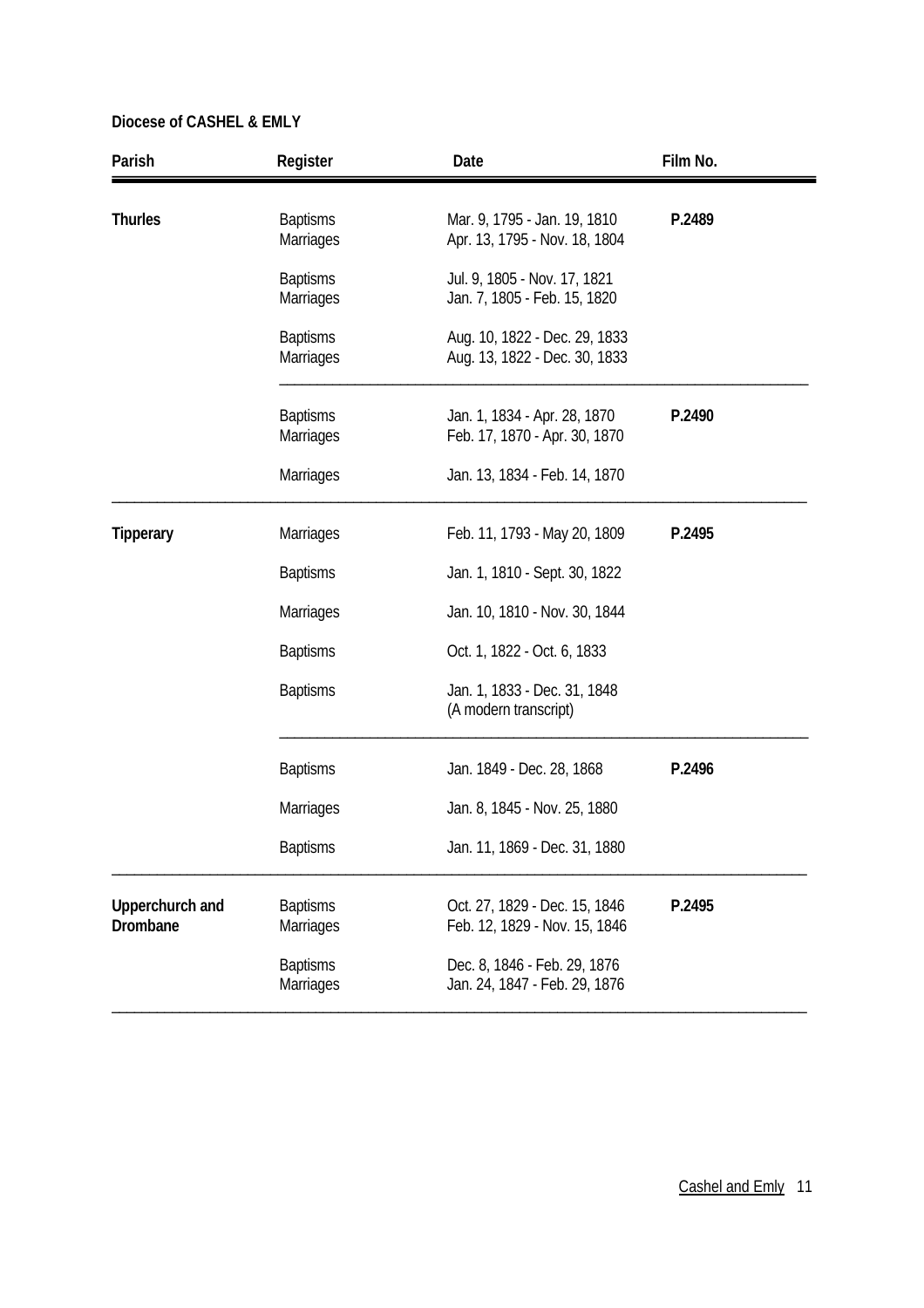| Parish                            | Register                            | Date                                                                    | Film No. |
|-----------------------------------|-------------------------------------|-------------------------------------------------------------------------|----------|
| Aghabog                           | see                                 | Killeevan                                                               |          |
| Aghalurcher                       | see                                 | Aughalurcher                                                            |          |
| Aghavea<br>(Brookeborough)        | <b>Baptisms</b><br>Marriages        | Mar. 31, 1862 - Dec. 26, 1880<br>P.5572<br>May 11, 1866 - Jun. 15, 1880 |          |
| Aghintaine                        | see                                 | Aughintaine                                                             |          |
| Arney                             | see                                 | Cleenish                                                                |          |
| Aughalurcher (Lisnaskea) Baptisms |                                     | Oct. 19, 1835 - Dec. 28, 1880                                           | P.5569   |
| Aughintaine<br>(Fivemiletown)     | <b>Baptisms</b><br><b>Marriages</b> | Nov. 14, 1870 - Dec. 28, 1880<br>Nov. 18, 1870 - Jan. 13, 1880          | P.5569   |
| Aughnamullen<br>East              | Baptisms, Marriages<br>and Funerals | July 26, 1857 - Oct. 26, 1876                                           | P.5576   |
|                                   | <b>Baptisms</b>                     | Aug. 3, 1878 - Dec. 9, 1880                                             |          |
|                                   | Marriages                           | Aug. 20, 1878 - Nov. 1, 1880                                            |          |
| Aughnamullen<br>West              | <b>Baptisms</b><br>Marriages        | Feb. 15, 1841 - Dec. 23, 1867<br>Feb. 2, 1841 - Nov. 30, 1867           | P.5575   |
|                                   | <b>Baptisms</b>                     | Jan. 3, 1868 - Nov. 14, 1880                                            |          |
|                                   | Marriages                           | Jan. 9, 1868 - Nov. 27, 1880                                            |          |
| <b>Ballybay</b>                   | see                                 | Tullycorbet                                                             |          |
| <b>Belleek</b>                    | see                                 | Carn                                                                    |          |
| <b>Belleek-Garrison</b>           | see                                 | Inish Muighe Samh                                                       |          |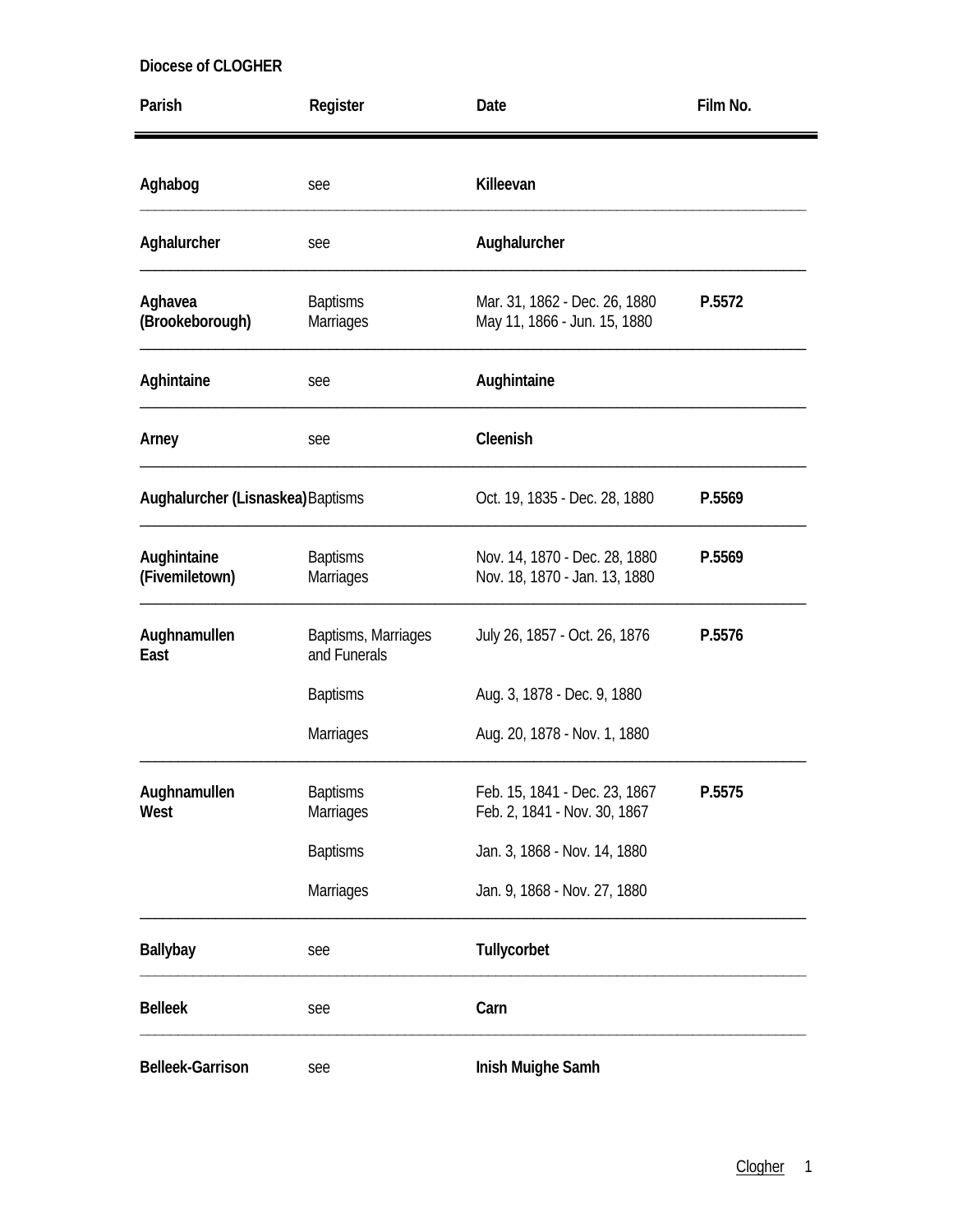| Parish                                     | Register                            | Date                                                                                         | Film No. |
|--------------------------------------------|-------------------------------------|----------------------------------------------------------------------------------------------|----------|
| <b>Botha</b>                               | see                                 | Devonish                                                                                     |          |
| Brookborough                               | see                                 | Aghavea                                                                                      |          |
| <b>Bundoran</b>                            | see                                 | Inishmacsaint                                                                                |          |
| Carn (Devenish West,<br>Belleek & Pettigo) | <b>Baptisms</b>                     | Mar. 19, 1851 - Oct. 28, 1877                                                                | P.5569   |
|                                            | <b>Baptisms</b><br><b>Marriages</b> | Nov. 18, 1877 - Dec. 30, 1880<br>Jan. 9, 1836 - Nov. 23, 1880                                | P.5570   |
| Carrickmacross                             | see                                 | <b>Maghaire Rois</b>                                                                         |          |
| See also                                   |                                     | Magheracloone                                                                                |          |
| Castleblayney                              | see                                 | Muckno                                                                                       |          |
| Cleenish                                   | <b>Baptisms</b>                     | Dec. 28, 1835 - Sept. 8, 1839                                                                | P.5571   |
|                                            | <b>Baptisms</b>                     | Feb. 8, 1859 - Jan. 25, 1868                                                                 |          |
|                                            | <b>Baptisms</b>                     | Apr. 8, 1866 - Dec. 3, 1880                                                                  |          |
|                                            | Marriages                           | Apr. 8, 1866 - Nov. 14, 1880                                                                 |          |
| Clogher                                    | <b>Baptisms</b><br>Marriages        | Apr. 12, 1856 - Apr. 13, 1857<br>Sept. 28, 1825 - Nov. 10, 1835<br>Mar. 1840 - Feb. 19, 1857 | P.5567   |
|                                            | <b>Baptisms</b>                     | Apr. 18, 1857 - Dec. 23, 1880                                                                |          |
|                                            | Marriages                           | Apr. 22, 1857 - Oct. 21, 1880                                                                |          |
| Clones                                     | <b>Baptisms</b>                     | July 23, 1848 - Apr. 30, 1854<br>Apr. 22, 1855 - Feb. 18, 1866                               | P.5577   |
|                                            | Marriages                           | May 30, 1821 - Mar. 3, 1840<br>Oct. 18, 1840 - Feb. 9, 1866                                  |          |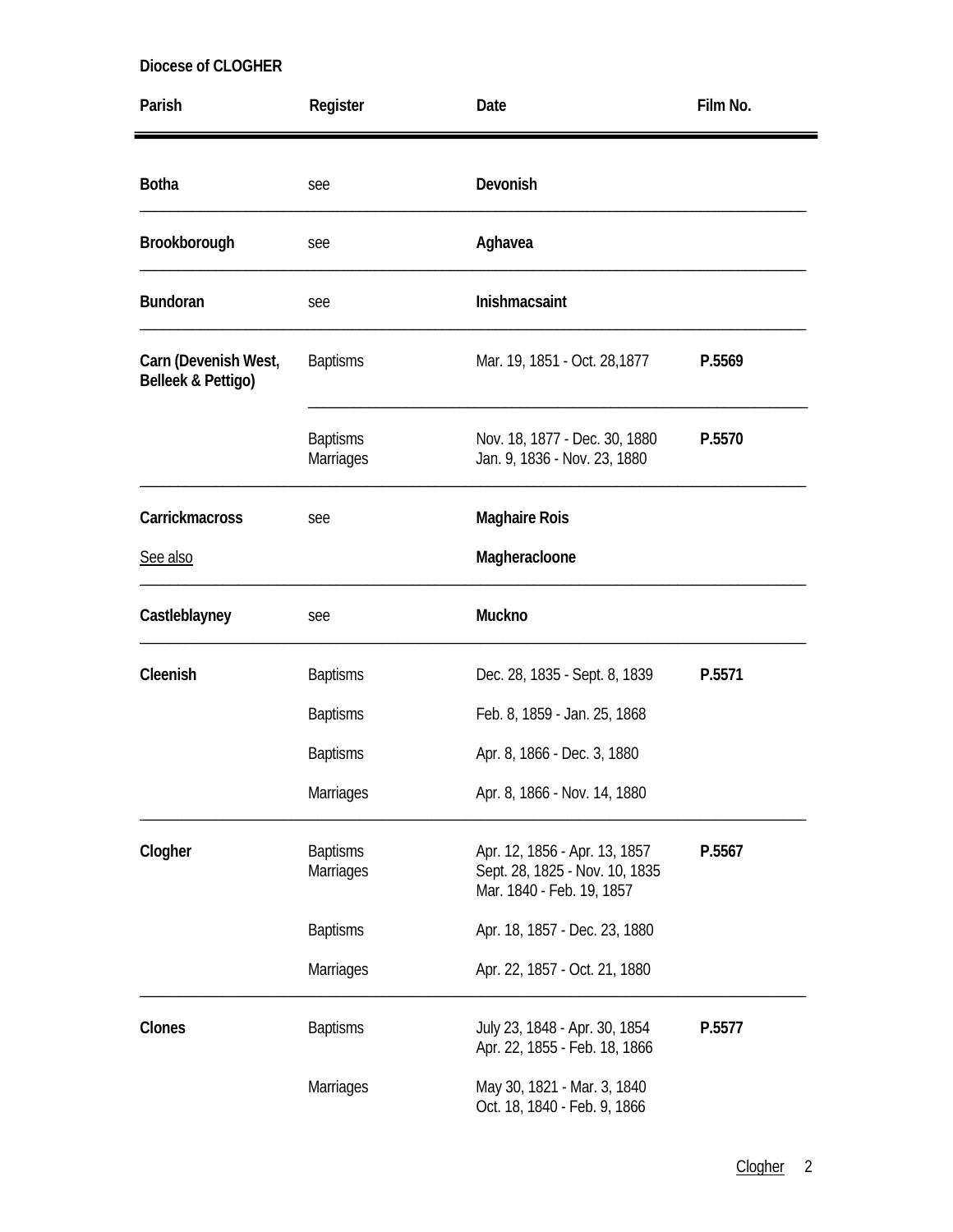| Parish                                         | Register        | Date                                                                                                     | Film No. |  |
|------------------------------------------------|-----------------|----------------------------------------------------------------------------------------------------------|----------|--|
| Clones<br>(continued)                          | <b>Baptisms</b> | Feb. 25, 1866 - Dec. 29, 1880                                                                            |          |  |
|                                                | Marriages       | Apr. 17, 1866 - Nov. 21, 1880                                                                            | P.5578   |  |
| Clontibret                                     | <b>Baptisms</b> | Feb. 12, 1861 - July 4, 1874                                                                             | P.5573   |  |
|                                                | <b>Baptisms</b> | July 4, 1874 - Dec. 31, 1880                                                                             |          |  |
|                                                | <b>Baptisms</b> | Sept. 9. 1872 - Dec. 24, 1880<br>(The entries are not the same<br>as those in the preceding volume.)     |          |  |
|                                                | Marriages       | Aug. 27, 1861 - Dec. 21, 1880                                                                            |          |  |
| Corcaghan                                      | see             | Drumsnat                                                                                                 |          |  |
| <b>Cuil Maine</b>                              | see             | Magheraculmany                                                                                           |          |  |
| Culmaine                                       | see             | Magheraculmany                                                                                           |          |  |
| Currin                                         | see             | Drumully                                                                                                 |          |  |
| See also                                       |                 | Killeevan                                                                                                |          |  |
| Derrygonnelly                                  | see             | Devenish                                                                                                 |          |  |
| Devenish                                       | see             | <b>Irvinestown</b>                                                                                       |          |  |
| See also                                       |                 | Devonish                                                                                                 |          |  |
| See also                                       |                 | Garrison                                                                                                 |          |  |
| <b>Devenish West</b>                           | see             | Carn                                                                                                     |          |  |
| Devonish (Botha,<br>Derrygonnelly)<br>See also | <b>Baptisms</b> | Feb. 12, 1853 - Aug. 1879<br>(Arranged chronologically under<br>each letter of the alphabet)<br>Garrison | P.5567   |  |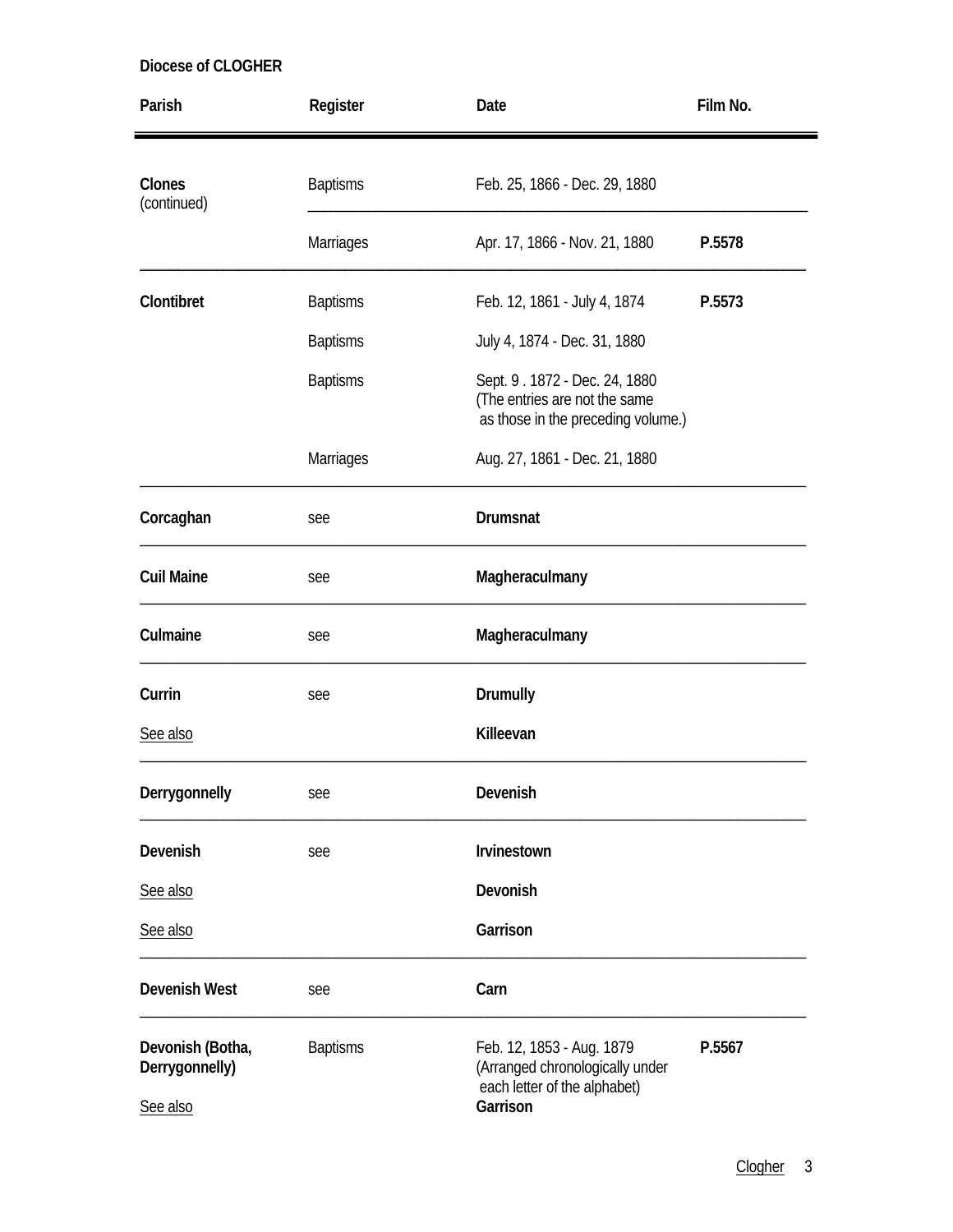| Diocese of CLOGHER |  |  |
|--------------------|--|--|
|--------------------|--|--|

| Parish                      | Register                                              | Date                                                                               | Film No. |
|-----------------------------|-------------------------------------------------------|------------------------------------------------------------------------------------|----------|
| Donacavey (Fintona)         | <b>Baptisms</b><br><b>Marriages</b>                   | Nov. 24, 1857 - Dec. 14, 1880<br>Oct. 26, 1857 - Nov. 25, 1880                     | P.5571   |
| Donagh (Glasslough)         | <b>Baptisms and Marriages</b>                         | May 2, 1836 - Feb. 28, 1878<br>(Illegible in many parts)                           | P.5574   |
|                             | <b>Baptisms</b>                                       | Jan. 14, 1861 - Dec. 30, 1880                                                      |          |
|                             | <b>Marriages</b>                                      | Sept. 30, 1860 - Nov. 25, 1880                                                     |          |
| Donaghmoyne                 | <b>Baptisms</b>                                       | Jan. 19, 1863 - Jan. 28, 1878                                                      | P.5572   |
|                             | <b>Baptisms</b>                                       | Jan. 15, 1869 - Dec. 10, 1880<br>(This is not a duplicate of the preceding volume) |          |
|                             | <b>Marriages</b>                                      | Oct. 11, 1872 - Oct. 7, 1880                                                       |          |
| <b>Dromore</b>              | <b>Baptisms</b><br>Marriages                          | Nov. 1, 1835 - Dec. 30, 1864<br>Oct. 21, 1833 - Nov. 23, 1864                      | P.5568   |
|                             | <b>Baptisms</b>                                       | Jan. 1, 1865 - Dec. 29, 1880                                                       |          |
|                             | Marriages                                             | Jan. 10, 1865 - Nov. 23, 1880                                                      |          |
| <b>Drumsnat and Kilmore</b> | <b>Marriages</b><br>Baptisms, Marriages<br>and Deaths | Feb. 16, 1836 - June 13, 1872<br>1875 - 1880                                       | P.5575   |
| Drumully (Currin,           | <b>Baptisms</b>                                       | Jan. 6, 1845 - Apr. 2, 1866                                                        | P.5572   |
| Scotshouse)                 | Marriages                                             | July 7, 1864 - Dec. 26, 1880<br>July 14, 1864 - Oct. 31, 1880                      |          |
| See also                    |                                                       | Galloon                                                                            |          |
| Ederney                     | see                                                   | Magheraculmany                                                                     |          |
| Ematris (Rockcorry)         | <b>Baptisms</b>                                       | May 14, 1848 - Mar.22, 1860<br>Mar.15, 1861 - Mar. 9, 1876                         | P.5578   |
|                             | Marriages                                             | Feb. 2, 1850 - Nov. 2, 1861                                                        |          |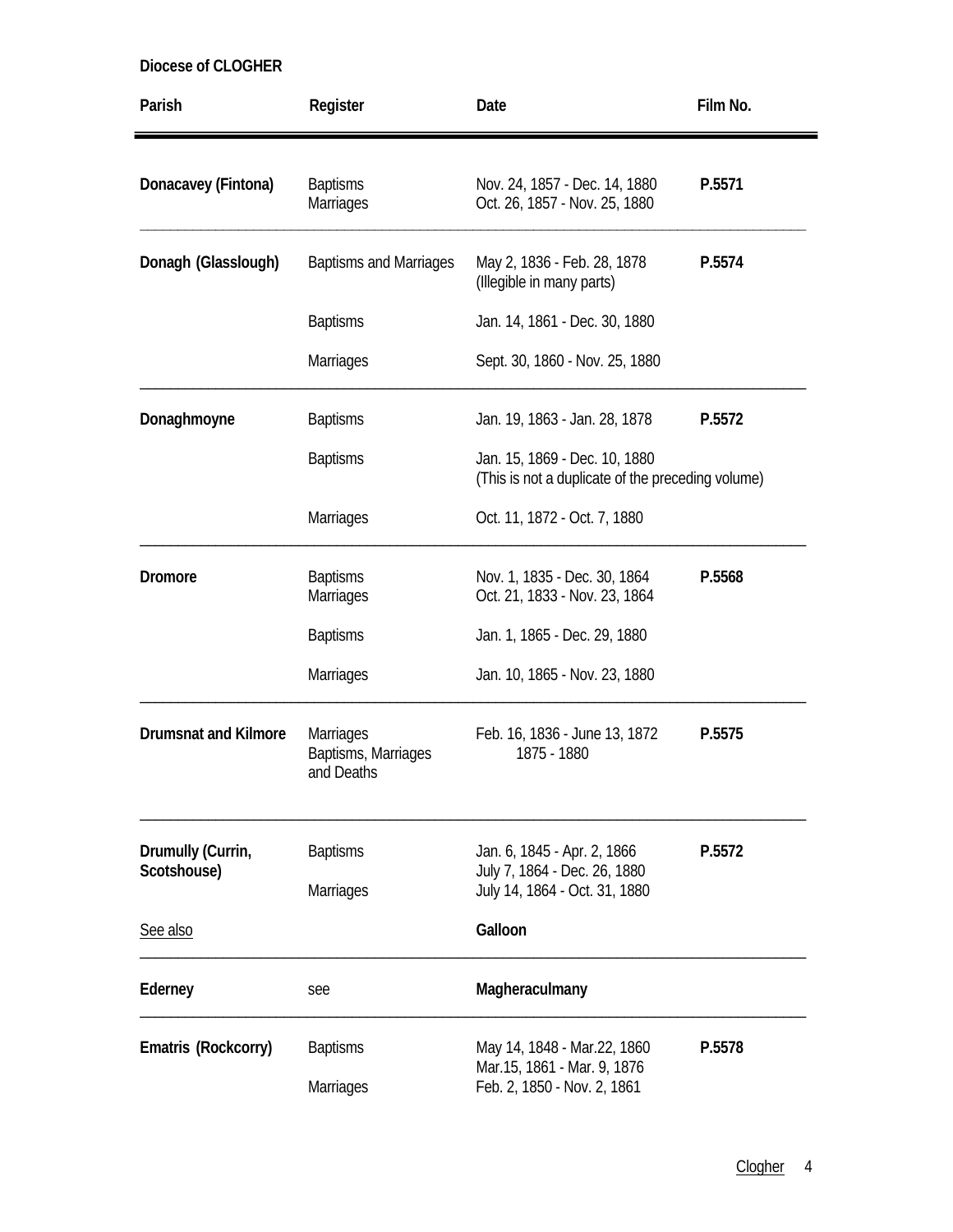| Parish                                  | Register                            | Date                                                            | Film No. |
|-----------------------------------------|-------------------------------------|-----------------------------------------------------------------|----------|
| Enniskillen (Inis Caoin<br>Locha Eirne) | <b>Baptisms</b><br>Marriages        | 1838 - Sept. 27, 1868<br>Feb. 10, 1818 - Aug. 9, 1868           | P.5567   |
|                                         | <b>Baptisms</b><br><b>Marriages</b> | Sept. 30, 1868 - Dec. 26, 1880<br>Oct. 22, 1868 - Nov. 29, 1880 | P.5568   |
| <b>Errigal Truagh</b>                   | <b>Baptisms</b>                     | Nov. 1, 1835 - June 20, 1852                                    | P.5576   |
|                                         | <b>Marriages</b>                    | Dec. 1, 1837 - July 28, 1849                                    |          |
|                                         | <b>Baptisms</b><br><b>Marriages</b> | Mar.24, 1861 - Dec. 29, 1880<br>Jan. 28, 1862 - May 27, 1880    |          |
| Fintona                                 | see                                 | Donacavey                                                       |          |
| Fivemiletown                            | see                                 | Aughintaine                                                     |          |
| Galloon (Drumully,<br>Newtownbutler)    | <b>Baptisms</b><br>Marriages        | Jan. 1, 1853 - Feb. 27, 1859<br>May 10, 1847 - July 24, 1879    | P.5572   |
|                                         | <b>Baptisms</b>                     | June 14, 1863 - Dec. 30, 1880                                   |          |
| Garrison<br>(Inis Muighe Saimh,         | <b>Baptisms</b><br><b>Marriages</b> | July 12, 1860 - Apr. 14, 1874<br>Jan. 12, 1860 - May 19, 1873   | P.5569   |
| Devenish)                               | <b>Baptisms</b>                     | Oct. 31, 1871 - Dec. 23, 1880                                   |          |
|                                         | Marriages                           | Oct. 2, 1871 - Oct. 4, 1880                                     |          |
| Glasslough                              | see                                 | Donagh                                                          |          |
| Iniscaoin Deagha<br>(Inniskeen)         | <b>Baptisms</b>                     | July 3, 1837 - Oct. 27, 1862                                    | P.5575   |
|                                         | <b>Marriages</b>                    | Apr. 7, 1839 - Nov. 26, 1850                                    |          |
|                                         | <b>Baptisms</b>                     | July 12, 1863 - Dec. 29, 1880                                   |          |
| Inis Caoin Locha Eirne                  | see                                 | Enniskillen                                                     |          |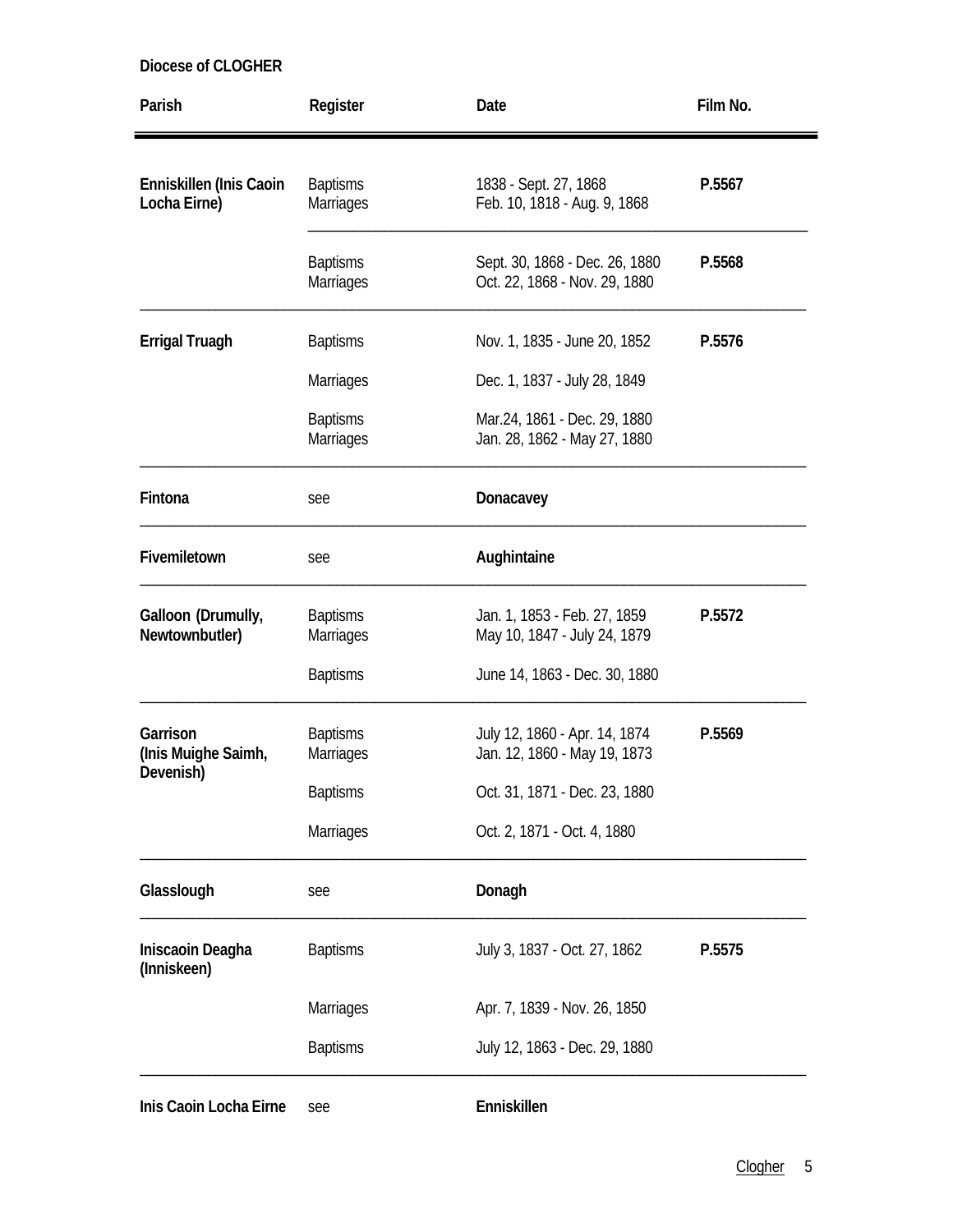| Parish                                        | Register                            | Date                                                           | Film No. |
|-----------------------------------------------|-------------------------------------|----------------------------------------------------------------|----------|
| Inis Muighe Saimh                             | see                                 | Garrison                                                       |          |
| Inniskeen                                     | see                                 | Iniscaoin Deagha                                               |          |
| Innismacsaint (Maghene, Baptisms<br>Bundoran) | Marriages                           | July 25, 1848 - Nov. 22, 1880<br>Sept. 5, 1847 - Oct. 21, 1880 | P.5569   |
| Irvinestown<br>(Devenish)                     | <b>Baptisms</b><br><b>Marriages</b> | Nov. 29, 1846 - July 3, 1874<br>Dec. 22, 1851 - Aug. 28, 1874  | P.5571   |
|                                               | <b>Baptisms</b>                     | Aug. 18, 1874 - Dec. 21, 1880                                  |          |
|                                               | Marriages                           | Aug. 7, 1874 - Aug. 7, 1880                                    |          |
| Killanny                                      | <b>Baptisms</b>                     | Jan. 9, 1857 - Dec. 26, 1880                                   | P.5574   |
| Killany                                       | Marriages                           | Jan. 20, 1862 - Dec. 28, 1880                                  |          |
| Killeevan<br>(Newbliss)                       | <b>Baptisms</b><br>Marriages        | Jan. 29, 1871 - Dec. 30, 1881<br>Jan. 29, 1871 - Aug. 25, 1880 | P.5577   |
| Kilmore                                       | see                                 | Drumsnat                                                       |          |
| Kilskeery (Kilskerry,<br>Trillick)            | <b>Baptisms</b><br>Marriages        | Oct. 3, 1840 - June 15, 1862<br>Aug. 30, 1840 - May 27, 1862   | P.5568   |
|                                               | <b>Baptisms</b><br>Marriages        | June 19, 1862 - Feb. 18, 1870<br>July 17, 1862 - Feb. 27, 1870 |          |
|                                               | <b>Baptisms</b>                     | Jan. 27, 1870 - Dec. 24, 1880                                  |          |
|                                               | Marriages                           | Feb. 3, 1870 - Mar. 1, 1880                                    |          |
| <b>Kilskerry</b>                              | see                                 | Kilskeery                                                      |          |
| Latton                                        | see                                 | Aughnamullen West                                              |          |
| Lisnakea                                      | see                                 | Aughalurcher                                                   |          |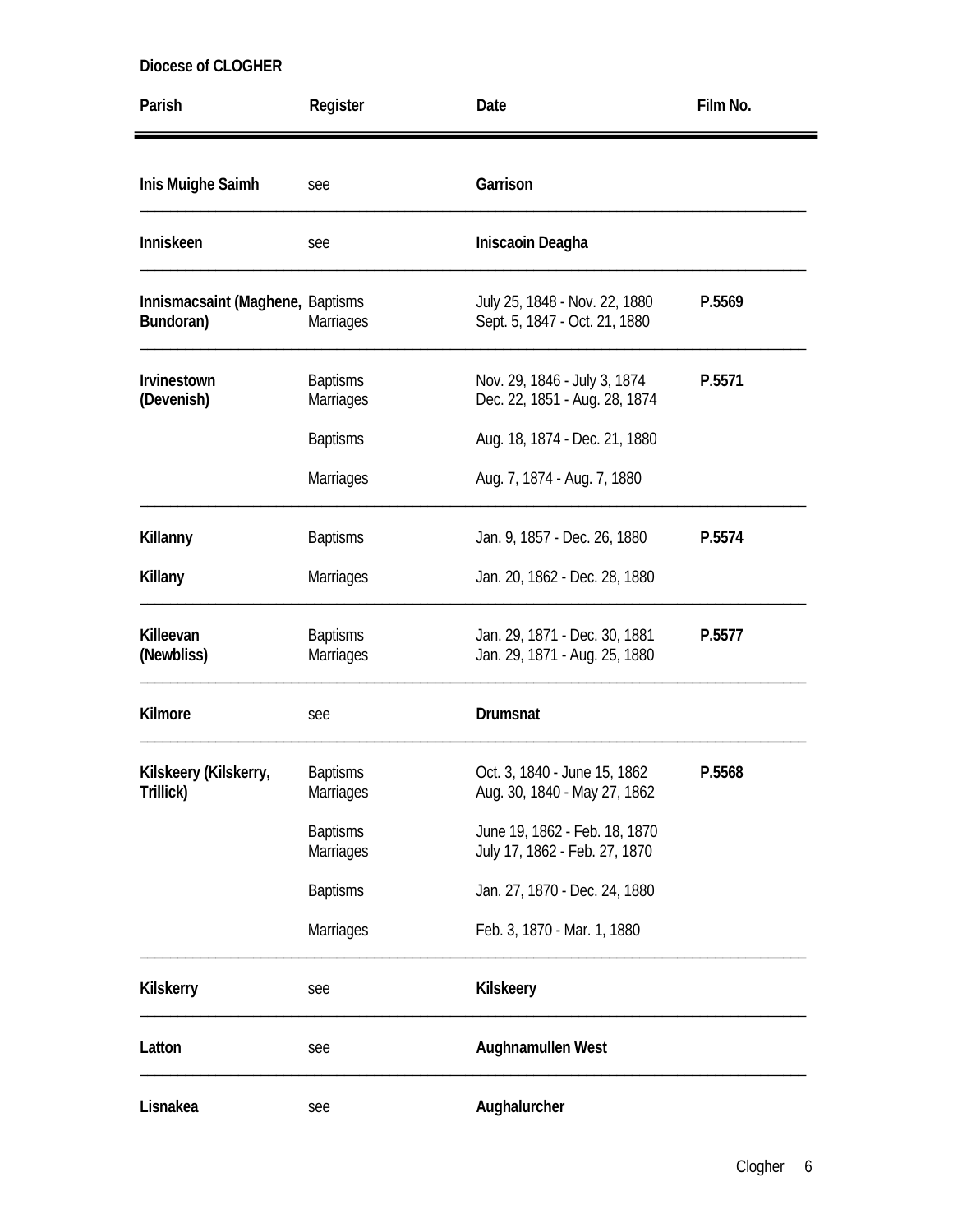| Parish                                   | Register                            | Date                                                                                          | Film No. |
|------------------------------------------|-------------------------------------|-----------------------------------------------------------------------------------------------|----------|
| Lough Egish                              | see                                 | Aughnamullen East                                                                             |          |
| <b>Maghaire Rois</b><br>(Carrickmacross) | <b>Marriages</b>                    | Feb. 21, 1838 - Jan. 31, 1844<br>Jan. 17, 1858 - Dec.6, 1880                                  | P.5578   |
|                                          | <b>Baptisms</b>                     | Jan. 6, 1858 - Apr. 19, 1870<br>Jan. 1, 1878 - Dec. 31, 1880                                  |          |
| Magheracloone<br>(Carrickmacross)        | <b>Baptisms</b>                     | May 2, 1836 - Nov. 8, 1863                                                                    | P.5574   |
|                                          | <b>Marriages</b>                    | Oct.9, 1826 - Mar.8, 1859                                                                     |          |
|                                          | <b>Baptisms</b>                     | Jan. 16, 1865 - Dec. 10, 1880                                                                 |          |
|                                          | Marriages                           | Apr. 9, 1866 - Nov. 21, 1880                                                                  |          |
| Magheraculmany<br>(Culmaine, Ederney)    | <b>Baptisms</b><br><b>Marriages</b> | Aug. 24, 1836 - Jan. 11, 1857<br>Nov. 13, 1837 - Nov. 1, 1844<br>Apr. 24, 1857 - Dec. 6, 1869 | P.5571   |
|                                          | <b>Baptisms</b><br>Marriages        | Mar. 22, 1857 - Dec. 26, 1869<br>Nov. 12, 1844 - Apr. 13, 1857                                |          |
|                                          | <b>Baptisms</b>                     | Jan. 2, 1870 - Dec. 29, 1880                                                                  |          |
|                                          | Marriages                           | Jan. 15, 1870 - Dec. 27, 1880                                                                 |          |
| Monaghan                                 | <b>Baptisms</b>                     | Nov. 6, 1835 - Dec. 21, 1847                                                                  | P.5570   |
|                                          | Marriages                           | June 12, 1849 - Apr. 21, 1850<br>Feb. 6, 1827 - June 7, 1850<br>(With index of the Baptisms)  |          |
|                                          | <b>Baptisms</b>                     | Jan. 4, 1857 - May 27, 1875<br>May 29, 1875 - Dec. 26, 1880                                   |          |
|                                          | Marriages                           | Jan. 12, 1857 - Nov. 16, 1880                                                                 |          |
| Muckno (Castleblayney)                   | <b>Baptisms</b><br>Marriages        | Nov. 1, 1835 - Apr. 15, 1862<br>Oct. 31, 1835 - Apr. 8, 1862                                  | P.5576   |
|                                          | <b>Baptisms</b><br>Marriages        | Apr. 21, 1862 - Jan. 12, 1869<br>Apr. 28, 1862 - Oct. 20, 1868                                |          |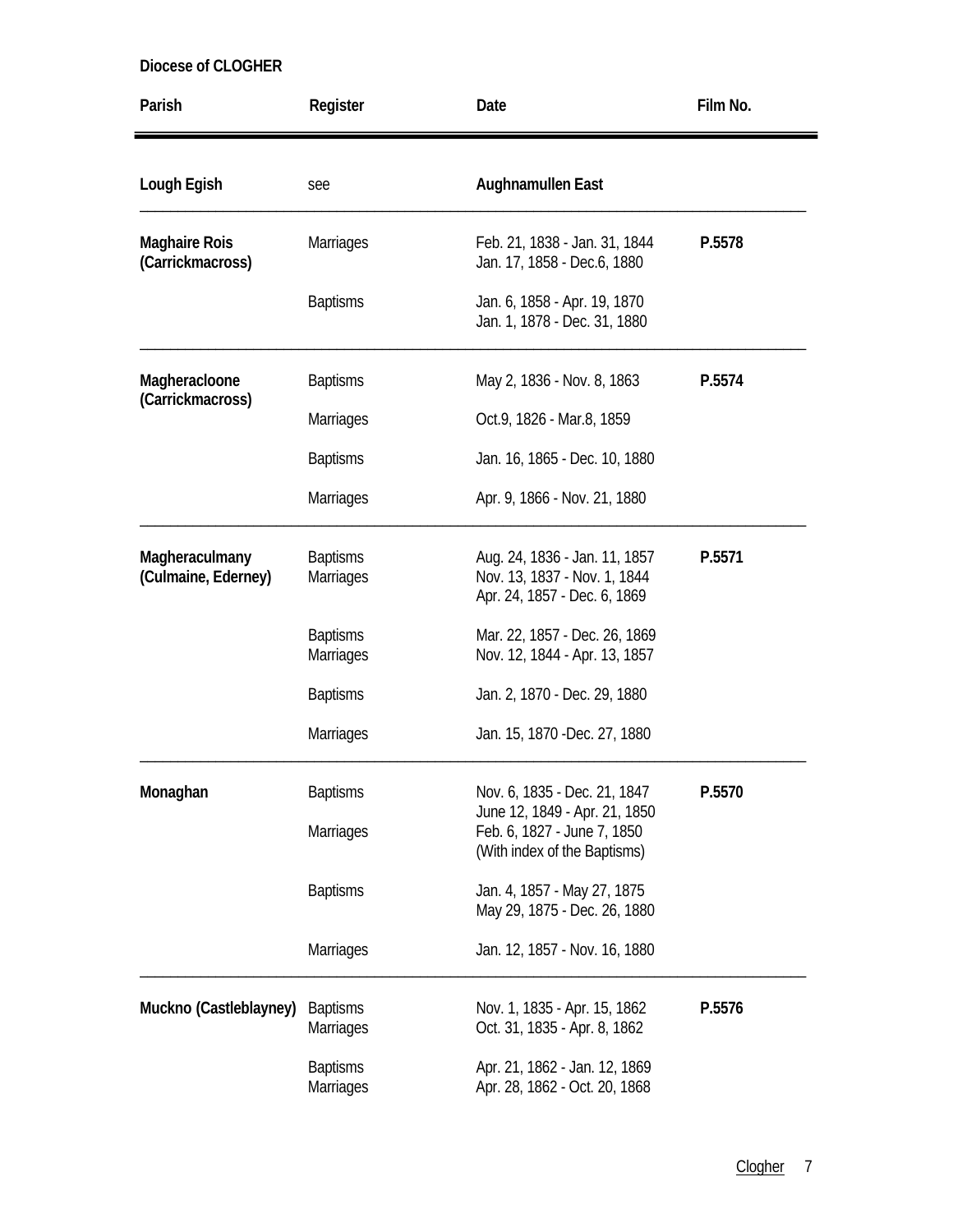| Parish                                         | Register                     | Date                                                          | Film No. |
|------------------------------------------------|------------------------------|---------------------------------------------------------------|----------|
| Muckno (Castleblayney) Baptisms<br>(continued) |                              | Dec. 4, 1868 - Dec. 11, 1880                                  | P.5576   |
|                                                | Marriages                    | Nov. 15, 1868 - Dec.9, 1880                                   | P.5577   |
| <b>Newbliss</b>                                | see                          | Killeevan                                                     |          |
| Newtownbutler                                  | see                          | Galloon                                                       |          |
| Pettigo                                        | see                          | Carn                                                          |          |
| Pobal                                          | see                          | Tempo                                                         |          |
| <b>Rackwallis</b>                              | see                          | Monaghan                                                      |          |
| Rockcorry                                      | see                          | <b>Ematris</b>                                                |          |
| Roslea                                         | <b>Baptisms</b><br>Marriages | Jan. 6, 1862 - Dec. 26, 1880<br>Jan. 19, 1862 - Nov. 26, 1880 | P.5577   |
| Scotshouse                                     | see                          | <b>Drumully</b>                                               |          |
| Tempo (Pobal)                                  | <b>Baptisms</b><br>Marriages | Nov. 1, 1845 - Oct. 13, 1870<br>Oct. 11, 1845 - Nov. 23, 1870 | P.5570   |
|                                                | <b>Baptisms</b>              | Aug. 2, 1871 - Dec. 18, 1880                                  |          |
|                                                | Marriages                    | Jan. 3, 1871 - Nov. 8, 1880                                   |          |
| Threemilehouse                                 | see                          | Drumsnat                                                      |          |
| <b>Trillick</b>                                | see                          | Kilskeery                                                     |          |
| Tullycorbet (Ballybay)                         | <b>Baptisms</b>              | April 1862 - July 22, 1876<br>(With an index)                 | P.5573   |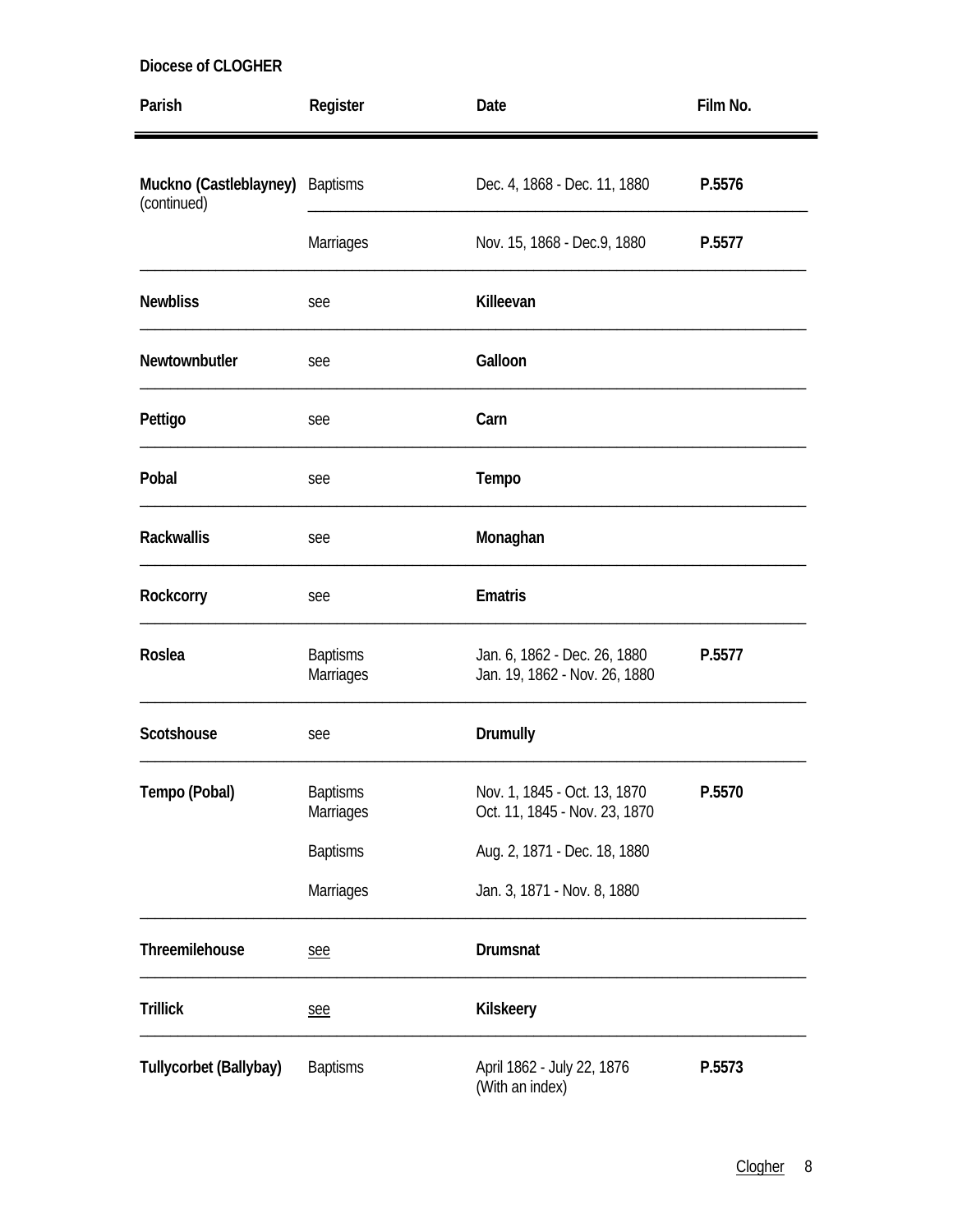| Parish                                | Register                                                                   | Date                                                                                          | Film No. |
|---------------------------------------|----------------------------------------------------------------------------|-----------------------------------------------------------------------------------------------|----------|
| Tullycorbet (Ballybay)<br>(continued) | <b>Marriages</b><br><b>Baptisms</b>                                        | May 27, 1862 - June 15, 1876<br>July 3, 1876 - Dec. 13, 1880                                  | P.5573   |
| Tydavnet                              | <b>Baptisms</b><br><b>Marriages</b><br><b>Baptisms</b>                     | Nov. 1, 1835 - Dec. 12, 1862<br>Apr. 18, 1825 - Oct. 19, 1865<br>Jan. 1, 1863 - Nov. 24, 1871 | P.5573   |
|                                       | <b>Baptisms</b><br><b>Marriages</b>                                        | Nov. 22, 1871 - Dec. 31, 1880<br>Jan. 9, 1876 - Nov. 26, 1880                                 | P.5574   |
| <b>Tyholland</b>                      | <b>Baptisms</b><br>Marriages<br>Baptisms, Marriages and<br><b>Funerals</b> | May 1, 1835 - Jan. 12, 1851<br>Jan. 1, 1827 - July 26, 1851<br>Jan. 19, 1851 - Dec. 19, 1863  | P.5572   |
|                                       | <b>Baptisms</b><br><b>Marriages</b>                                        | Dec. 18, 1865 - Dec. 14, 1876<br>Feb. 1, 1866 - Nov. 28, 1872                                 |          |
|                                       | <b>Baptisms</b><br>Marriages                                               | Dec. 12, 1877 - Dec. 27, 1880<br>Dec. 3, 1877 - Nov. 5, 1880                                  |          |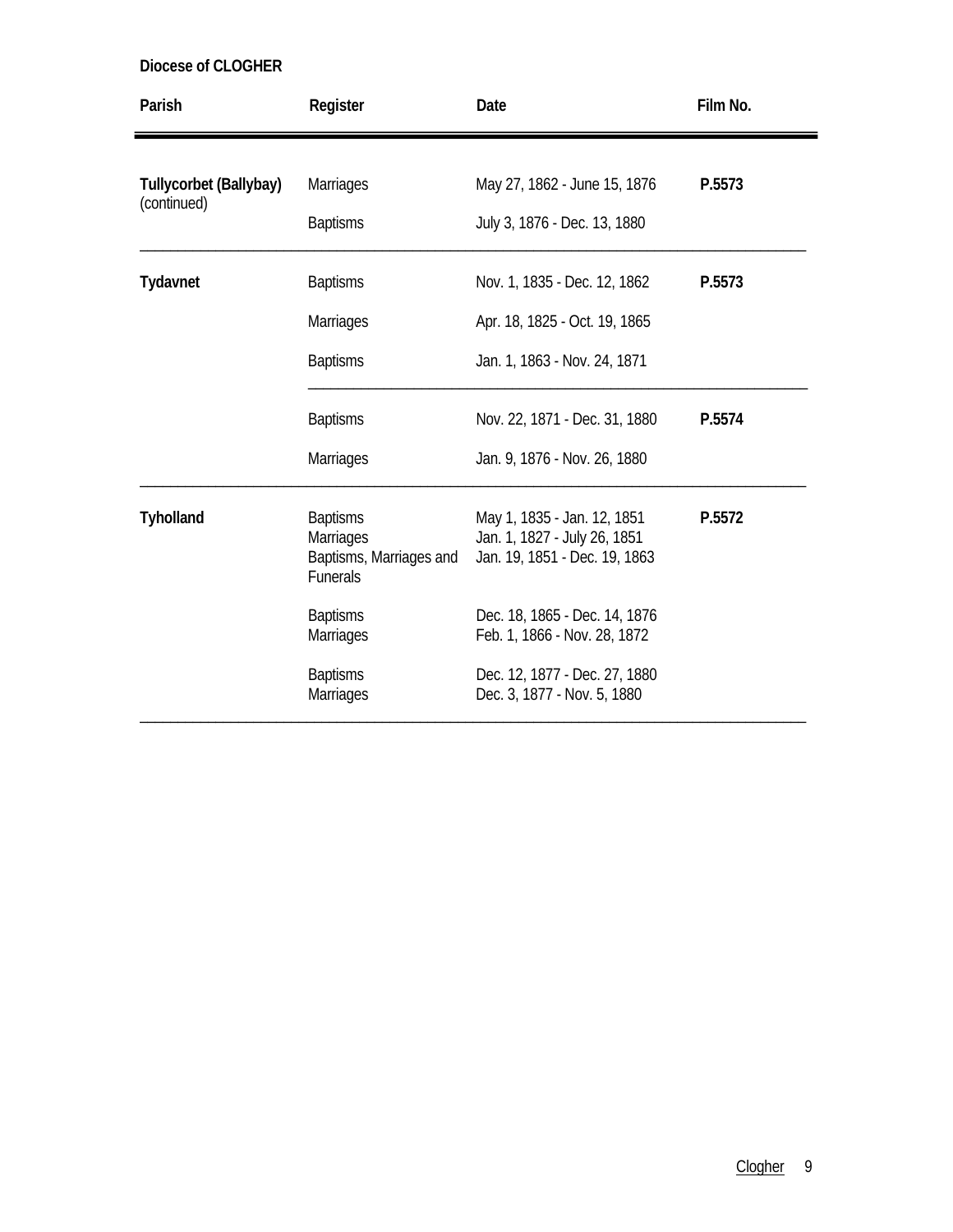| Parish                                            | Register                                                 | Date                                                            | Film No. |
|---------------------------------------------------|----------------------------------------------------------|-----------------------------------------------------------------|----------|
| Abbey                                             | see                                                      | <b>Ballinakill</b>                                              |          |
| Abbeygormacan                                     | see                                                      | Mullagh                                                         |          |
| Aille                                             | see                                                      | Killeenadeema                                                   |          |
| Attymon                                           | see                                                      | Kiltullagh                                                      |          |
| Aughrim                                           | <b>Baptisms</b>                                          | Mar. 28, 1828 - Dec. 28, 1880                                   | P.2431   |
| <b>Ballinakill and Doniry</b><br>(Derrybrien)     | <b>Baptisms</b>                                          | Apr. 15, 1839 - Oct. 22, 1851<br>Feb. 5, 1859 - Dec. 24, 1880   | P.2434   |
| Ballymacward and<br>Clonkeen Kyrie (Ballinakill)  | <b>Baptisms</b>                                          | Jun. 20, 1855 - Dec. 30, 1857                                   |          |
| <b>Ballinakill</b>                                | <b>Baptisms</b>                                          | Nov. 20, 1858 - Dec. 26. 1859                                   |          |
| <b>Ballinakill Upper</b>                          | see                                                      | Woodford                                                        |          |
| Ballinasloe (St. Michael's) Baptisms, Marriages & | <b>Deaths</b>                                            | Sept. 23, 1820 - July 27, 1832<br>July 19, 1832 - Feb. 21, 1841 | P.2432   |
|                                                   | <b>Baptisms</b>                                          | June 7, 1841 - June 14, 1847                                    |          |
| Ballinasloe (St.Michael's) Baptisms               |                                                          | July 6, 1847 - May 30 1862                                      |          |
| (Kilclooney & Creagh)                             |                                                          | June 6, 1862 - Dec. 31, 1880                                    |          |
| Ballyduggan                                       | see                                                      | Leitrim                                                         |          |
| Ballymacward                                      | <b>Baptisms</b>                                          | Oct. 1, 1841 - Nov. 15, 1843                                    | P.2431   |
| Ballymacward & Gorteen Baptisms                   |                                                          | May 2, 1855 - Feb. 15, 1874                                     |          |
| Ballymacward and<br><b>Clonkeen Kerrill</b>       | <b>Baptisms</b><br>List of Parish Priests<br>and Curates | May 12, 1855 - Dec. 30, 1880<br>1716 - 1945                     |          |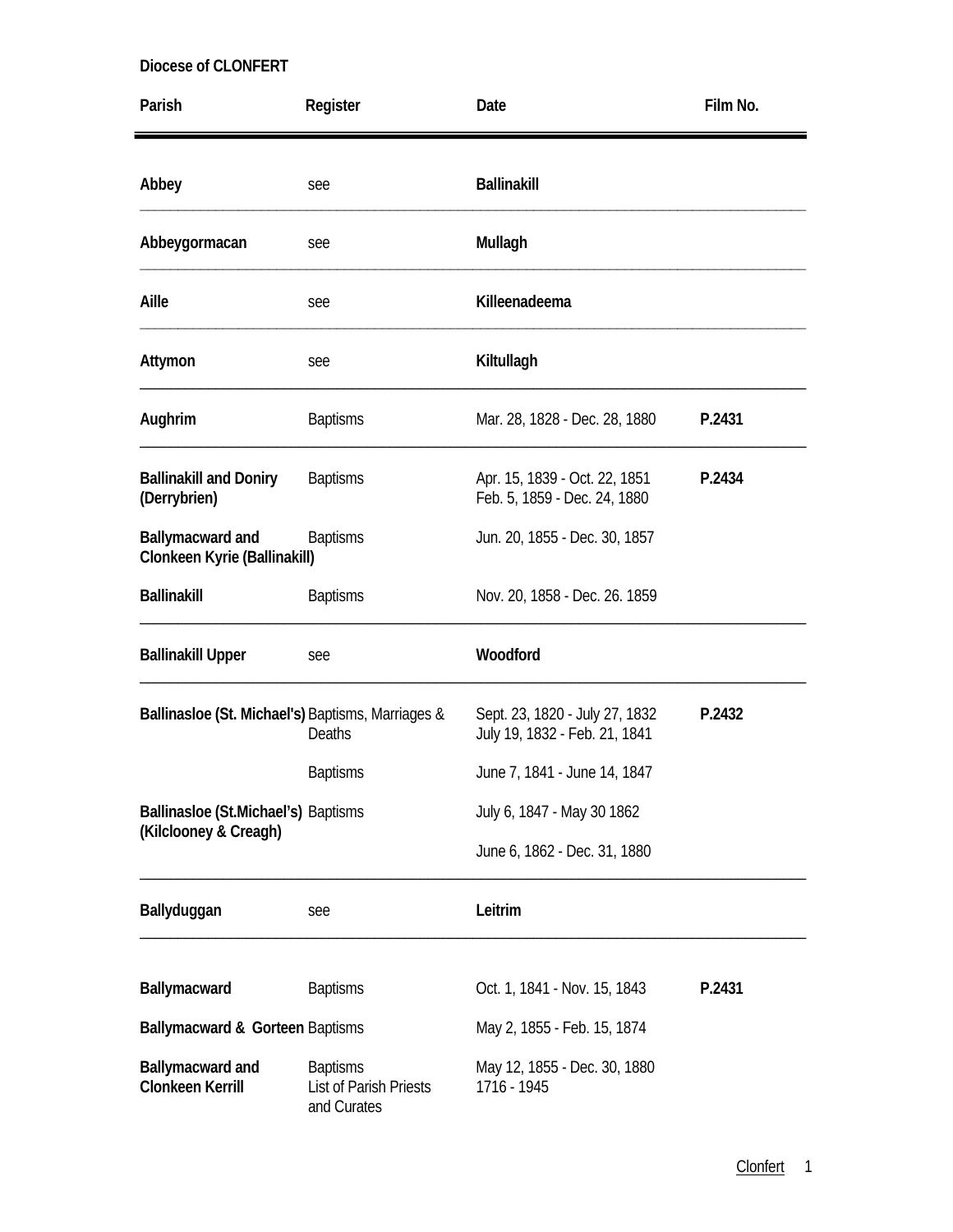| Parish                                  | Register                                       | Date                                                                                          | Film No. |
|-----------------------------------------|------------------------------------------------|-----------------------------------------------------------------------------------------------|----------|
| <b>Bullaun</b>                          | see                                            | New Inn                                                                                       |          |
| Cappataggle<br>(Capatagal)              | Parish list of inhabitants<br>of Killallaghten | 1801 - 1806                                                                                   | P.2431   |
|                                         | Baptisms, Marriages &<br><b>Deaths</b>         | Jan. 6, 1809 - Mar. 10, 1814<br>Jan. 1, 1814 - May 29, 1827<br>Sept. 23, 1827 - June 24, 1844 |          |
|                                         | Marriages                                      | Nov. 1, 1831 - June 23, 1844                                                                  |          |
|                                         | <b>Baptisms and Deaths</b>                     | June 26, 1844 - Sept. 15, 1869                                                                |          |
|                                         | Marriages                                      | July 18,1844 - July 30, 1863                                                                  |          |
| Carabane (Kilconieran<br>& Kilconickny) | <b>Baptisms</b><br>Marriages                   | July 14, 1841 - Mar. 6, 1878<br>July 24, 1831 - Jan. 21, 1878                                 | P.2434   |
| Cloncue                                 | see                                            | Woodford                                                                                      |          |
| Clonkeen Kyrie                          | see                                            | Ballymacward                                                                                  |          |
| Clonkeenkerrill                         | see                                            | Ballymacward                                                                                  |          |
| Clontuskert                             | <b>Baptisms</b>                                | Oct. 3, 1827 - Dec. 20, 1880<br>(A modern transcript)                                         | P.2431   |
|                                         | Bapt., Marr. & Deaths                          | Oct. 3, 1827 - Oct. 4, 1868                                                                   |          |
|                                         | Baptisms & Marriages                           | Mar. 2, 1870 - Dec. 5, 1880                                                                   |          |
| Clostaken & Kilconieran see             |                                                | Carabane                                                                                      |          |
| Creagh                                  | see                                            | <b>Ballinasloe</b>                                                                            |          |
| Derrybrien                              | see                                            | <b>Ballinakill</b>                                                                            |          |
| Doniry                                  | see                                            | <b>Ballinakill</b>                                                                            |          |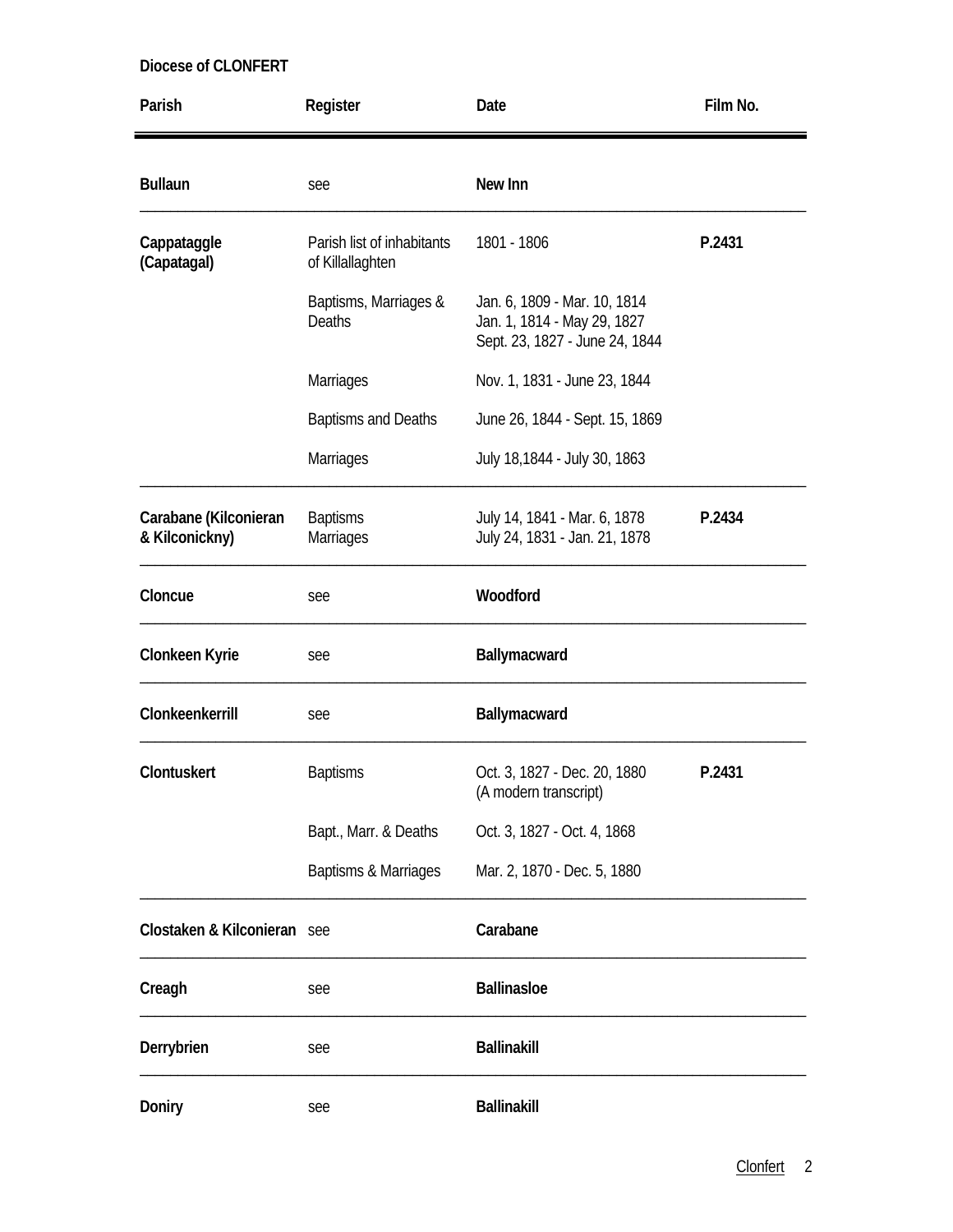| Parish                                               | Register              | Date                                                        | Film No. |
|------------------------------------------------------|-----------------------|-------------------------------------------------------------|----------|
| Duniry                                               | see                   | <b>Ballinakill</b>                                          |          |
| Fohenagh                                             | Bapt., Marr. & Deaths | Aug. 1, 1827 - Apr. 4, 1877                                 | P.2431   |
| Gorteen                                              | see                   | Ballymacward                                                |          |
| Grange                                               | see                   | New Inn                                                     |          |
| Kerrill                                              | see                   | Ballymacward                                                |          |
| Kilclooney                                           | see                   | <b>Ballinasloe</b>                                          |          |
| Kilconickny                                          | see                   | Carabane                                                    |          |
| Kilconieran                                          | see                   | Carabane                                                    |          |
| Kilconnell                                           | see                   | Aughrim                                                     |          |
| Kilcooly                                             | see                   | Leitrim                                                     |          |
| Kilgerrill                                           | see                   | Fohenagh                                                    |          |
| Killaan                                              | see                   | New Inn                                                     |          |
| Killalaghtan                                         | see                   | Cappatagle                                                  |          |
| Killeenadeema<br>(Kilnadeema) & Kilteskill Marriages | <b>Baptisms</b>       | May 1, 1836 - Dec. 12, 1880<br>Apr. 24, 1836 - Oct. 2, 1880 | P.2434   |
| Kilmorbologue                                        | see                   | Killimore                                                   |          |
| Killimordaly                                         | see                   | Killtullagh                                                 |          |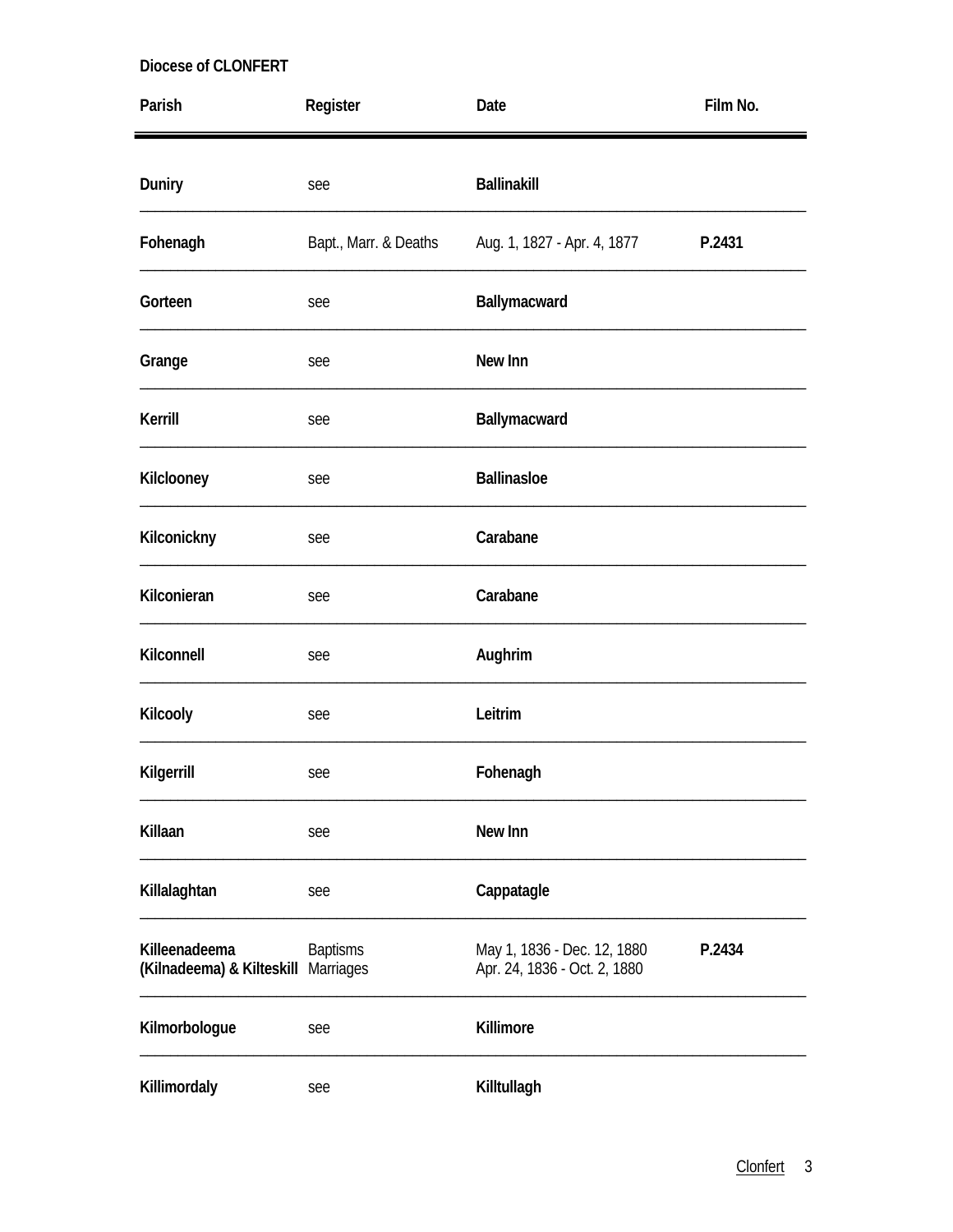| Parish                           | Register                  | Date                                                          | Film No. |
|----------------------------------|---------------------------|---------------------------------------------------------------|----------|
| Killimore & Turenaschra Baptisms |                           | Oct. 9, 1831 - Dec. 29, 1846                                  | P.2433   |
| (Tiranascragh)                   |                           |                                                               |          |
|                                  | <b>Baptisms</b>           | Jan. 1, 1847 - Sept. 10, 1879                                 |          |
|                                  | Marriages                 | Nov. 7, 1831 - July 27, 1880                                  |          |
| Killoran                         | see                       | Mullagh                                                       |          |
| <b>Killure</b>                   | see                       | Fohenagh                                                      |          |
| Kilmalinoge                      | see                       | Portumna                                                      |          |
| Kilmeen                          | see                       | Leitrim                                                       |          |
| Kilnabionogue                    | see                       | Portumna                                                      |          |
| Kilnadeema                       | see                       | Killeenadeema                                                 |          |
| Kilnelehan                       | see                       | <b>Ballinakill</b>                                            |          |
| <b>Kilrickill</b>                | see                       | Cappatagle                                                    |          |
| <b>Kilrickle</b>                 | see                       | Cappatagle                                                    |          |
| <b>Kilteskil</b>                 | see                       | Killeenadeema                                                 |          |
| Kiltormer                        | see                       | Laurencetown                                                  |          |
| Kiltullagh                       | Deaths<br><b>Baptisms</b> | Sept. 5, 1830 - May 23, 1837<br>June 25, 1844 - Jan. 15, 1854 | P.2434   |
|                                  | Marriages                 | Jan. 30, 1830 - Aug. 4, 1880                                  |          |
|                                  | <b>Baptisms</b>           | Dec. 21, 1862 - Oct. 12 1872                                  |          |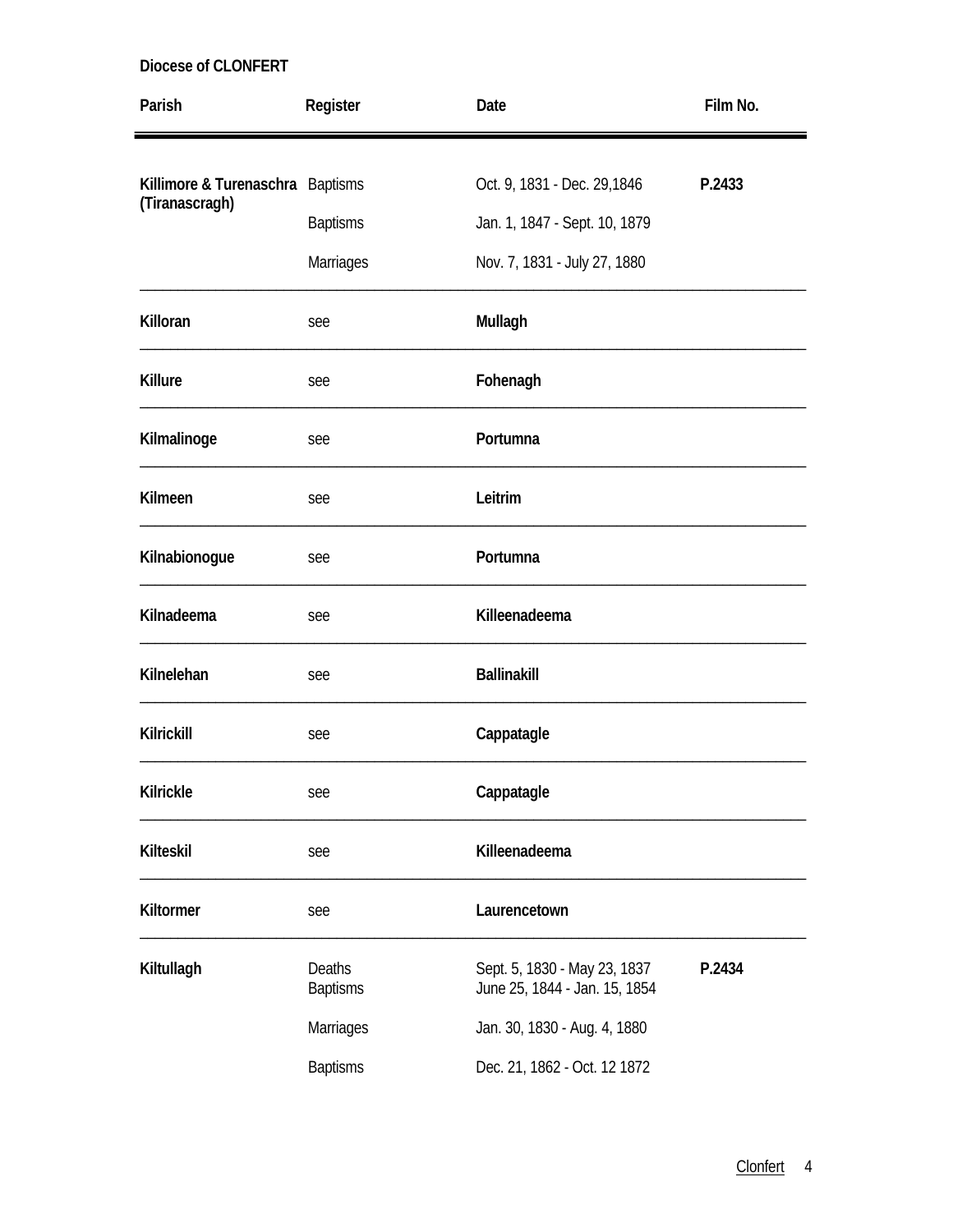| Parish                                        | Register                                                                | Date                                                                                             | Film No. |
|-----------------------------------------------|-------------------------------------------------------------------------|--------------------------------------------------------------------------------------------------|----------|
| Laurencetown (Kiltormer Baptisms<br>& Oghill) | Marriages                                                               | Mar. 12, 1834 - July 15, 1860<br>Feb. 9, 1834 - May 20, 1860                                     | P.2433   |
|                                               | <b>Baptisms</b><br><b>Marriages</b>                                     | May 22, 1862 - Dec. 20, 1880<br>Sept. 30, 1860 - Sept. 28, 1873                                  |          |
| Leitrim (Kilmeen &<br>Kilcooly)               | Bapt., Marr. & Deaths<br>Bapt., Marr. & Deaths<br>Bapt., Marr. & Deaths | May 22, 1815 - Aug. 3, 1819<br>Oct. 13, 1819 - Dec. 28, 1822<br>Jan. 4, 1823 - June 1, 1829      | P.2434   |
|                                               | <b>Baptisms</b><br><b>Deaths</b><br><b>Marriages</b>                    | Sept. 30, 1850 - Dec. 17, 1880<br>Dec. 16, 1846 - Sept. 18, 1880<br>Dec. 9, 1846 - Nov. 28, 1880 |          |
| Lickerrig                                     | see                                                                     | Carabane                                                                                         |          |
| Lickmolass                                    | see                                                                     | Portumna                                                                                         |          |
| Lickmolassy                                   | see                                                                     | Portumna                                                                                         |          |
| Loughrea                                      | <b>Baptisms</b>                                                         | Apr. 29, 1827 - Dec. 27, 1848<br>Jan. 1, 1849 - July 27, 1863<br>July 31, 1863 - Aug. 8, 1871    | P.2435   |
|                                               | Marriages<br>Baptisms & Marriages                                       | May 12, 1827 - Nov. 24, 1880<br>July 21, 1868 - Dec. 21, 1880                                    |          |
| Lusmagh                                       | List of Parishioners                                                    | Nov. 1, 1824                                                                                     | P.2433   |
|                                               | <b>Baptisms</b>                                                         | Dec. 5, 1827 - May 3, 1829                                                                       |          |
|                                               | Registry of the Teetotal Society                                        | No date.                                                                                         |          |
|                                               | List of the Dead                                                        | Nov. 1842                                                                                        |          |
|                                               | Marriages                                                               | 1824 - March 1829                                                                                |          |
|                                               | List of money, men,<br>horses and materials for<br>new chapel.          | May 1830 - Sept. 1831                                                                            |          |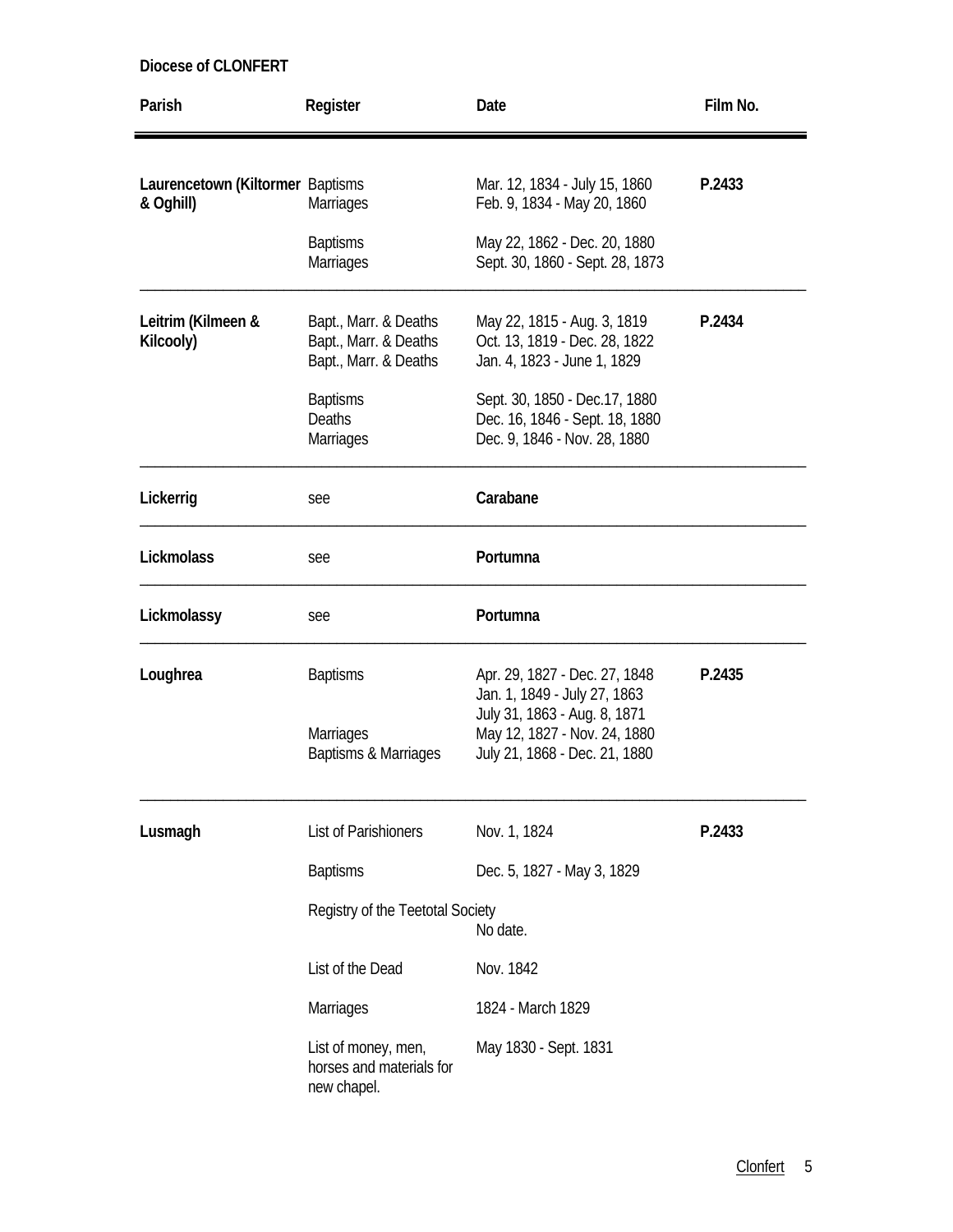| Parish                                                                           | Register                                                             | Date                                                                                                                           | Film No. |
|----------------------------------------------------------------------------------|----------------------------------------------------------------------|--------------------------------------------------------------------------------------------------------------------------------|----------|
| Lusmagh (continued)                                                              | <b>Baptisms</b><br><b>Marriages</b><br><b>Burials</b>                | Apr.22, 1833 - Dec. 29, 1880<br>July 8, 1832 - Nov. 25, 1880<br>Jan. 5, 1837 - Dec. 15, 1880                                   | P.2433   |
| Mullagh (Abbeygorman<br>& Killoran)                                              | <b>Baptisms</b><br><b>Marriages</b><br><b>Baptisms and Marriages</b> | Feb. 11, 1859 - Dec. 24, 1880<br>Apr. 26, 1863 - Oct. 22, 1880<br>1846 - 1885 (Incomplete)<br>Jan. 3, 1863 - Sept. 13, 1880    | P.2434   |
| New Inn (Bullaun,<br>Grange, Killaan)                                            | <b>Baptisms</b><br><b>Marriages</b><br><b>Baptisms</b><br>Marriages  | Oct. 17, 1827 - Apr. 23, 1840<br>Oct. 28, 1827 - May 15, 1842<br>Aug. 11, 1841 - Dec. 5, 1880<br>July 29, 1839 - Nov. 15, 1880 | P.2431   |
| Oghill                                                                           | see                                                                  | Laurencetown                                                                                                                   |          |
| Portumna (Lickmolass & Baptisms<br>Kilnabionogue)<br>(Lickmolassy & Kilmalinoge) | Marriages                                                            | Oct. 6, 1830 - Feb. 1, 1878<br>Oct. 27, 1830 - Nov. 1, 1876                                                                    | P.2433   |
| Portumna                                                                         | <b>Baptisms</b><br>Marriages                                         | Feb. 22, 1878 - Dec. 24, 1880<br>Feb. 6, 1878 - Oct. 14, 1880                                                                  |          |
| Saint Michael                                                                    | see                                                                  | <b>Ballinasloe</b>                                                                                                             |          |
| Taghmaconnell                                                                    | see                                                                  | Taughnaconnell                                                                                                                 |          |
| Taughmaconnell                                                                   | <b>Baptisms</b><br>Marriages                                         | July 31, 1842 - Dec. 15, 1880<br>Jan. 13, 1863 - Aug. 19, 1863                                                                 | P.2432   |
| Tiranascragh                                                                     | see                                                                  | Killiemore                                                                                                                     |          |
| Turenaschra                                                                      | see                                                                  | Killiemore                                                                                                                     |          |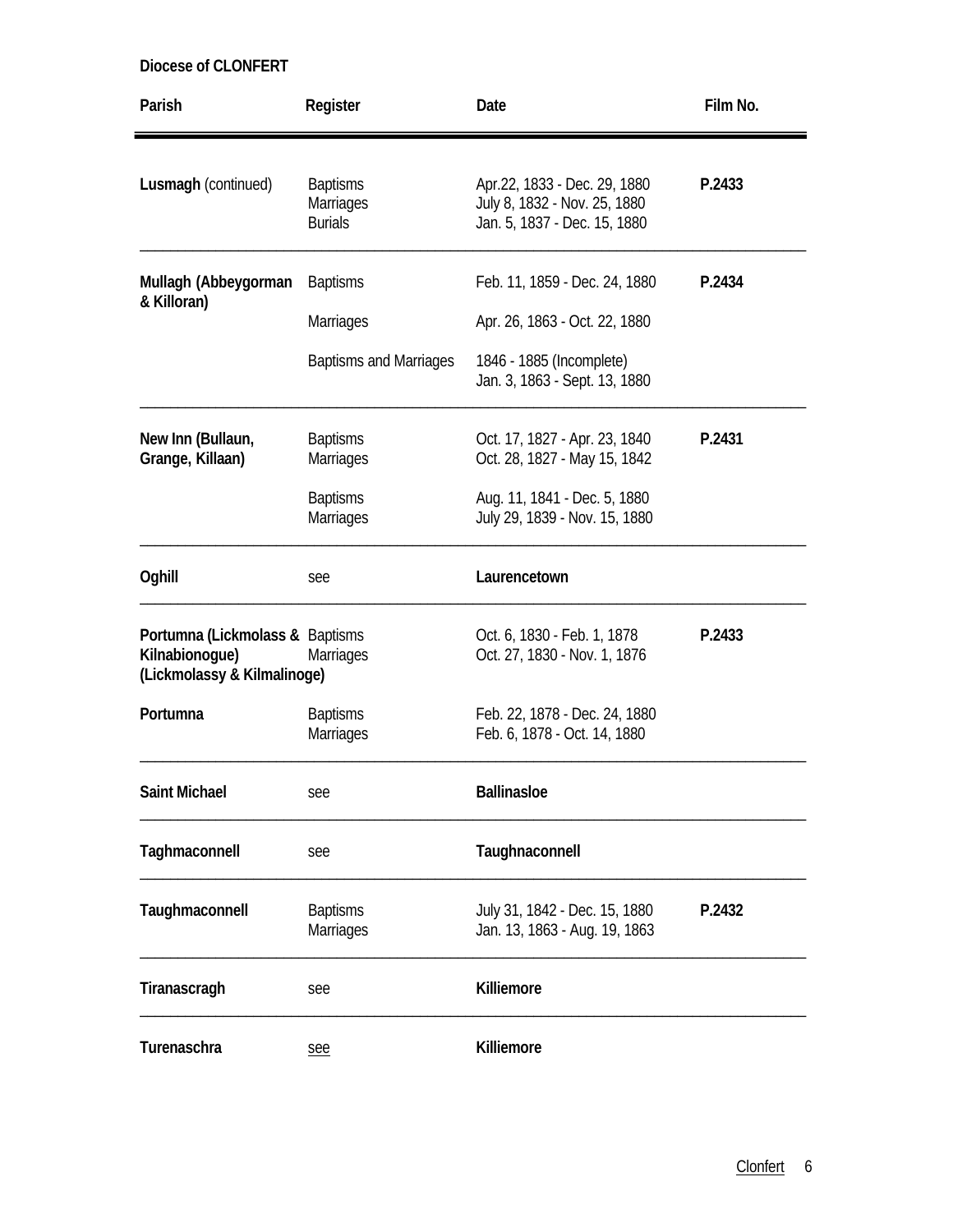| Parish                                      | Register                                                                   | Date                                                                                                                            | Film No. |
|---------------------------------------------|----------------------------------------------------------------------------|---------------------------------------------------------------------------------------------------------------------------------|----------|
|                                             |                                                                            |                                                                                                                                 |          |
| Tynagh                                      | <b>Marriages</b><br><b>Baptisms</b><br><b>Baptisms</b><br><b>Marriages</b> | May 22, 1809 - Dec. 10, 1842<br>May 1, 1816 - Dec. 31, 1842<br>Sept. 25, 1846 - Dec. 31, 1880<br>Sept. 26, 1846 - Feb. 10, 1863 | P.2433   |
| <b>Woodford (Ballinakill Upr.)</b> Baptisms | <b>Marriages</b>                                                           | Apr. 20, 1821 - Nov. 25, 1843<br>Apr. 22, 1821 - Oct. 29, 1833                                                                  | P.2433   |
|                                             | <b>Baptisms</b><br><b>Marriages</b>                                        | Mar. 6, 1851 - Aug. 4, 1861<br>Mar. 1, 1851 - July 23, 1861                                                                     |          |
| Woodford and<br>Cloncue                     | <b>Baptisms</b><br><b>Marriages</b>                                        | Apr. 22, 1865 - Sept. 13, 1868<br>July 27, 1865 - Feb. 9, 1869                                                                  |          |
|                                             | <b>Baptisms</b><br><b>Marriages</b>                                        | Feb. 20, 1869 - Oct. 16, 1880<br>Feb. 18, 1871 - Feb. 19, 1880                                                                  |          |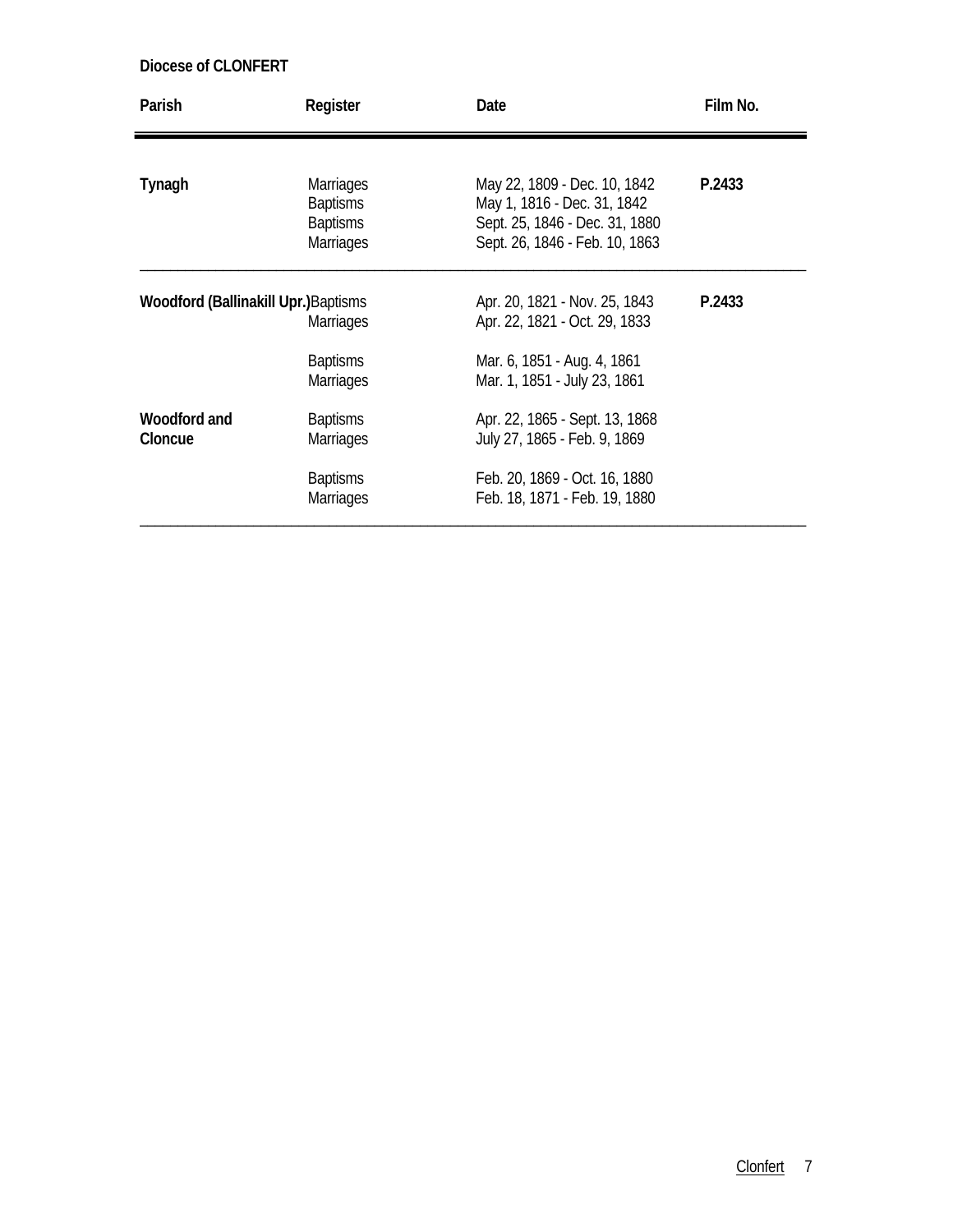| Parish                                      | Register                            | Date                                                                                                 | Film No. |
|---------------------------------------------|-------------------------------------|------------------------------------------------------------------------------------------------------|----------|
| Aghabologe                                  | <b>Baptisms</b>                     | Jan. 4, 1820 - Apr. 13, 1856<br>Volume containing a transcript of this register<br>from 1820 - 1835. | P.5007   |
| Aghabulloge                                 | <b>Baptisms</b>                     | Jan. 5, 1856 - Dec. 19, 1880                                                                         |          |
|                                             | <b>Marriages</b>                    | Jan. 5, 1820 - Nov. 20, 1880<br>Volume containing transcript of the above register.                  |          |
| Aghada                                      | <b>Baptisms</b>                     | Jan. 1, 1815 - Mar. 26, 1837<br>Mar. 12, 1838 - Nov. 26, 1880                                        | P.4990   |
|                                             | Marriages                           | May 11, 1838 - Nov. 15, 1880                                                                         |          |
| Aghinagh                                    | <b>Baptisms</b>                     | Apr. 3, 1848 - Dec. 12, 1880                                                                         | P.5007   |
| Anakissy                                    | see                                 | Monanimny                                                                                            |          |
| Ardagh                                      | see                                 | Killeagh                                                                                             |          |
| Ballinamona & Grenagh                       | <b>Baptisms</b>                     | June 1, 1829 - Dec. 29, 1880                                                                         | P.4999   |
| (Mourne Abbey)                              | Marriages                           | Oct. 22, 1829 - Sept. 24, 1880                                                                       |          |
| Balindangan                                 | see                                 | Glanworth                                                                                            |          |
| <b>Ballyclough</b>                          | see                                 | Kilbrin                                                                                              |          |
| Ballyhea, Embrick<br>(Empheric) and Cooline | <b>Baptisms</b><br><b>Marriages</b> | Jan. 12, 1809 - July 24, 1873<br>June 23, 1811 - July 20, 1873                                       | P.4999   |
| <b>Ballyhea</b>                             | <b>Baptisms</b>                     | Nov. 12, 1871 - Dec. 2, 1880                                                                         |          |
|                                             | <b>Marriages</b>                    | Nov. 8, 1871 - July 18, 1880                                                                         |          |
| Ballyhooly                                  | see                                 | Castletownroche                                                                                      |          |
| Ballyvoige                                  | see                                 | Kilnamartyra                                                                                         |          |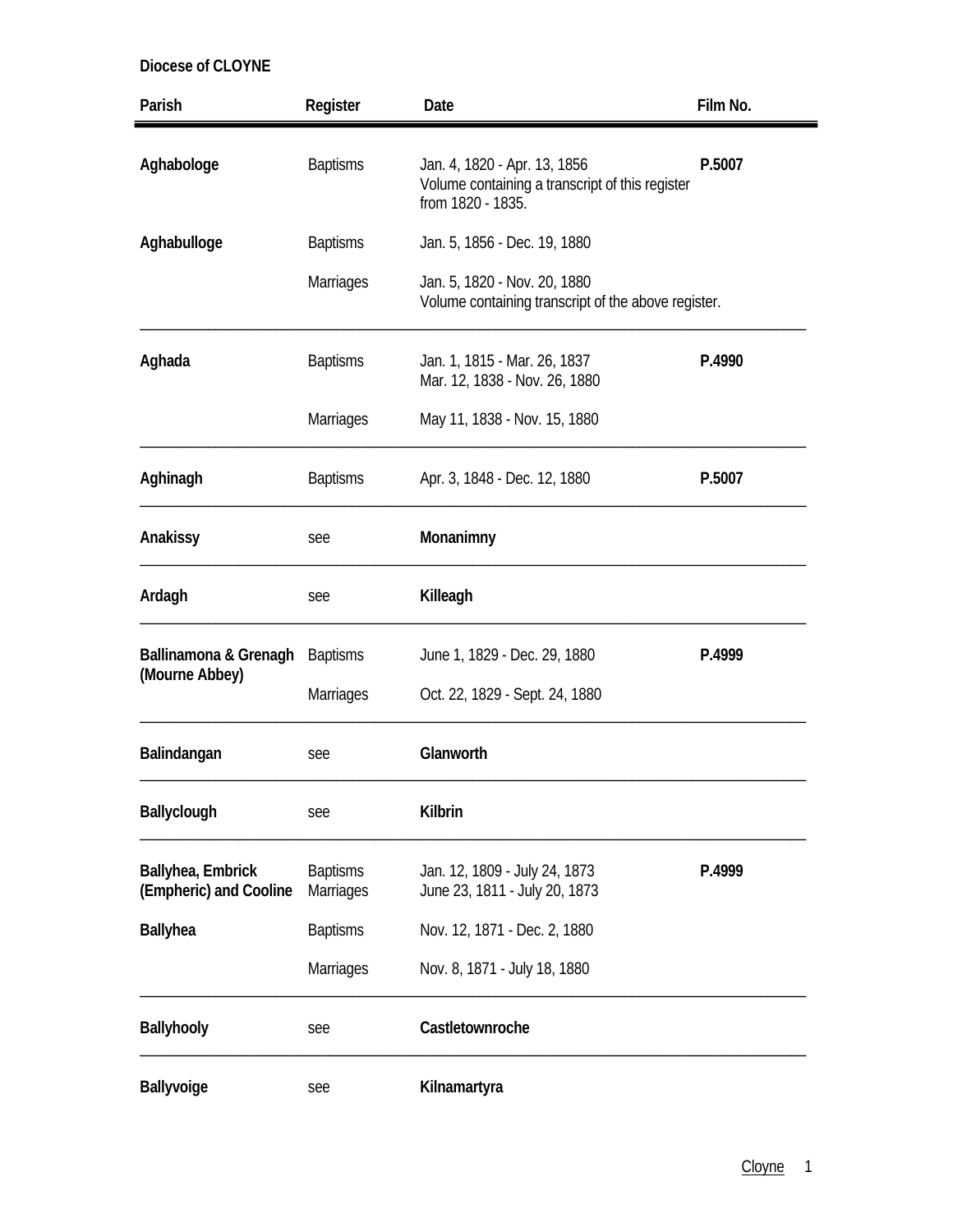| Parish                                                       | Register                            | Date                                                                                        | Film No. |
|--------------------------------------------------------------|-------------------------------------|---------------------------------------------------------------------------------------------|----------|
| Ballymacoda &<br>Lady's Bridge                               | <b>Baptisms</b><br>Marriages        | Nov. 10, 1835 - Aug. 28, 1880<br>Sept. 12, 1835 - Nov. 11, 1879                             | P.4991   |
| Ballyvourney                                                 | <b>Baptisms</b>                     | Apr. 11, 1825 - Dec. 29, 1829<br>(Other registers of this parish<br>were destroyed by fire) | P.5007   |
| <b>Banteer</b>                                               | see                                 | Clonmeen                                                                                    |          |
| <b>Blarney</b>                                               | see                                 | Whitechurch                                                                                 |          |
| <b>Brigown &amp; Marshalstown Baptisms</b><br>(Mitchelstown) | <b>Marriages</b>                    | July 6, 1845 - Dec. 26, 1880<br>July 13, 1845 - Nov. 1, 1880                                | P.4993   |
| <b>Buttevant</b>                                             | <b>Baptisms</b><br>Marriages        | July 1, 1814 - Dec. 27, 1879<br>July 23, 1814 - Sept. 14, 1880                              | P.4998   |
| Carigdonan                                                   | see                                 | Kildorrery                                                                                  |          |
| Carrigtwohill                                                | <b>Baptisms</b>                     | Dec. 2, 1817 - July 18, 1873<br>July 19, 1817 - Nov. 5, 1880                                | P.4989   |
|                                                              | <b>Marriages</b>                    | Nov. 22, 1817 - Oct. 13, 1878                                                               |          |
| Castlelyons                                                  | <b>Baptisms</b>                     | Aug. 12, 1791 - Dec. 28, 1828                                                               | P.4994   |
|                                                              | <b>Baptisms</b>                     | Jan. 3, 1830 - Dec. 22, 1880                                                                |          |
|                                                              | Marriages                           | Jan. 17, 1830 - Nov. 19, 1880                                                               |          |
| Castlemagner                                                 | <b>Baptisms</b><br>Marriages        | May 7, 1832 - Dec. 26, 1880<br>May 8, 1832 - Oct. 12 1880                                   | P.5009   |
| Castlemartyr                                                 | see                                 | Imogeela                                                                                    |          |
| Castletown-Roche<br>& Ballyhooley                            | <b>Baptisms</b><br><b>Marriages</b> | Aug. 25, 1811 - Dec. 25, 1834<br>Sept. 19, 1811 - Oct. 18, 1845                             | P.4995   |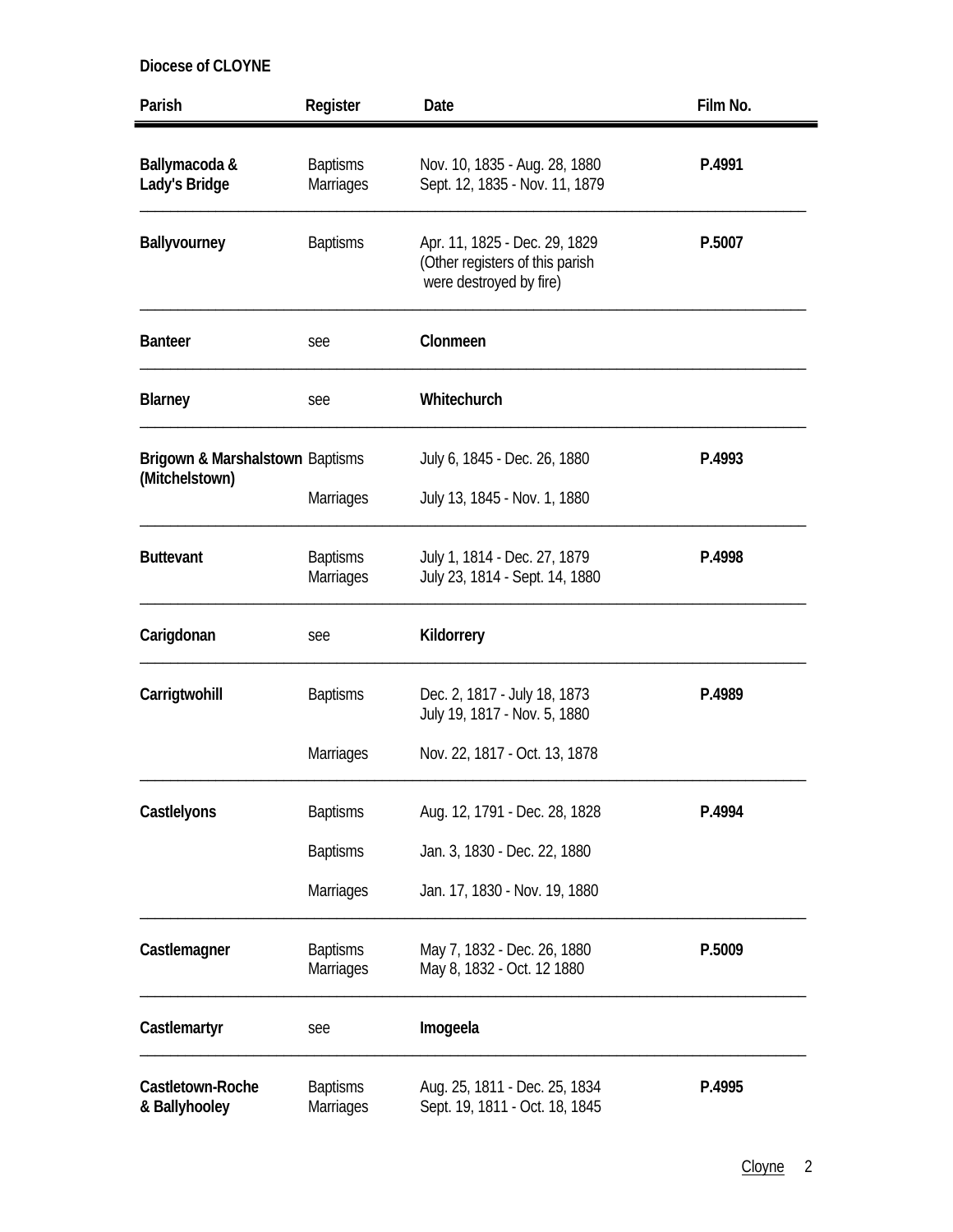| Parish                                                  | Register                                 | Date                                                                                                                                 | Film No. |
|---------------------------------------------------------|------------------------------------------|--------------------------------------------------------------------------------------------------------------------------------------|----------|
| Castletown-Roche<br>& Ballyhooley (continued) Marriages | <b>Baptisms</b>                          | Jan. 2, 1835 - Dec. 27, 1866<br>Nov. 29, 1843 - Oct. 13, 1880                                                                        | P.4996   |
| Charleville                                             | <b>Marriages</b><br><b>Dispensations</b> | Aug. 10, 1774 - Nov. 15, 1792<br>Sept. 1, 1774 - Jan. 9, 1793                                                                        | P.5001   |
|                                                         | <b>Marriages</b>                         | Nov. 23, 1794 - July 3, 1822                                                                                                         |          |
|                                                         | <b>Baptisms</b><br>Marriages             | May 2, 1827 - Dec. 31, 1880<br>June 3, 1827 - Dec. 9, 1880                                                                           | P.5002   |
| Churchtown                                              | see                                      | Cloyne                                                                                                                               |          |
| See also                                                |                                          | Liscarroll                                                                                                                           |          |
| Clenor                                                  | see                                      | Monanimny                                                                                                                            |          |
| Clondrohid                                              | <b>Baptisms</b>                          | $1807 - 1822$<br>(These are arranged in a number of groups<br>for the whole period according to the initial<br>letters of the name.) | P.5002   |
|                                                         | <b>Baptisms</b>                          | Apr. 11, 1822 - Oct. 22, 1843                                                                                                        |          |
|                                                         | <b>Marriages</b>                         | Apr. 21, 1822 - June 1, 1847                                                                                                         |          |
|                                                         | <b>Baptisms</b><br>Marriages             | June 2, 1844 - Dec. 30, 1880<br>Jan. 18, 1848 - Nov. 21, 1880                                                                        | P.5003   |
| Clonmeen (Banteer)                                      | <b>Baptisms</b><br>Marriages             | Jan. 1, 1847 - Dec. 24, 1880<br>Feb. 2, 1847 - Dec. 9, 1880                                                                          | P.5011   |
| Cloyne (Churchtown                                      | <b>Baptisms</b>                          | Sept. 2, 1791 - Nov. 4, 1793                                                                                                         | P.4989   |
| and Kilteskin)                                          |                                          | Oct. 5, 1803 - July 30, 1812                                                                                                         |          |
|                                                         |                                          | Jan. 2, 1821 - Dec. 29, 1831                                                                                                         |          |
|                                                         |                                          | July 1, 1833 - Dec. 29, 1878                                                                                                         |          |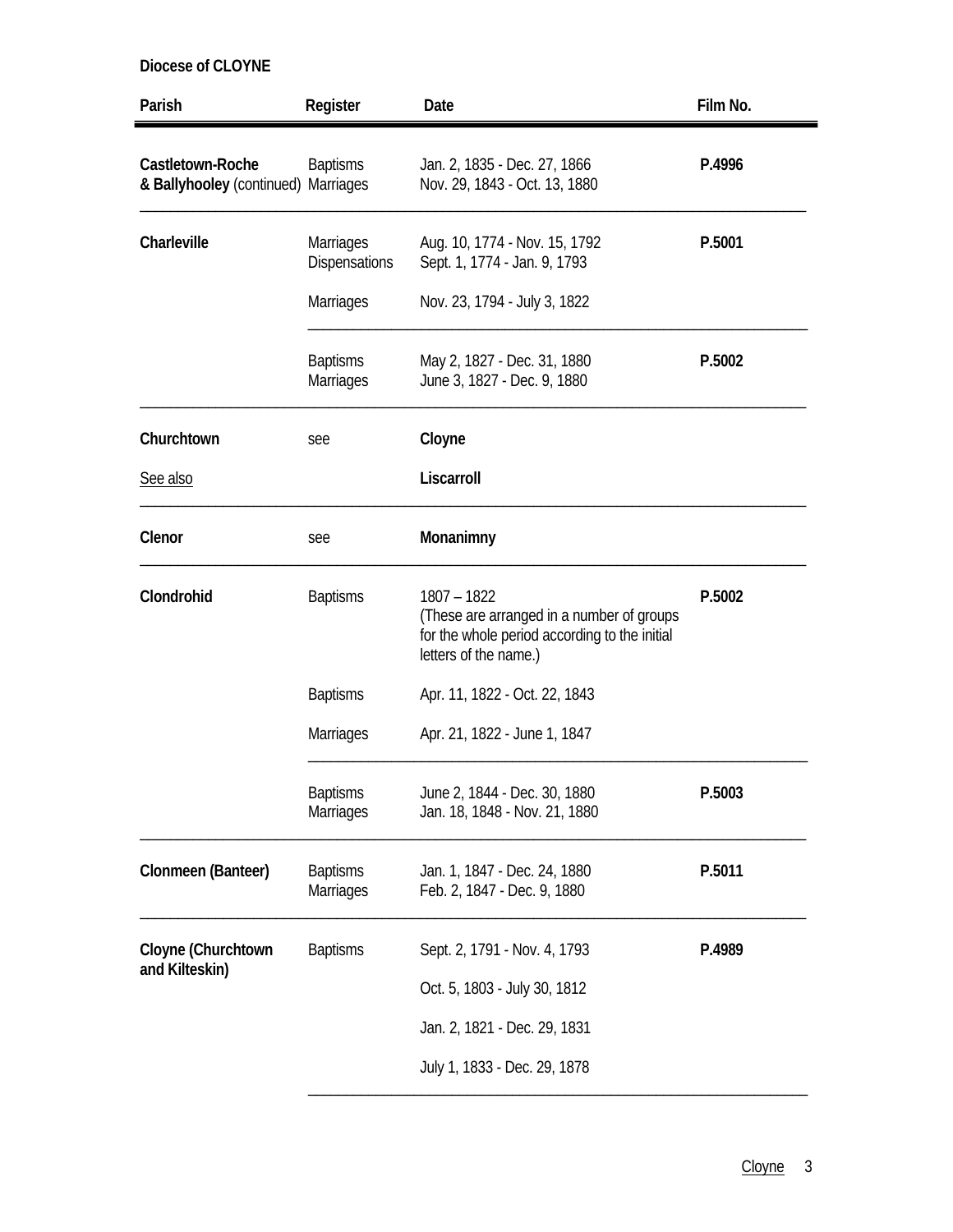| Parish                                              | Register                            | Date                                                                                                                                   | Film No. |
|-----------------------------------------------------|-------------------------------------|----------------------------------------------------------------------------------------------------------------------------------------|----------|
| Cloyne (Churchtown<br>and Kilteskin)<br>(continued) | Marriages                           | Feb. 3, 1786 - Feb. 17, 1801<br>Apr. 14, 1801 - Dec. 2, 1820<br>(Two registers under one cover,<br>the second beginning Feb. 17, 1811) | P.4990   |
|                                                     | <b>Marriages</b>                    | Jan. 11, 1821 - Nov. 26, 1831                                                                                                          |          |
|                                                     | <b>Marriages</b>                    | Jan. 10, 1832 - May 18, 1880<br>July 3, 1791 - Nov. 26, 1831<br>(A transcript of earlier registers)                                    |          |
| Cobh                                                | <b>Baptisms</b><br>Marriages        | 1812 - Dec. 31, 1830<br>Mar. 10, 1815 - Nov. 15, 1826<br>(Register in poor condition)                                                  | P.4986   |
|                                                     | <b>Baptisms</b>                     | Jan. 22, 1821 - May 24, 1827<br>June 5, 1827 - May 31, 1863<br>(Wanting June-July, 1842)                                               | P.4987   |
|                                                     | <b>Baptisms</b>                     | June 4, 1863 - Dec. 30, 1877<br>Jan. 3, 1878 - Dec. 19, 1880                                                                           |          |
|                                                     | <b>Marriages</b>                    | Sept. 21, 1812 - Dec. 8, 1877<br>Jan. 8, 1878 - Dec. 13, 1880                                                                          |          |
| Conna                                               | <b>Baptisms</b>                     | Sept., 1834 - Sept., 1844<br>(Some pages missing)<br>Dec. 16, 1845 - Dec. 26, 1880                                                     | P.4996   |
|                                                     | <b>Marriages</b>                    | Oct. 30, 1845 - Nov. 13, 1880                                                                                                          |          |
| Cooleavota                                          | see                                 | Kanturk                                                                                                                                |          |
| Cooline                                             | see                                 | <b>Ballyhea</b>                                                                                                                        |          |
| Dangan                                              | see                                 | Killeagh                                                                                                                               |          |
| Donach More                                         | see                                 | Donoughmore                                                                                                                            |          |
| Doneraile                                           | <b>Baptisms</b><br><b>Marriages</b> | Apr. 16, 1815 - Sept. 17, 1836<br>Jan. 26, 1815 - May 14, 1867                                                                         | P.5000   |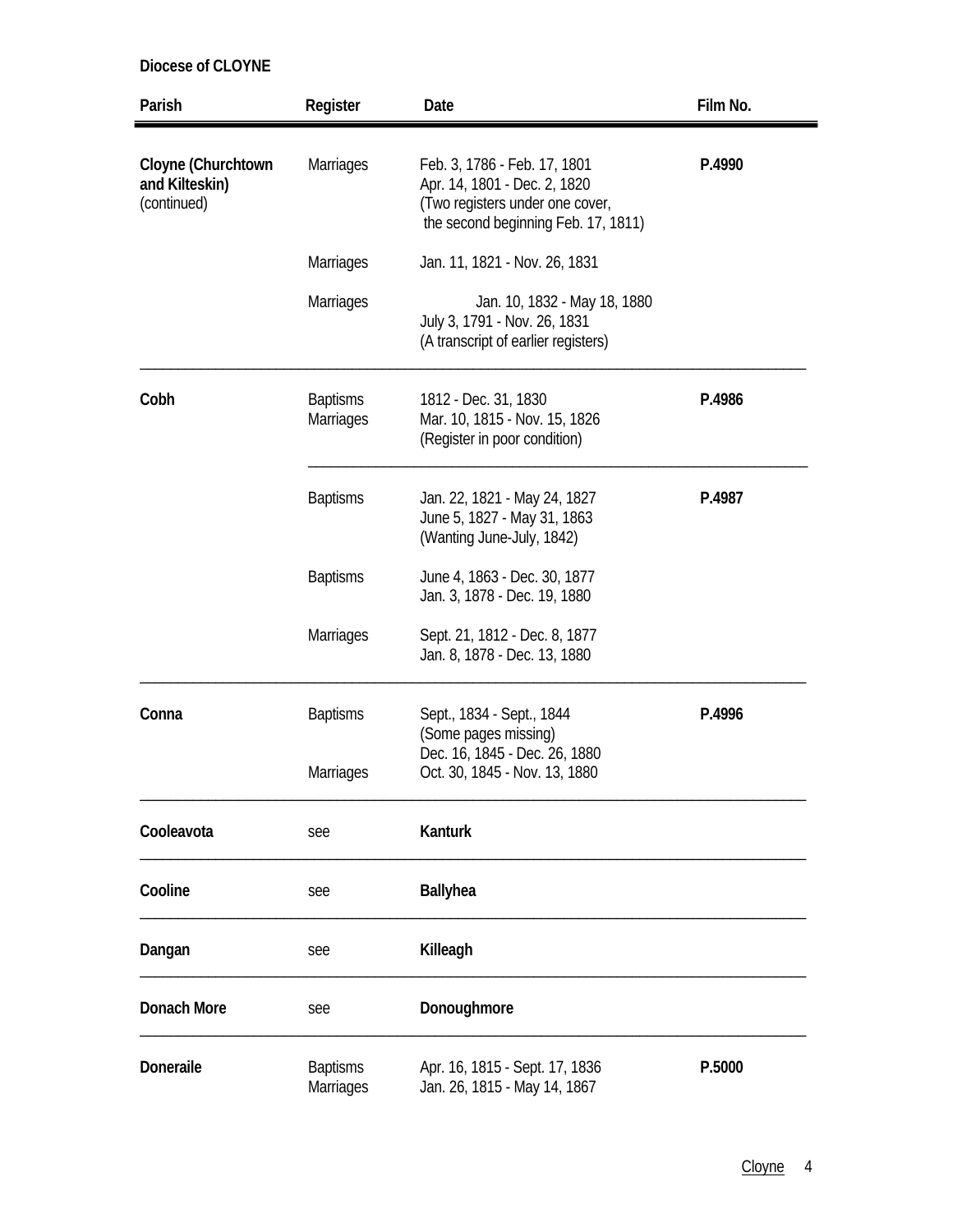| Parish                           | Register                                                                                                   | Date                                                                                                                                                                                         | Film No. |
|----------------------------------|------------------------------------------------------------------------------------------------------------|----------------------------------------------------------------------------------------------------------------------------------------------------------------------------------------------|----------|
| Doneraile<br>(continued)         | <b>Baptisms</b>                                                                                            | Dec. 21, 1836 - May 12, 1867<br>Mar. 1, 1866 - Dec. 28, 1880                                                                                                                                 | P.5000   |
|                                  | <b>Marriages</b>                                                                                           | Mar. 4, 1866 - Dec. 2, 1880                                                                                                                                                                  |          |
| Donoughmore                      | <b>Baptisms</b>                                                                                            | Apr. 1, 1803 - Dec. 13, 1815<br>Oct. 1, 1815 - Apr. 3, 1828                                                                                                                                  | P.5003   |
| <b>Donach More</b>               | Marriages                                                                                                  | Jan. 18, 1790 - Feb. 3, 1828                                                                                                                                                                 | P.5004   |
| Donoughmore                      | <b>Baptisms</b><br><b>Marriages</b><br><b>Baptisms</b><br><b>Marriages</b><br><b>Baptisms</b><br>Marriages | Apr.6, 1828 - Oct. 21, 1834<br>Feb. 7, 1828 - Jan. 7, 1835<br>Oct. 23, 1834 - Sept. 17, 1875<br>Nov. 2, 1834 - Sept. 14, 1875<br>Jan. 1, 1870 - Dec. 26, 1880<br>Feb 13, 1870 - July 8, 1880 |          |
| Embrick                          | see                                                                                                        | <b>Ballyhea</b>                                                                                                                                                                              |          |
| Empheric                         | see                                                                                                        | <b>Ballyhea</b>                                                                                                                                                                              |          |
| Farrihy                          | see                                                                                                        | Kildorrery                                                                                                                                                                                   |          |
| Fermoy                           | <b>Baptisms</b>                                                                                            | Jan. 1, 1828 - Aug. 27, 1848<br>Jan. 4, 1849 - Dec. 27, 1880                                                                                                                                 | P.4993   |
|                                  | Marriages                                                                                                  | May 18, 1828 - Dec. 21, 1880                                                                                                                                                                 | P.4994   |
| <b>Fermoy Union</b><br>Workhouse | <b>Baptisms</b>                                                                                            | Apr. 28, 1828 - Sept. 17, 1880                                                                                                                                                               | P.4994   |
| Freemount                        | see                                                                                                        | <b>Milford</b>                                                                                                                                                                               |          |
| Garrocloyne (Garrycline) see     |                                                                                                            | <b>White Church</b>                                                                                                                                                                          |          |
| Glantane (Glountane)             | <b>Baptisms</b>                                                                                            | May 20, 1829 - Aug., 1844                                                                                                                                                                    | P.5008   |
|                                  |                                                                                                            | May 16, 1847 - Dec. 21, 1880                                                                                                                                                                 |          |

Cloyne 5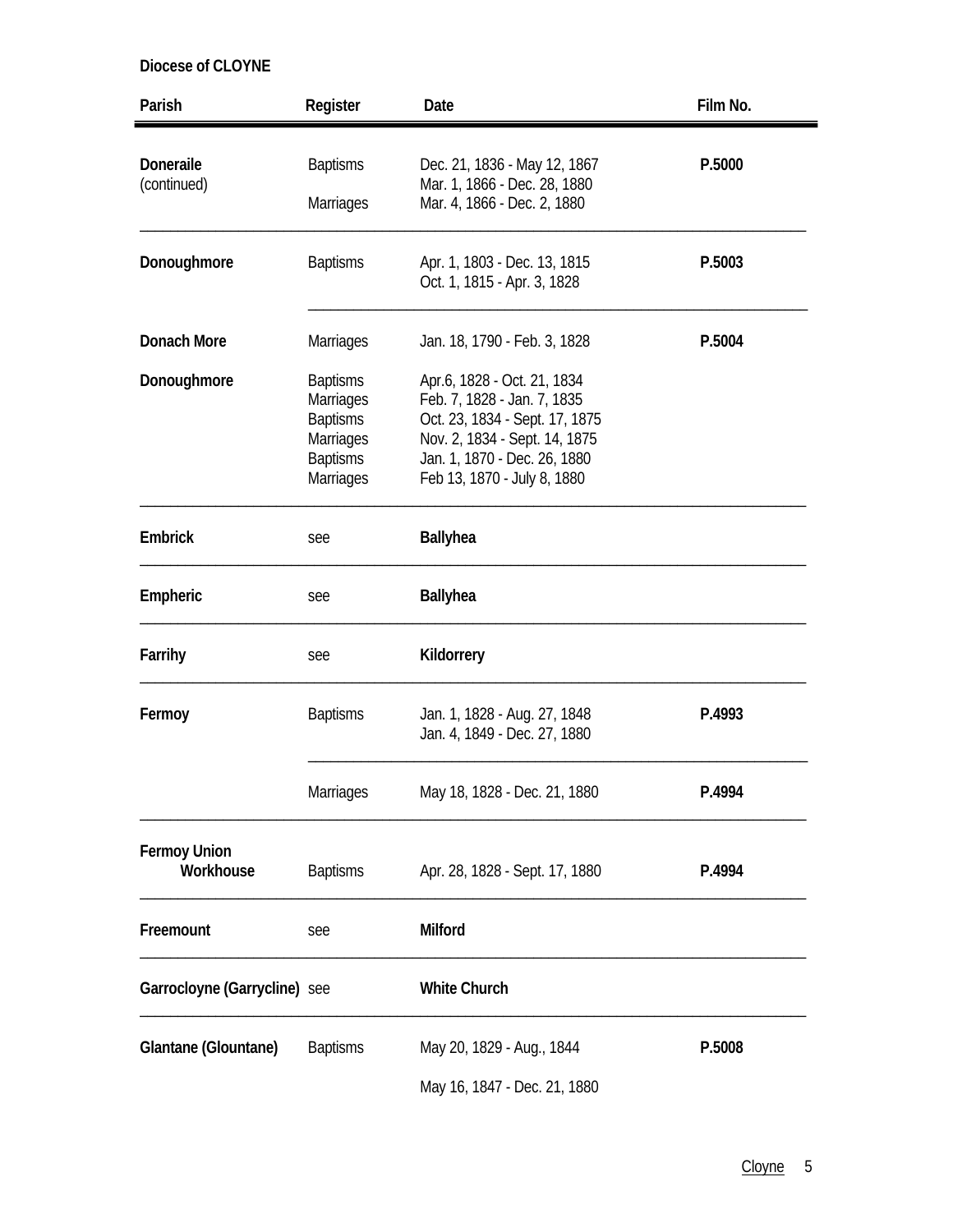| Parish                          | Register                            | Date                                                                                             | Film No. |
|---------------------------------|-------------------------------------|--------------------------------------------------------------------------------------------------|----------|
| Glanworth &<br>Ballindangan     | <b>Baptisms</b>                     | Jan. 1, 1836 - Dec. 12, 1880<br>(Ballindangan Baptisms to 1870 only)                             | P.4996   |
| Glanworth                       | <b>Marriages</b>                    | Jan. 12, 1836 - Oct. 19, 1880                                                                    |          |
| Ballindangan                    | <b>Baptisms</b>                     | Sept. 9, 1870 - Dec. 29, 1880                                                                    |          |
| Glountane                       | see                                 | Glantane                                                                                         |          |
| Gortroe                         | see                                 | Rathcormac                                                                                       |          |
| Grenagh                         | <b>Baptisms</b>                     | Apr. 3, 1840 - Dec. 31, 1880<br>(Entries before 1840 are in the Ballinamona register.)           | P.5002   |
|                                 | Marriages                           | Apr. 26, 1840 - Sept. 25, 1880                                                                   |          |
| See also                        |                                     | Ballinamona                                                                                      |          |
| Gurtroe                         | see                                 | Rathcormac                                                                                       |          |
| Imogeela                        | <b>Baptisms</b><br><b>Marriages</b> | Feb. 1, 1835 - Dec. 19, 1880<br>Sept. 22, 1833 - Sept. 6, 1879                                   | P.4991   |
| Imolagga (Imologa)              | see                                 | Kildorrery                                                                                       |          |
| Inniscarra                      | <b>Baptisms</b>                     | July 3, 1814 - Sept. 29, 1844<br>(There are two groups of entries<br>for the period 1815 - 1822) | P.5005   |
|                                 | <b>Baptisms</b>                     | Jan. 1, 1845 - Dec. 31, 1879                                                                     | P.5006   |
|                                 | <b>Marriages</b>                    | Aug. 7, 1814 - June 1, 1871<br>July 15, 1871 - Nov. 25, 1880                                     |          |
| Kanturk and Cooleavota Baptisms |                                     | July 28, 1822 - Oct. 16, 1849                                                                    | P.5008   |
|                                 | <b>Marriages</b>                    | Feb. 20, 1824 - Jan. 19, 1850                                                                    |          |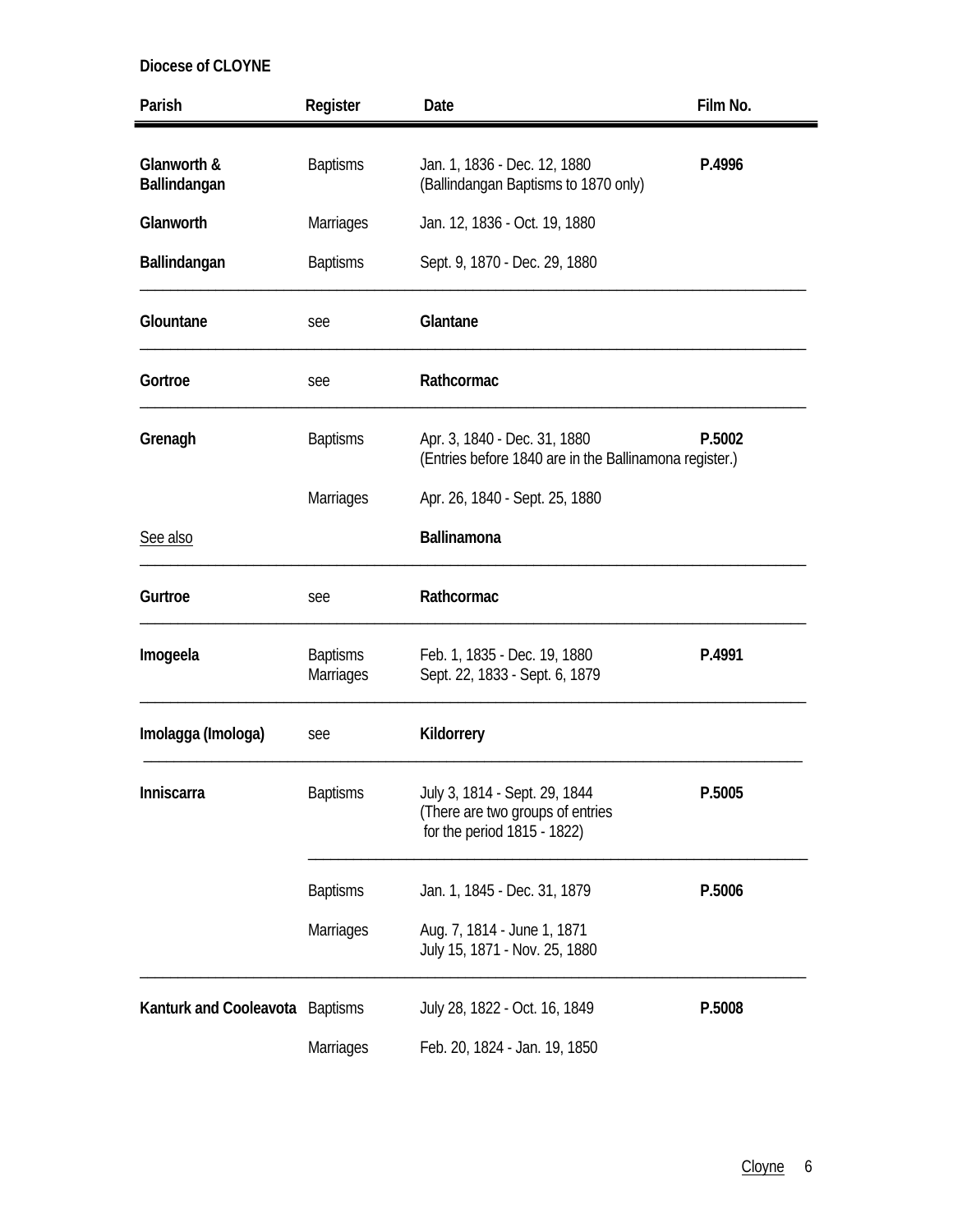| Parish                                             | Register                            | Date                                                                                         | Film No. |
|----------------------------------------------------|-------------------------------------|----------------------------------------------------------------------------------------------|----------|
| <b>Kanturk</b>                                     | <b>Baptisms</b>                     | Sept. 21, 1849 - Dec. 26, 1880                                                               | P.5008   |
| (continued)                                        | <b>Marriages</b>                    | Sept.29, 1849 - Nov. 14, 1880                                                                |          |
|                                                    | Baptisms in                         | Union Workhouse Sept. 1, 1844 - Oct. 30, 1880                                                |          |
| Kilbrin & Ballyclogh                               | <b>Baptisms</b>                     | Aug. 15, 1807 - Dec. 30, 1818<br>Jan. 3, 1819 - Dec. 14, 1845                                | P.5009   |
|                                                    | <b>Baptisms</b><br><b>Marriages</b> | Jan. 4, 1846 - July 15, 1880<br>Jan. 19, 1805 - Dec. 2, 1827<br>Feb. 3, 1828 - Aug. 18, 1867 | P.5010   |
| Kildorrery, Farrihy,<br>St. Nicolas and Carigdonan | <b>Baptisms</b>                     | May 15, 1824 - Sept. 30, 1853                                                                | P.4994   |
| Kildorrery, Farrihy,<br>Imologa and St. Nicholas   | <b>Marriages</b>                    | Jan. 25, 1803 - Aug. 15, 1880                                                                |          |
| Killavullen                                        | see                                 | Monanimny                                                                                    |          |
| Killeagh (Ardagh and<br>Dangan)                    | <b>Baptisms</b><br>Marriages        | Mar. 29, 1829 - Sept. 30, 1880<br>Nov. 1, 1822 - July 10, 1880                               | P.4992   |
| Kilpadder                                          | <b>Marriages</b>                    | Feb. 12, 1858 - Nov. 20, 1869<br>(This register is bound into the Glantane register)         | P.5008   |
| Kilnamrtyra                                        | see                                 | Tuahnadrommon                                                                                |          |
| Kilshanig                                          | <b>Baptisms</b>                     | Apr. 10, 1842 - June 23, 1850<br>(This register is bound into Glantane register)             | P.5008   |
| Kilworth                                           | <b>Baptisms</b><br>Marriages        | Sept. 19, 1829 - Oct. 9, 1876<br>Oct. 3, 1829 - Dec. 16, 1880                                | P.4996   |
| Lady's Bridge                                      | see                                 | Ballymacoda                                                                                  |          |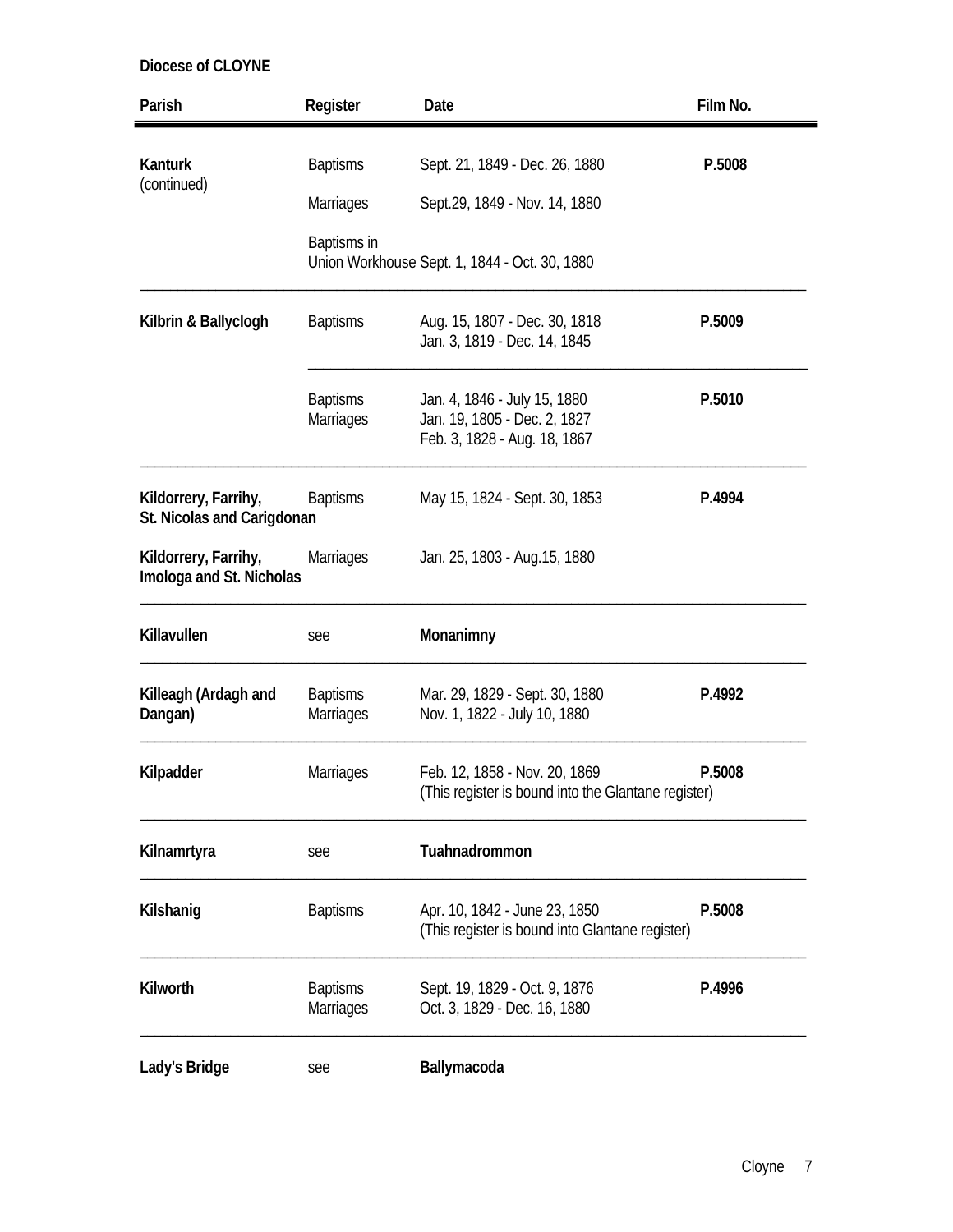| Parish                              | Register                            | Date                                                                                          | Film No. |
|-------------------------------------|-------------------------------------|-----------------------------------------------------------------------------------------------|----------|
| <b>Liscarroll</b> and<br>Churchtown | <b>Baptisms</b><br><b>Marriages</b> | Mar. 1, 1812 - Oct. 14, 1837<br>Feb. 14, 1813 - Oct. 15, 1837                                 | P.4999   |
|                                     | <b>Baptisms</b><br><b>Marriages</b> | Nov. 24, 1833 - Dec. 19, 1880<br>July 6, 1831 - Oct. 28, 1880                                 |          |
| Lisgoold                            | <b>Baptisms</b>                     | July 13, 1807 - July 26, 1821<br>July 31, 1821 - Apr. 29, 1853<br>May 8, 1853 - Dec. 31, 1880 | P.4991   |
|                                     | <b>Marriages</b>                    | Oct. 16, 1821 - Nov. 13, 1880                                                                 |          |
| Macroom                             | <b>Baptisms</b>                     | Apr. 11 - 18, 1803<br>Sept. 28, 1805 - Apr. 7, 1814                                           | P.5004   |
|                                     | <b>Baptisms</b>                     | Jan. 5, 1814 - June 30, 1823                                                                  |          |
|                                     | <b>Baptisms</b>                     | July 1, 1823 - Oct. 26, 1843<br>Dec. 21, 1843 - Dec. 30, 1880                                 | P.5005   |
|                                     | <b>Marriages</b>                    | Jan. 20, 1780 - Aug. 14, 1813<br>Sept. 19, 1813 - Nov. 7, 1880                                |          |
| <b>Mallow</b>                       | <b>Marriages</b>                    | Apr. 17, 1757 - Nov. 22, 1823                                                                 | P.4997   |
|                                     | <b>Baptisms</b><br>Marriages        | Jan. 1, - July 17, 1809<br>June 28, 1817 - Feb. 19, 1818<br>Oct. 6, 1805 - Sept. 6, 1820      |          |
|                                     | <b>Baptisms</b><br>Marriages        | Aug. 27, 1820 - June 23, 1828<br>Aug. 24, 1825 - July 31, 1828                                |          |
|                                     | <b>Baptisms</b>                     | Jan. 2, 1825 - Dec. 28, 1828<br>Apr. 13, 1832 - Feb. 11, 1835                                 |          |
|                                     | <b>Marriages</b><br><b>Baptisms</b> | Apr. 30, 1832 - Jan. 31, 1841<br>Feb. 4, 1835 - Dec. 14, 1840<br>Jan. 4, 1841 - June 8, 1853  |          |
|                                     | <b>Baptisms</b><br><b>Marriages</b> | Aug. 8, 1847 - Dec. 29, 1880<br>Feb. 2, 1844 - Oct. 17, 1880<br>July 9, 1853 - Oct. 9, 1880   | P.4998   |
| Marshalstown                        | see                                 | <b>Brigown</b>                                                                                |          |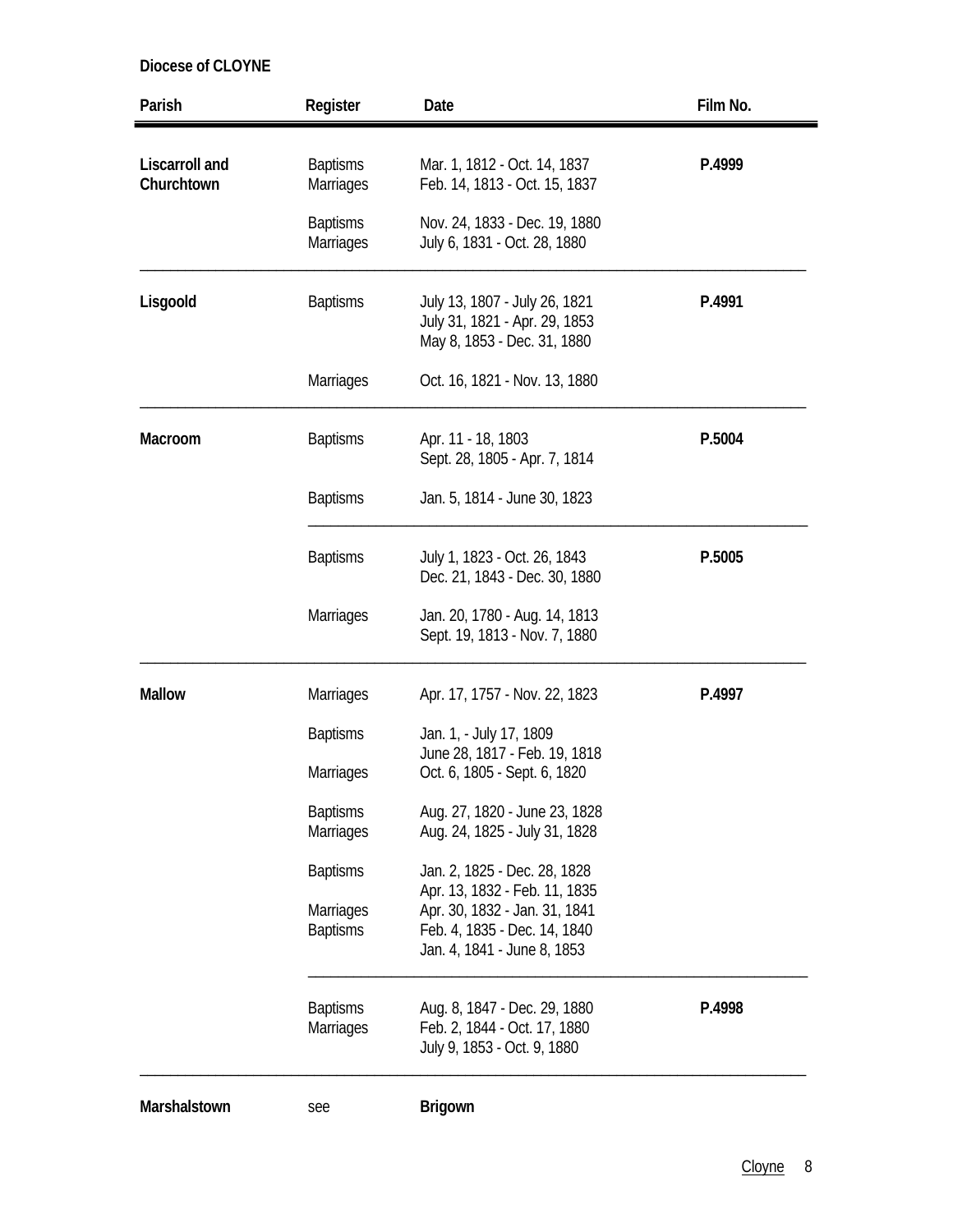| Parish                                                          | Register                            | Date                                                                                                                                                                  | Film No. |
|-----------------------------------------------------------------|-------------------------------------|-----------------------------------------------------------------------------------------------------------------------------------------------------------------------|----------|
| Meelin                                                          | see                                 | Rock                                                                                                                                                                  |          |
| Midleton                                                        | <b>Baptisms</b>                     | Sept. 24, 1819 - Dec. 29, 1863<br>(Adult baptisms Oct. 17, 1820 - July 12, 1826<br>at beginning of Register and Dec. 19, 1840 -<br>June 18, 1860 at end of Register.) | P.4986   |
|                                                                 | <b>Baptisms</b>                     | Jan. 3, 1864 - Dec. 30, 1880                                                                                                                                          |          |
|                                                                 | <b>Marriages</b>                    | Oct. 31, 1819 - Apr. 21, 1864<br>Jan. 16, 1864 - Dec. 31, 1880                                                                                                        |          |
| Milford (Freemount)                                             | <b>Baptisms</b>                     | Sept. 10, 1827 - Mar. 22, 1840<br>July 15 - Dec. 28, 1843                                                                                                             | P.5008   |
|                                                                 | <b>Baptisms</b>                     | Jan. 10, 1858 - Dec. 18, 1880                                                                                                                                         |          |
|                                                                 | Marriages                           | Oct. 15, 1827 - Oct. 2, 1880                                                                                                                                          |          |
| Mitchelstown                                                    | <b>Baptisms</b>                     | Jan. 1, 1792 - July 13, 1801                                                                                                                                          | P.4992   |
|                                                                 | <b>Baptisms</b><br>Marriages        | Sept. 11, 1814 - Aug., 1833<br>Jan. 7, 1822 - Nov. 27, 1845                                                                                                           |          |
|                                                                 | <b>Baptisms</b>                     | Sept.12, 1833 - Nov., 1845                                                                                                                                            |          |
| See also                                                        |                                     | <b>Brigown</b>                                                                                                                                                        |          |
| Monanimny, Clenor<br>and Wallstown<br>(Anakissy or Killavullen) | <b>Baptisms</b><br><b>Marriages</b> | June 16, 1806 - Dec. 28, 1829<br>July 28, 1805 - Nov. 19, 1835<br>Jan. 21 - June 4, 1837                                                                              | P.5001   |
|                                                                 | <b>Baptisms</b><br>Marriages        | Jan. 3, 1830 - Dec. 26, 1880<br>July 9, 1837 - Nov. 27, 1880                                                                                                          |          |
| Mourne Abbey                                                    | see                                 | Balinamona                                                                                                                                                            |          |
| Newmarket                                                       | <b>Baptisms</b>                     | Nov. 17, 1821 - Dec. 24, 1833<br>July 8, 1833 - Oct. 8, 1865<br>Mar. 13, 1866 - Dec. 31, 1880                                                                         | P.5010   |
|                                                                 | Marriages                           | Jan. 10, 1822 - Sept. 16, 1865<br>Mar. 9, 1866 - Aug. 21, 1880                                                                                                        | P.5011   |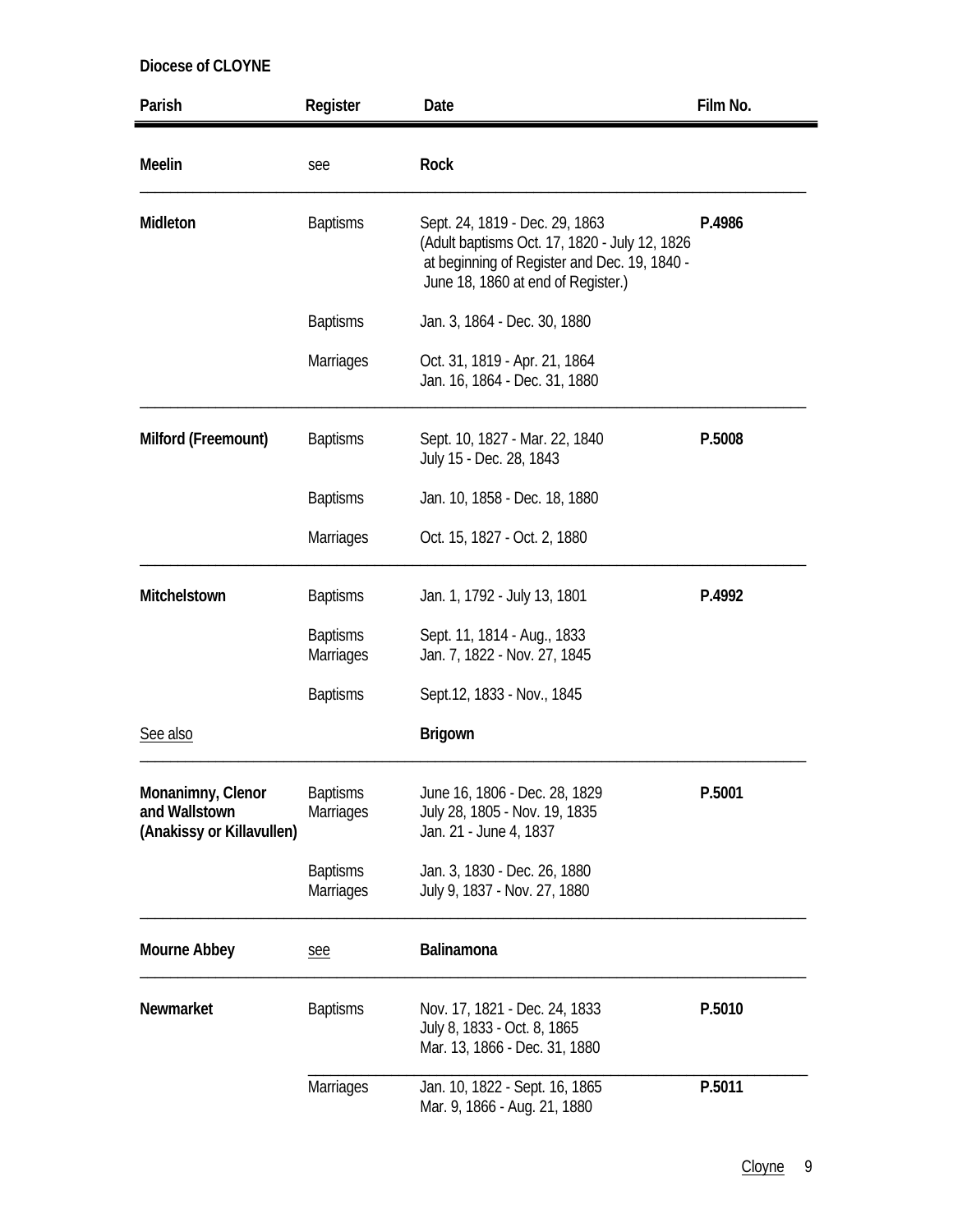| Parish                                    | Register                            | Date                                                                                                                           | Film No. |
|-------------------------------------------|-------------------------------------|--------------------------------------------------------------------------------------------------------------------------------|----------|
| Rathcormac & Gortroe                      | <b>Baptisms</b><br><b>Marriages</b> | Jan. 10, 1792 - Mar. 1850<br>Jan. 7, 1829 - June 2, 1866                                                                       | P.4995   |
| Rathcormac & Gurtroe<br>(Gurt-Ruadh)      | <b>Baptisms</b><br><b>Baptisms</b>  | Mar. 4, 1850 - June 7, 1866<br>June 12, 1866 - Dec. 28, 1880                                                                   |          |
| <b>Rock and Meelin</b>                    | <b>Baptisms</b><br><b>Marriages</b> | Mar. 17, 1866 - Dec. 26, 1880<br>Apr. 14, 1866 - Mar. 1, 1880                                                                  | P.5009   |
| St. Nicholas (St. Nicolas) see            |                                     | Kildorrery                                                                                                                     |          |
| Shandrum                                  | <b>Baptisms</b>                     | Mar. 1, 1829 - Dec. 26, 1880                                                                                                   | P.5001   |
| Tuahnadrommon<br>(Kilnamartyra)           | <b>Baptisms</b>                     | Jan. 30, 1803 - Dec. 16, 1820<br>Jan. 16, 1821 - Dec. 11, 1880                                                                 | P.5003   |
| Kilnamartyra (Ballyvoige) Marriages       | <b>Marriages</b>                    | Jan. 8, 1803 - June 4, 1833<br>Sept. 1839 - Feb. 10 1880                                                                       |          |
| Wallstown                                 | see                                 | Monanimny                                                                                                                      |          |
| White Church &<br>Garryclone (Blarney)    | <b>Baptisms</b><br><b>Marriages</b> | Aug. 12, 1791 - June 6, 1792<br>Feb. 2, 1821 - Dec. 19, 1825<br>Sept. 24, 1778 - Mar. 2, 1813<br>Feb. 15, 1821 - Nov. 26, 1825 | P.5006   |
| Whitechurch and<br>Garrocline (Blarney)   | <b>Baptisms</b><br><b>Marriages</b> | Oct. 29, 1826 - May 25, 1845<br>Dec. 17, 1826 - Aug. 26, 1849                                                                  |          |
| <b>Blarney</b>                            | <b>Baptisms</b>                     | June 1, 1845 - Dec. 22, 1880                                                                                                   |          |
| <b>Blarney and</b><br><b>White Church</b> | <b>Marriages</b>                    | Jan. 11, 1848 - Nov. 8, 1880                                                                                                   | P.5007   |
| Youghal                                   | <b>Baptisms</b><br><b>Marriages</b> | Sept. 15, 1803 - Mar. 2, 1830<br>Dec. 16, 1801 - Jan. 27, 1830<br>(Pages in inserted register 1801 - 1803 out of sequence)     | P.4988   |
|                                           | <b>Baptisms</b>                     | Feb. 1, 1830 - Aug. 1846<br>Sept. 4, 1846 - Aug. 21, 1875<br>Sept. 1, 1875 - Nov. 30, 1880                                     |          |